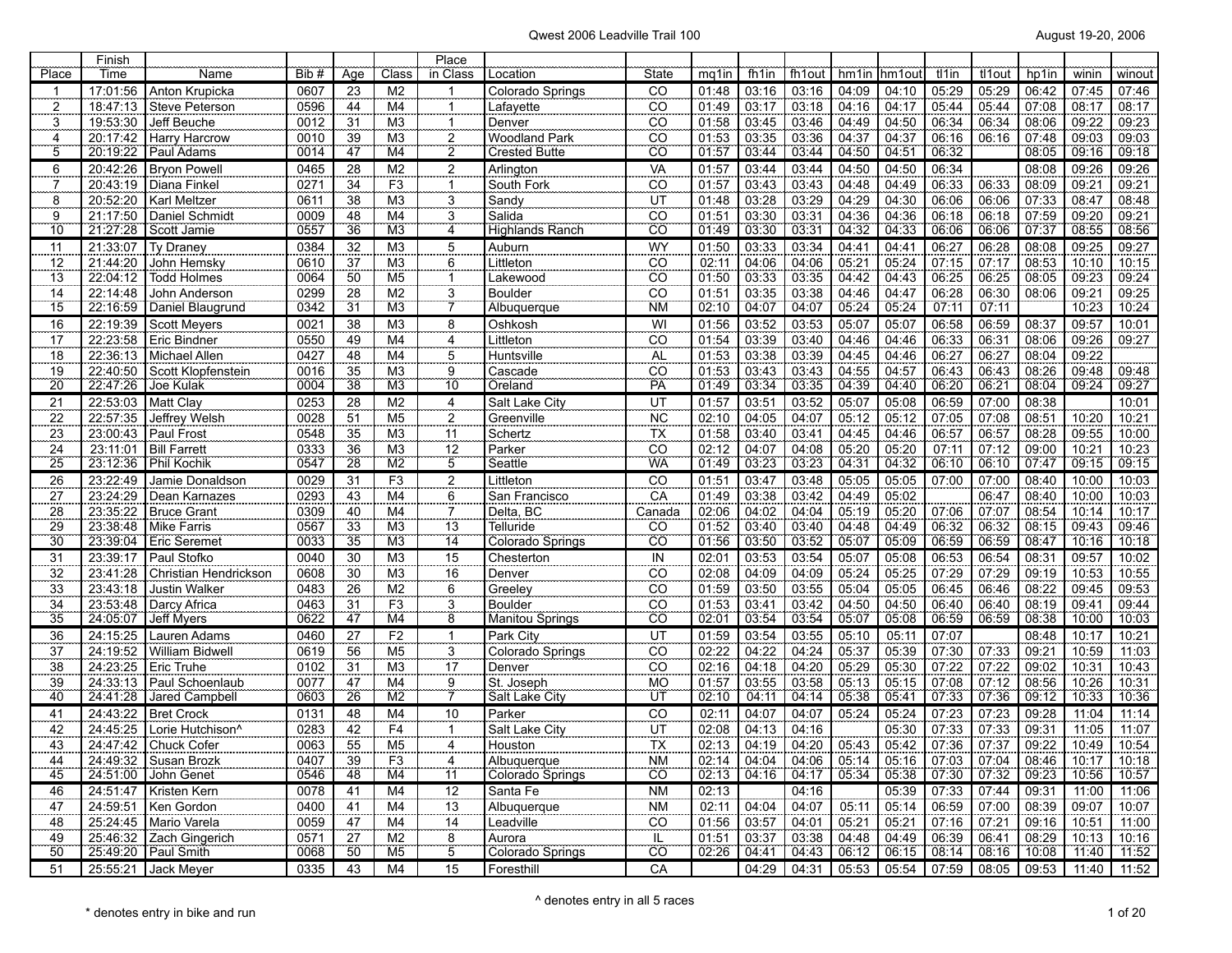| hp2in          | t2in           | tl2out         | hm2in          | hm2out         | fh2in          | fh <sub>2out</sub> | mq2in          | mq2out         |
|----------------|----------------|----------------|----------------|----------------|----------------|--------------------|----------------|----------------|
| 09:13          | 09:58          | 09:59          | 11:42          | 11:43          | 12:44          | 12:45              | 14:56          | 14:56          |
| 09:49          | 10:39          | 10:39          | 12:30          | 12:31          | 13:35          | 13:37              | 16:03          | 16:03          |
| 11:04          | 12:02          | 12:02          | 14:05          | 14:06          | 15:07          | 15:08              | 17:23          | 17:24          |
| 10:48          | 12:04          | 12:04          | 14:13          | 14:15          | 15:25          | 15:27              | 17:48          | 17:50          |
| 10:54          | 11:52          | 11:52          | 13:55          | 13:57          | 15:06          | 15:06              | 17:27          | 17:30          |
| 11:09          | 12:09          | 12:10          | 14:33          | 14:34          | 15:33          | 15:34              | 17:50          |                |
| 11:01          | 11:51          | 11:51          | 13:55          | 13:57          | 15:06          | 15:07              | 17:41          | 17:41          |
| 10:24          | 11:15          | 11:15          | 13:18          | 13:19          | 14:27          | 14:29              | 16:55          | 16:55          |
| 11:01<br>11:07 | 11:55<br>12:16 | 11:55<br>12:18 | 14:18<br>14:35 | 14:20<br>14:39 | 15:33          | 15:35              | 18:10<br>18:33 | 18:10<br>18:37 |
| 11:20          | 12:28          | 12:32          | 14:45          | 14:47          | 16:01<br>16:05 | 16:03<br>16:07     | 18:31          | 18:46          |
| 12:06          | 13:10          | 13:13          | 15:17          | 15:21          | 16:37          | 16:40              | 18:57          | 19:01          |
| 11:09          | 12:11          | 12:11          | 14:34          |                | 15:54          | 15:55              | 18:44          | 18:47          |
| 11:09          | 12:15          | 12:16          | 14:29          | 14:34          | 15:51          | 15:53              | 18:46          | 18:55          |
| 12:17          | 13:31          | 13:32          | 15:46          | 15:47          | 17:06          | 17:07              | 19:43          | 19:48          |
| 11:55          | 13:07          | 13:08          | 15:27          | 15:28          | 16:48          | 16:49              | 19:25          | 19:26          |
| 11:11          | 12:13          | 12:13          | 14:32          | 14:33          | 16:01          | 16:02              | 18:58          | 18:58          |
| 11:19          | 12:35          | 12:37          | 14:54          | 14:55          | 16:17          | 16:19              | 19:07          | 19:08          |
| 11:47          | 13:03          | 13:04          | 15:06          | 15:14          | 16:36          | 16:37              | 19:20          | 19:20          |
| 11:19          | 12:17          | 12:18          | 14:25          | 14:26          | 15:48          | 15:49              | 18:55          | 19:13          |
| 11:48          | 13:06          | 13:07          | 15:23          | 15:25          | 16:50          | 16:52              | 19:29          | 19:31          |
| 12:09          | 13:25          | 13:28          | 15:47          | 15:49          | 17:00          | 17:04              | 19:54          | 19:55          |
| 11:46          | 12:47          | 12:53          | 15:09          | 15:13          | 16:32          | 16:35              | 19:48          | 19:50          |
| 12:15          | 13:20          | 13:24          | 15:44          | 15:45          | 17:19          | 17:22              | 20:06          | 20:08          |
| 10:49          | 11:43          | 11:43          | 14:29          |                | 16:33          | 16:38              | 19:28          | 19:30          |
| 12:04          | 13:19          | 13:19          | 15:42          | 15:44          | 17:02          | 17:04              | 20:05          | 20:06          |
| 11:55          | 13:15          | 13:16          | 15:28          | 15:32          | 16:52          | 16:55              | 19:34          | 20:09          |
|                | 13:18          | 13:20          | 15:28          | 15:35          | 17:08          | 17:13              | 20:04          | 20:07          |
| 11:46<br>12:15 | 12:58<br>13:17 | 12:59<br>13:19 | 15:17<br>15:42 | 15:44          | 16:48<br>17:08 | 16:49<br>17:10     | 19:53<br>20:10 | 19:54<br>20:12 |
| 11:48          | 13:08          | 13:13          | 15:30          | 15:32          | 17:05          | 17:09              | 20:15          | 20:18          |
| 13:02          | 14:20          | 14:21          | 16:43          | 16:48          | 18:19          | 18:25              | 21:05          | 21:06          |
| 11:55          | 13:04          | 13:04          | 15:15          | 15:19          | 16:41          | 16:48              |                | 20:03          |
| 11:34          | 12:50          | 12:51          | 15:26          | 15:31          | 17:17          | 17:18              | 20:33          | 20:38          |
|                | 13:07          | 13:13          | 15:30          | 15:32          | 17:05          | 17:08              | 20:17          | 20:18          |
| 12:19          | 13:47          | 13:48          | 16:13          | 16:18          | 17:52          | 17:55              | 21:00          | 21:03          |
| 12:58          | 14:18          | 14:21          | 16:43          | 16:48          | 18:11          | 18:17              | 21:00          | 21:07          |
| 12:43          | 13:59          | 14:11          | 16:36          | 16:38          | 18:02          | 18:10              | 20:59          | 21:02          |
| 12:40          | 14:08          | 14:30          |                | 16:55          | 18:26<br>17:22 | 18:37              | 21:16          | 21:19          |
| 12:17          | 13:24          | 13:25          | 15:44          | 15:49          |                | 17:33              | 20:44          | 20:58          |
| 13:14          | 14:27          | 14:28          | 16:48          | 16:50          | 18:13          | 18:33              | 21:25          | 21:27          |
| 13:15          | 14:40          | 14:42          | 17:19          | 17:25          | 18:55          | 18:56              | 21:53          | 21:56          |
| 12:50          | 14:16          | 14:19          | 16:42          | 16:46          | 18:21          | 18:23              | 21:26          | 21:29          |
| 12:17<br>12:57 | 13:35<br>14:19 | 13:37<br>14:20 | 15:53<br>16:41 | 15:59<br>16:45 | 17:34<br>18:15 | 17:42<br>18:35     | 20:56<br>21:26 | 20:59<br>21:34 |
|                |                |                | 16:51          | 17:02          |                |                    | 21:28          |                |
| 13:03          | 14:09          | 14:22<br>13:27 | 15:58          |                | 18:22          | 18:30<br>18:04     | 22:04          | 21:33          |
| 12:07          | 13:20<br>14:10 | 14:19          |                | 16:07          | 17:46          |                    | 21:53          | 22:06          |
| 13:01<br>12:20 | 13:47          | 13:48          | 16:45<br>16:26 | 16:52<br>16:29 | 18:20<br>18:21 | 18:35<br>18:23     | 21:47          | 21:57<br>21:51 |
| 13:49          | 15:09          | 15:09          | 17:34          | 17:35          | 19:12          | 19:20              | 22:20          | 22:20          |
| 13:57          | 15:11          | 15:18          | 17:41          | 17:44          | 19:16          | 19:31              | 22:26          | 22:32          |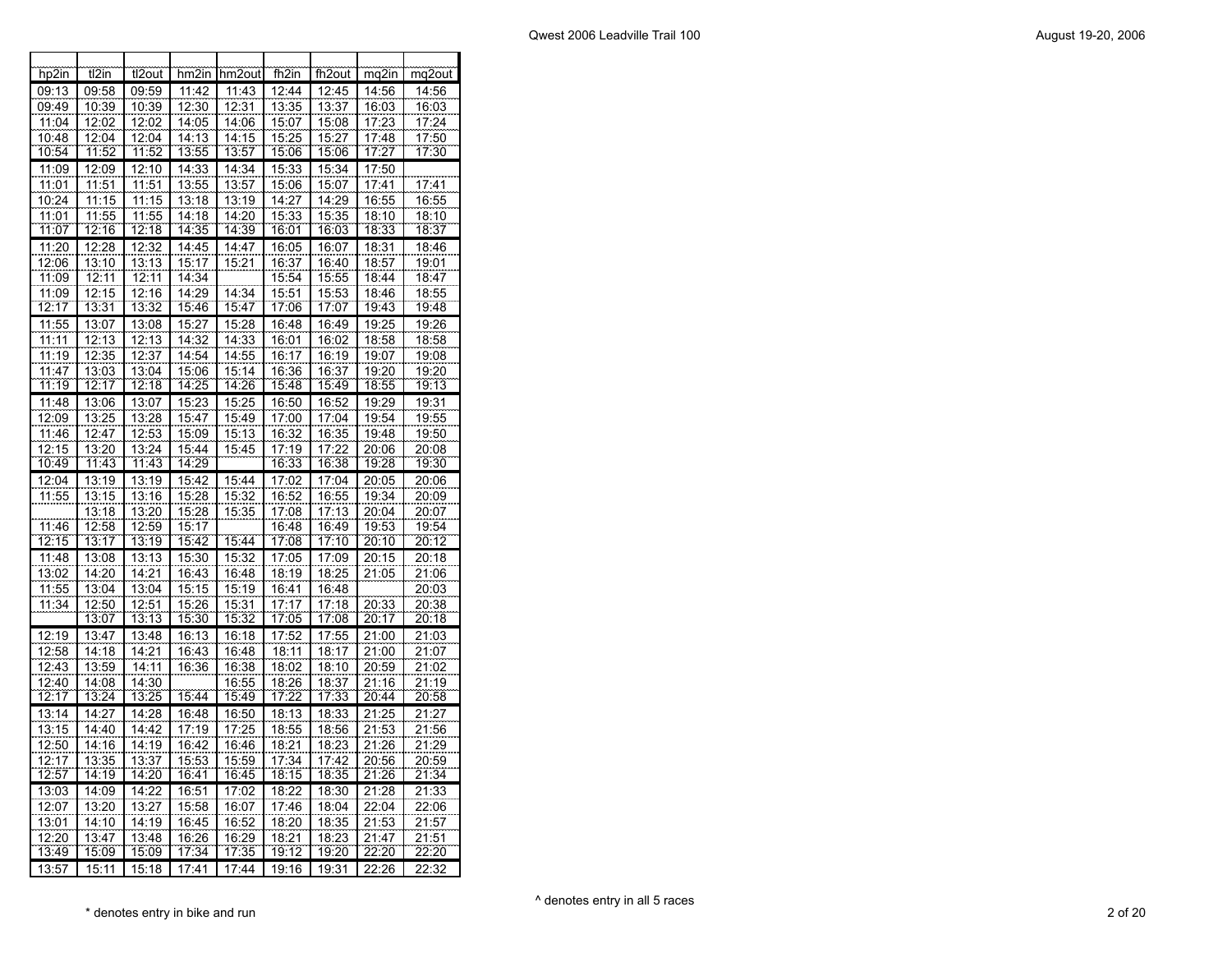| Place                 | Finish<br>Time       |                                         | Bib#         | Age             | Class                            | Place<br>in Class |                             | <b>State</b>                      | mq1in                 | fh1in          | fh1out         | hm1in hm1ou    |                | tl1in          | tl1out         | hp1in          | winin          | winout         |
|-----------------------|----------------------|-----------------------------------------|--------------|-----------------|----------------------------------|-------------------|-----------------------------|-----------------------------------|-----------------------|----------------|----------------|----------------|----------------|----------------|----------------|----------------|----------------|----------------|
|                       | 25:56:52             | Name<br><b>Phil Sheridan</b>            | 0504         | 49              | M4                               | 16                | Location<br>Ellsworth       | KS                                | 02:02                 | 04:00          | 04:01          | 05:13          | 05:15          | 07:15          | 07:19          | 09:04          | 10:48          | 10:56          |
| 52<br>$\overline{53}$ | 25:57:34             | Christian Robbins <sup>^</sup>          | 0036         | $\overline{35}$ | M <sub>3</sub>                   | $\frac{18}{1}$    | Denver                      | $\overline{CO}$                   | 02:22                 | 04:27          | 04:28          | 05:46          | 05:49          | 07:59          | 08:02          | 10:19          | 12:18          | 12:25          |
|                       | 26:00:15             | Dan Brenden                             | 0062         | 55              | M <sub>5</sub>                   | 6                 | Phoenix                     | AZ                                | 02:17                 | 04:22          | 04:26          | 05:42          | 05:43          | 07:46          | 07:49          | 09:31          | 11:03          | 11:05          |
| $\frac{54}{55}$       | 26:00:37             | <b>Andy Rodriguez</b>                   | 0337         | 28              | M <sub>2</sub>                   | $\frac{1}{9}$     | Denver                      | $\overline{\overline{\text{co}}}$ | 02:21                 | 04:21          | 04:22          | 05:39          | 05:41          | 07:31          | 07:32          | 09:09          | 10:31          |                |
| 56                    | 26:10:07             | <b>Rick Reimer</b>                      | 0127         | 57              | M <sub>5</sub>                   | $\overline{7}$    | Denver                      | CO                                | 02:12                 | 04:07          | 04:08          | 05:20          | 05:20          | 07:11          | 07:11          | 09:00          | 10:35          | 10:35          |
| $\overline{57}$       | 26:13:51             | Chris Grauch                            | 0181         | 33              | M <sub>3</sub>                   | 19                | <b>Boulder</b>              | $\overline{CO}$                   | 02:07                 | 04:02          | 04:04          | 05:22          | 05:24          | 07:25          | 07:27          | 09:22          | 10:56          | 10:58          |
| 58                    | 26:14:11             | Scott Gordon                            | 0044         | 45              | M <sub>4</sub>                   | 17                | Albuquerque                 | <b>NM</b>                         | 02:14                 | 04:13          | 04:14          | 05:34          | 05:36          | 07:33          | 07:34          | 09:13          | 10:42          | 10:46          |
| 59                    | 26:16:01             | Mike Ehrlich                            | 0346         | 43              | M <sub>4</sub>                   | 18                | <b>Steamboat Springs</b>    | CO                                | $\frac{02:12}{02:25}$ | 04:11          | 04:15          |                | 05:26          | 07:17          | 07:21          | 09:04          | 10:32          | 10:39          |
| $\overline{60}$       | 26:16:56             | Kevin Neadeau                           | 0272         | 35              | $\overline{M3}$                  | 20                | Lvons                       | <b>CO</b>                         |                       | 04:45          | 04:47          | 06:16          | 06:18          | 08:27          | 08:27          | 10:19          | 71.51          | 11:54          |
| 61                    | 26:18:53             | Michael Courtney                        | 0574         | 50              | M <sub>5</sub>                   | 8                 | Albuquerque                 | <b>NM</b>                         | 02:17                 | 04:20          | 04:21          | 05:38          | 05:40          | 07:30          | 07:31          | 09:20          | 10:51          | 10:53          |
| 62                    | 26:19:50             | Tom Garrison                            | 0060         | 47              | M <sub>4</sub>                   | 19                | Ojo Caliente                | <b>NM</b>                         | $\frac{02:16}{02:18}$ | 04:17          | 04:23          | 05:40          | 05:42          | 07:50          | 07:50          | 09:31          | 10:57          | 11:06          |
| 63                    | 26:24:38             | <b>Tim Englund</b>                      | 0424         | 40              | M <sub>4</sub>                   | 20                | Ellensburg                  | <b>WA</b>                         |                       | 04:20          | 04:31          | 05:57          | 06:00          | 07:57          | 08.03          | 09:53          | 11:36          | 11:49          |
| 64                    | 26:31:35             | Kirk Apt                                | 0041         | 44              | M <sub>4</sub>                   | 21                | <b>Crested Butte</b>        | CO                                | 02:13                 | 04:20          | 04:28          | 05:43          | 05:49          | 07:42          | 07:51          | 09:33          | 11:07          | 11:15          |
| 65                    | 26:33:22             | <b>Stuart Nelson</b>                    | 0071         | 66              | M <sub>6</sub>                   | Ŧ                 | Leadville                   | ĈÖ                                | 02:32                 | 04:44          | 04:45          | 06:10          | 06:11          | 08:18          | 08:18          | 10:07          | 11:49          | 11:55          |
| 66<br>67              | 26:36:30             | David Schurr                            | 0365         | 45              | M4                               | $\overline{22}$   | Cool                        | CA                                | 02:22                 | 04:36          | 04:37          | 06:00          | 06:03          | 08:07          | 08:12          | 10:07          | 11:55          | 12:00          |
| 68                    | 26:37:10<br>26:40:48 | David Goldberg<br><b>Garry Curry</b>    | 0082<br>0156 | 46<br>52        | M4<br>M <sub>5</sub>             | 23                | Flagstaff<br><b>Boulder</b> | AZ<br>$\overline{co}$             | 02:18                 | 04:26<br>04:27 | 04:31          | 05:52          | 05:54<br>05:55 | 07:50<br>07:58 | 08:03<br>08:01 | 09:53<br>09:53 | 11:32<br>11:32 | 11:42<br>11:34 |
| 69                    | 26:40:48             | Chisholm Deupree                        | 0487         | 40              | M <sub>4</sub>                   | $\overline{9}$    | Edmond                      | OK                                | $\frac{02:20}{02:15}$ | 04:29          | 04:28<br>04:30 | 05:53<br>05:58 | 05:59          | 07:59          | 08:00          | 09:49          | 11:24          | 11:26          |
| $\overline{70}$       | 26:44:04             | Craig Robertson                         | 0250         | 46              | M4                               | $\frac{24}{25}$   | Leadville                   | ĈÖ                                | 02:22                 | 04:34          | 04:35          | 06:04          | 06:04          | 08:19          | 08:20          | 10:03          | 11:44          | 11:49          |
| $\overline{71}$       | 26:44:59             | Jamshid Khajavi                         | 0307         | $\overline{53}$ | M <sub>5</sub>                   | 10                | Kirkland                    | <b>WA</b>                         | 02:20                 | 04:23          | 04:25          | 05:48          | 05:50          | 07:51          | 07:51          | 09:56          | 11:44          | 11:51          |
| $\overline{72}$       | 26:47:07             | Chris Labbe                             | 0394         | 37              | M <sub>3</sub>                   | $\overline{21}$   | Longmont                    | CO                                | 02:22                 | 04:31          | 04:31          | 05:51          | 05:53          | 07:55          | 07:56          | 09:56          | 11:48          | 11:48          |
| 73                    | 26:55:43             | Larry Dewitt ^                          | 0104         | 48              | M4                               | 26                | Colorado Springs            | CO                                |                       | 04:23          | 04:23          | 05:46          | 05:49          | 07:53          | 07:53          | 10:02          | 11:56          | 12:12          |
| 74                    | 26:58:55             | Mark Cosmas                             | 0579         | 38              | M <sub>3</sub>                   | $\overline{22}$   | Phoenix                     | AZ                                | $\frac{02:14}{02:13}$ | 04:25          | 04:28          | 05:54          | 05:57          | 08:00          | 08:03          | 10:02          | 11:39          | 11:49          |
| 75                    | 27:01:41             | Joshua Olson                            | 0531         | 34              | M <sub>3</sub>                   | 23                | Boise                       | İD                                | 02:13                 | 04:15          | 04:19          | 05:46          | 05:51          | 07.49          | 07:50          | 09.45          | 11:20          | 11:33          |
| 76                    | 27:07:23             | Bill Laster^                            | 0093         | 57              | M <sub>5</sub>                   | 11                | <b>Bailey</b>               | CO                                | 02:18                 | 04:23          | 04:24          | 05:45          | 05:47          | 07:43          | 07:43          | 09:30          | 11:05          | 11:12          |
| $\frac{77}{78}$       | 27:08:31             | <b>Brian Costilow</b>                   | 0098         | 32              | M <sub>3</sub>                   | $\frac{24}{2}$    | Leadville                   | CO                                | 02:15                 | 04:09          | 04:16          | 05:25          | 05:28          | 07:19          | 07:21          | 09:07          | 10:42          |                |
|                       | 27:12:01             | Julie Arter                             | 0090         | 45              | F <sub>4</sub>                   |                   | Tucson                      | AZ                                | 02:02                 | 04:03          | 04:04          | 05:18          | 05:19          | 07:21          | 07:21          | 09:17          | 70:57          | 11:05          |
| 79                    | 27:15:14             | Ken Fancett                             | 0416         | 57              | M <sub>5</sub>                   | 12                | <b>Bromley, Kent</b>        | UK                                | 02:11                 | 04:15          | 04:22          | 05:40          | 05:48          | 07:51          | 07:59          | 09:53          | 11:28          | 11:37          |
| 80                    | 27:15:58             | Mike McHarque ^                         | 0298         | 46              | M4                               | $\overline{27}$   | Colorado Springs            | CO                                | 02:37                 | 04:52          | 04:53          | 06:20          | 06:21          | 08:12          | 08:14          | 09:58          | 11:26          | 11:28          |
| 81                    | 27:20:30             | <b>Judy DeWitt</b>                      | 0588         | 42              | F <sub>4</sub>                   | $\overline{3}$    | Monument                    | CO                                | 02:33                 | 04:50          | 04:51          | 06:17          | 06:18          | 08:14          | 08:14          | 10:11          | 11:39          | 11:40          |
| $\overline{82}$       | 27:24:53             | <b>Brian Kent</b>                       | 0413         | 49              | M4                               | $\frac{28}{28}$   | Longmont                    | $\overline{CO}$                   | $\frac{02:30}{02:37}$ | 04:33          | 04:38          | 05:54          | 05:56          | 07:59          | 08:01          | 09:50          | 11:30          | 11:41          |
| 83<br>84              | 27:29:16<br>27:29:38 | Hans-Dieter Weisshaar<br>Kevin Petrisko | 0115<br>0303 | 66<br>36        | M <sub>6</sub><br>M <sub>3</sub> | $\overline{2}$    | Landwehrhagen<br>Snoqualmie | Germany<br><b>WA</b>              | 02:27                 | 04:48<br>04:35 | 04:50<br>04:35 | 06:17<br>05:55 | 06:18<br>05:59 | 08:22<br>08:05 | 08:22<br>08:05 | 10:23<br>10:04 | 11:58<br>11:44 | 12:00<br>12:03 |
| $\overline{85}$       | 27:30:59             | Jonathan Zeif                           | 0024         | 53              | M <sub>5</sub>                   | $\frac{25}{13}$   | Ft. Collins                 | $\overline{CO}$                   | 02:18                 | 04:13          | 04:14          | 05:30          | 05:31          | 07:28          | 07:30          | 09.20          |                | 10:59          |
| 86                    | 27:34:00             | Michelle Schwartz                       | 0099         | 38              | F <sub>3</sub>                   | $\overline{5}$    | Ft. Collins                 | $\overline{CO}$                   | 02:32                 | 05:01          | 05:04          | 06:31          | 06:34          | 08:29          | 08:29          | 10:21          | 11:45          | 11:51          |
| 87                    | 27:35:54             | <b>Matthew Watts</b>                    | 0324         | 49              | M <sub>4</sub>                   | $\frac{29}{2}$    | <b>Broomfield</b>           | $\overline{CO}$                   |                       | 04:48          | 04:51          | 06:23          | 06:25          | 08:51          | 08:52          | 10:48          | 12:35          | 12:37          |
| 88                    | 27:46:19             | Les Jones                               | 0106         | 47              | M <sub>4</sub>                   | 30                | Memphis                     | <b>TN</b>                         | $\frac{02:34}{02:15}$ | 04:23          | 04:34          | 05:44          | 05:46          | 07:46          | 07:48          | 09:47          | 11:30          | 11:33          |
| 89                    | 27:47:41             | <b>Bill Geist</b>                       | 0183         | 35              | $\overline{M3}$                  | 26                | Los Alamos                  | <b>NM</b>                         |                       | 04:03          | 04:05          | 05:23          | 05:27          | 07:25          | 07:27          | 09:16          | 10:50          | 10:52          |
| 90                    | 27:50:01             | Jerry Riddick                           | 0519         | 54              | M <sub>5</sub>                   | 14                | Tucson                      | ÄŻ                                | $\frac{02:09}{02:16}$ | 04.15          | 04:19          |                | 05:32          | 07.29          | 07:34          | 09.16          | 10:46          | 11:01          |
| 91                    | 27:50:36             | Eric Pence                              | 0074         | 40              | M4                               | 31                | Eagle                       | CO                                | 02:21                 | 04:36          | 04:40          | 06:03          | 06:06          | 08:13          | 08:19          | 10:05          | 11:46          | 11:53          |
| 92                    | 27:52:16             | <b>Stuart Kern</b>                      | 0433         | 44              | M <sub>4</sub>                   | 32                | <b>Silver Springs</b>       | <b>MD</b>                         | $\frac{02:16}{02:33}$ | 04:17          | 04:18          |                | 05:38          | 07:37          | 07:49          | 09:43          | 11:37          | 11:51          |
| 93                    | 27:54:26             | <b>Nick Wzientek</b>                    | 0457         | $\overline{25}$ | M2                               | 10                | Lee's Summit                | <b>MO</b>                         |                       | 04:37          | 04:38          | 06:03          | 06:04          | 08:06          | 08:07          | 10:02          | 71:40          | 11:44          |
| 94                    | 27:59:34             | Keith Knipling                          | 0472         | 30              | M <sub>3</sub>                   | 27                | Chicago                     | IL.                               | 02:06                 | 04:14          | 04:16          | 05:30          | 05:39          | 07:38          | 07:43          | 09:33          | 11:13          | 11:22          |
| 95                    | 28:00:07             | Jason Allemang                          | 0555         | 33              | M <sub>3</sub>                   | 28                | Kansas City                 | <b>MO</b>                         | 02:30                 | 04:51          | 04:53          | 06:21          | 06:27          | 08:33          | 08:38          | 10:25          | 12:04          | 12:26          |
| 96                    | 28:00:09             | Chris Lang                              | 0468         | 46              | M4                               | 33                | _eadville                   | CO                                | 02:18                 | 04:26          | 04:27          | 05:58          | 05:59          | 08:10          | 08:10          | 10:17          | 12:00          | 12:00          |
| 97                    | 28:04:24             | Joy Robertson                           | 0094         | 48              | F <sub>4</sub>                   | $\overline{4}$    | Boulder                     | $\overline{co}$                   | 02:18                 | 04:22          | 04:23          | 05:47          | 05:50          | 07:52          | 07:56          | 09:44          | 11:22          | 11:27          |
| 98<br>99              | 28:05:33<br>28:05:53 | Liz Walker<br>Guido Ferrari             | 0136<br>0270 | 47<br>45        | F <sub>4</sub><br>M <sub>4</sub> | $\overline{5}$    | Plainville<br>Durham        | GA<br><b>NC</b>                   | 02:30<br>02:39        | 04:52<br>04:53 | 04:52<br>04:58 | 06:17<br>06:17 | 06:18<br>06:20 | 08:23<br>08:23 | 08:23<br>08:25 | 10:24<br>10:31 | 11:56<br>12:16 | 11:57<br>12:18 |
| 100                   | 28:06:51             | Susan Gebhart                           | 0110         | $\overline{51}$ | F5                               | $\frac{34}{1}$    | Penrose                     | CO                                | 02:19                 | 04:29          | 04:30          | 06:00          | 06:03          | 08:09          | 08:11          | 10:11          | 12:06          | 12:08          |
| 101                   |                      | 28:08:27   Peter Diak                   | 0494         | 27              | M <sub>2</sub>                   | 11                | Gallup                      | <b>NM</b>                         | 02:22                 | 04:35          | 04:41          | 06:08          | 06:17          | 08:19          | 08:27          | 10:19          | 11:57          | 12:05          |
|                       |                      |                                         |              |                 |                                  |                   |                             |                                   |                       |                |                |                |                |                |                |                |                |                |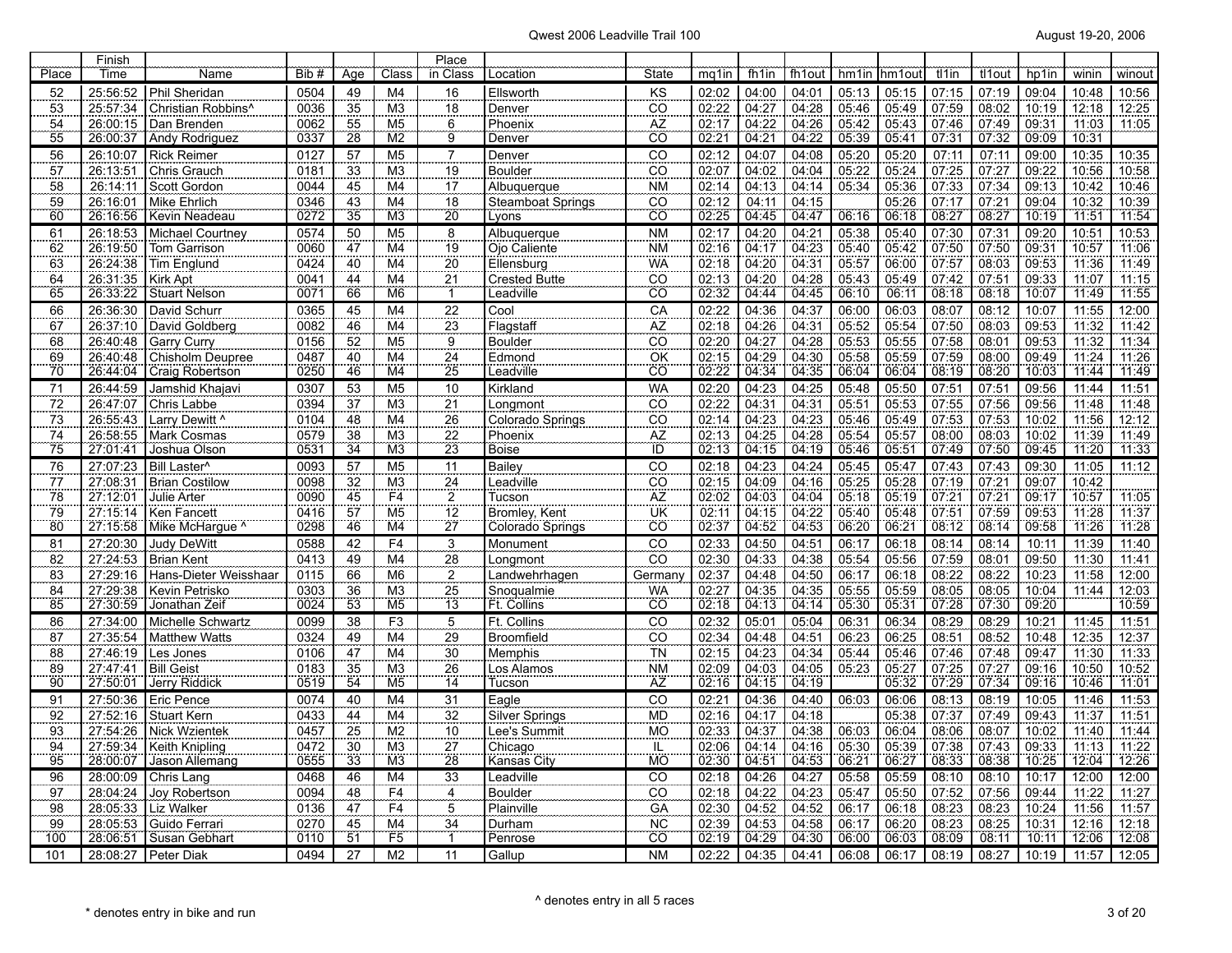| hp2in          | t2in           | tl2out                | hm2in          | hm2out         | fh2in                 | fh <sub>2out</sub> | mq2in          | mq2out                |
|----------------|----------------|-----------------------|----------------|----------------|-----------------------|--------------------|----------------|-----------------------|
| 12:59          | 14:11          | 14:13                 | 16:44          | 16:45          | 18:26                 | 18:41              | 21:58          | 22:09                 |
| 14:24          | 15:38          | 15:42                 | 18:11          | 18:18          | 19:40                 | 19:49              | 22:30          | 22:36                 |
| 13:02          | 14:18          | $\frac{14:29}{13:51}$ | 17:07          | 17:11          | $\frac{18:50}{17:53}$ | 18:59              | 22:05          | 22:19<br>21:27        |
| 12:29          | 13:50          |                       | 16:08          | 16:13          |                       | 18:00              | 21:18          |                       |
|                | 14:18          | 14:20                 | 16:57          | 17:00          | 18:32                 | 18:37              | 21:46          | 21:46                 |
| 13:05          | 14:30          | 14:30                 | 17:12          | 17:15          | 18:46                 | 18:48              | 21:46          | 21:53                 |
| 12:46          | 14:18          | 14:20                 | 17:00          | 17:07          | 18:48                 | 18:56              | 22:15          | 22:24                 |
| 12:38          | 13:56          | 14:02                 | 16:46          | 17:02          | 18:34                 | 18:49              | 22:12          | 22:24                 |
| 13:57          | 15:17          | 15:17                 | 17:51          | 17:55          | 19:33                 | 19:35              | 22:45          | 22:50                 |
| 12:57          | 14:18          | 14:19                 | 16:48          | 16:53          | 18:35                 | 18:41              | 21:58          | 22:09                 |
|                | 14:09          | 14:09                 | 16:59          | 17:02          | 18:36                 | 19:04              | 22:16          | 22:31                 |
| 14:03          | 15:18          | 15:30                 | 18:03          | 18:10          | 19:44                 | 19:58              | 22:53          | 22:59                 |
| 13:12          | 14:30          | 14:47                 | 17:15          | 17:28          | 19:05                 | 19:25              | 22:35          | 22:51                 |
| 14:03          | 15:34          | 15:36                 | 18:06          | 18:13          | 19:55                 | 20:04              | 23:10          | 23:14                 |
| 14:13          | 15:30          | 15:37                 | 18:02          | 18:11          | 19:39                 | 19:46              | 22:51          |                       |
| 13:45          | 15:00          | 15:20                 | 17:59          | 18:08          | 19:38                 | 19:48              | 22:47          | 22:51                 |
| 13:53          | 15:12          | 15:24                 |                | 18:05          | 19:42                 | 19:57              | 23:03          | 23:06                 |
| 13:29          | 15:02          | 15:05                 | 17:35          | 17:37          | 19:24                 | 19:27              | 22:40          | 22:49                 |
| 13:52          | 15:13          | 15:14                 | 18:09          | 18:17          | 19:40                 | 19:49              | 22:58          | 23:07                 |
| 14:07          | 15:23          | 15:28                 | 18:18          | 18:22          | 20:02                 | 20:07              | 23:23          | 23:28                 |
| 14:34          | 16:28          | 16:29                 | 19:27          | 19:34          | 21:15                 | 21:17              | 23:49          | 23:50                 |
| 14:12          | 15:42          |                       | 18:18          | 18:25          | 20:18                 | 20:21              | 23:50          | 23:58                 |
| 14:01          | 15:32          | 15:35                 | 18:18          | 18:30          | 20:09                 | 20:16              | 23:15<br>23:10 | 23:22<br>23:13        |
| 13:32          | 15:09          | 15:11                 | 17:30          | 17.35          | 19:31                 | 19:38              |                |                       |
| 13:14          | 14:31          | 14:33                 | 17:10          | 17:35          | 19:16                 | 19:37              | 23:07          | 23:27                 |
| 13:04          | 14:23          | 14:25                 | 17:36          | 17:53          | 19:36                 | 19:58              | 23:10          | 23:21                 |
| 13:09          | 14:43          | 14:44                 | 17:32          | 17:38          | 19:25                 | 19:38              | 23:11          | 23:22                 |
| 13:48<br>13:40 | 15:08          | 15:19                 | 18:03<br>17:59 | 18:16          | 19:57                 | 20:08<br>19:58     | 23:28<br>23:22 | 23:33                 |
|                | 15:03          | 15:04                 |                | 18:04          | 19:46                 |                    |                | 23:33                 |
| 13:39          | 14:59          | 14:59                 | 17:47          | 17:53          | 19:45                 | 19:49              | 23:11          | 23:44                 |
| 13:51          | 15:21          | 15:24                 | 17:58          | 18:00          | 19:40                 | 19:48              | 23:09          | 23:15                 |
| 14:21<br>14:03 | 15:53<br>15:37 | 15:54<br>15:38        | 18:48<br>18:40 | 18:50          | 20:55<br>20:39        | 20:58<br>20:52     | 23:58<br>24:07 | 23:59<br>24:23        |
| 12:58          | 14:07          | 14:14                 | 16:50          | 18:57<br>17:00 | 18:48                 | 19:09              | 23:13          | 23:30                 |
| 13:52          | 14:57          |                       |                |                |                       |                    | 23:32          | 23:34                 |
| 14:45          | 16:15          | 14:58<br>16:17        | 18:00<br>19:12 | 18:06<br>19:14 | 19:59<br>20:56        | 20:03<br>20:59     | 24:07          | 24:08                 |
| 13:42          |                | 15:03                 | 18:05          | 18:26          | 20:12                 | 20:15              | 23:45          | 23:49                 |
| 13:01          | 14:59<br>14:33 | 14:38                 | 17:27          | 17:42          | 19:36                 | 19:44              | 23:28          |                       |
|                | 14:14          | <u> 14:22</u>         | 17:03          | 17:09          |                       | 19:38              | 23:13          | 23:45                 |
| 14:01          | 15:29          | 15:42                 | 18:26          | 18:34          | 20:25                 | 20:37              | 23:55          | 24:07                 |
| 14:11          | 15:34          | 15:47                 | 18:14          | 18:34          | 20:13                 | 20:35              | 23:58          | 24:12                 |
| 13:53          | 15:15          | 15:17                 | 18:17          | 18:27          | 20:18                 | 20:21              | 23:47          | 23:52                 |
| 13:29          | 14:43          | 14:52                 | 17:40          | 17:48          | 19:39                 | 19:55              | 23:50          | 23:51                 |
| 14:28          | 15:56          | 15:59                 | 18:41          | 18:54          | 20:34                 | 20:39              | 23:48          | 23:55                 |
| 14:22          | 15:36          | 15:37                 | 18:28          | 18:37          | 20:24                 | 20:26              | 23:48          | 23:54                 |
| 13:29          | 14:52          | 14:54                 | 17:39          | 17:49          | 19:29                 | 19:33              | 23:20          | 23:32                 |
| 14:13          | 15:30          | 15:40                 |                | 18:52          | 20:30                 | 20:37              | 24:00          | 24:04                 |
| 14:46          | 16:05          | 16:08                 | 19:07          | 19:19          | 20:48                 | 21:08              | 24:22          |                       |
| 14:22          | 15:53          | 15:55                 | 18:49          | 18:57          | 20:43                 | 20:57              | 24:15          | $\frac{24:36}{24:27}$ |
| 14:18          | 15:33          | 15:46                 | 18:17          | 18:21          | 20:00                 | 20:11              | 23:46          | 23:49                 |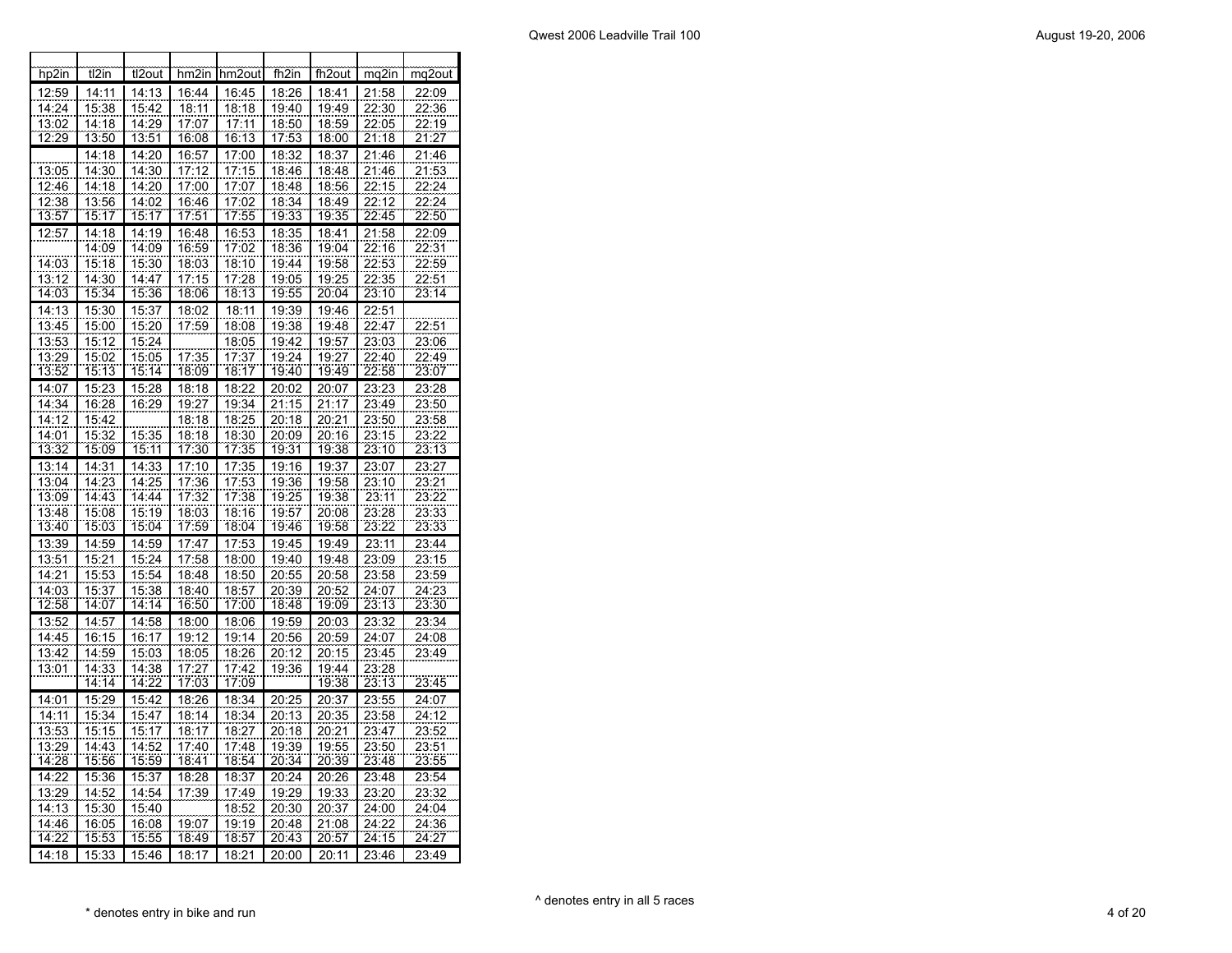| Place             | Finish<br>Time       | Name                                      | Bib #        | Age                   | Class                                      | Place<br>in Class | Location                 | <b>State</b>    | mg1in                 | fh1in          | fh <sub>1</sub> out | hm1in          | hm1out         | tl1in          | tl1out         | hp1in          | winin          | winout         |
|-------------------|----------------------|-------------------------------------------|--------------|-----------------------|--------------------------------------------|-------------------|--------------------------|-----------------|-----------------------|----------------|---------------------|----------------|----------------|----------------|----------------|----------------|----------------|----------------|
| 102               | 28:08:50             | Gene Bartzen                              | 0039         | 52                    | M <sub>5</sub>                             | 15                | _eadville                | CO              | 02:41                 | 04:19          | 04:20               | 05:45          | 05:44          | 07:44          | 07:44          |                | 11:19          | 11:25          |
| 103               | 28:10:34             | <b>Bill Finkbeiner</b>                    | 0031         | 50                    | M <sub>5</sub>                             |                   | Auburn                   | CA              | 02:18                 | 04:26          | 04:28               | 05:42          |                | 07:50          | 08:00          | 09:47          | 11:28          | 11:36          |
| 104               | 28:10:44             | Dave Van Wicklin                          | 0277         | 54                    | M <sub>5</sub>                             | $\frac{16}{17}$   | Foresthill               | $\overline{CA}$ | 02:15                 | 04:33          | 04:37               | 06:05          | 06:08          | 08:20          | 08:29          | 10:33          | 12:19          | 12:26          |
| 105               | 28:10:57             | Neil Blake                                | 0479         | 41                    | M <sub>4</sub>                             | $\overline{35}$   | Rio Rancho               | <b>NM</b>       | 02:14                 | 04:24          | 04:27               | 05:52          | 05:55          | 07:57          | 07:57          | 09:51          | 11:25          | 11:32          |
| 106               | 28:11:18             | <b>Bobby Keogh</b>                        | 0054         | 47                    | M <sub>4</sub>                             | 36                | Tijeras                  | <b>NM</b>       | 02:16                 | 04:31          | 04:32               | 06:04          | 06:05          | 08:10          | 08:10          | 10:11          | 11:49          |                |
| 107               | 28:12:09             | Geoff Scott                               | 0315         | $\overline{57}$       | M <sub>5</sub>                             | 18                | Chapel Hill              | <b>NC</b>       | 02:17                 | 04:29          | 04:31               | 05:58          | 06:00          | 08:11          | 08:11          | 10:07          | 11:45          | 11:45          |
| 108               | 28:12:43             | Dan Busse ^                               | 0121         | 37                    | M <sub>3</sub>                             | 29                | <b>Boulder</b>           | CO              | 02:18                 | 04:29          | 04:29               | 05:51          | 05:53          | 08:00          | 08:00          | 09:38          | 11:10          | 11:12          |
| 109               | 28:13:00             | Johnny Sandoval                           | 0329         | 48                    | M <sub>4</sub>                             | 37                | Gypsum                   | CO              | 02:01                 | 04:03          | 04:06               |                | 05:36          | 07:30          | 07:46          | 09:25          | 10:54          | 11:29          |
| 110               | 28:13:45             | <b>Brian Manley</b>                       | 0073         | 42                    | M <sub>4</sub>                             | $\overline{38}$   | Centennial               | ĈÖ              | 02:05                 | 04:06          | 04:10               | 05:25          | 05:29          | 07:27          | 07:36          | 09:23          | 11:00          | 11:13          |
| 111               | 28:13:55             | Anita Fromm                               | 0281         | 35                    | F <sub>3</sub>                             | $6 \overline{6}$  | Manitou Springs          | CO              | 02:19                 | 04:24          | 04:25               | 05:40          | 05:42          | 07:40          | 07:41          | 09:45          | 11:29          | 11:39          |
| 112               | 28:14:30             | Amanda Nilsen                             | 0450         | 26                    | F <sub>2</sub>                             | $\frac{2}{30}$    | Denver                   | CO              | 02:25                 | 04:33          | 04:34               | 05:57          | 05:57          | 08:02          | 08:03          | 09:56          | 11:37          | 11:51          |
| 113               | 28:16:46             | Joshua Weissman                           | 0559         | 35                    | M <sub>3</sub>                             |                   | Ft. Collins              | CO              | 02:37                 | 04:44          | 04:45               | 06:19          | 06:28          | 08:29          | 08:29          | 10:28          | 12:06          | 12:06          |
| 114               | 28:20:22             | Kim Kreb ^                                | 0327         | 37                    | F3                                         | $\overline{7}$    | Manitou Springs          | $\overline{CO}$ | 02:15                 | 04:32          | 04:33               | 06:08          | 06:09          | 08:11          | 08:12          | 10:10          | 72:07          | 12:14          |
| 115               |                      | 28:21:59 Mathieu Brown                    | 0408         | $\overline{31}$       | M <sub>3</sub>                             | $\overline{31}$   | Flagstaff                | A <sub>Z</sub>  | 02:42                 | 05:05          | 05:07               | 06:37          | 06:38          | 08:43          | 08:48          | 10:35          | 12:00          | 12:19          |
| 116               | 28:22:22             | David Quivey                              | 0475         | 43                    | M <sub>4</sub>                             | 39                | Manassas Park            | VA              | 02:32                 | 04:53          | 04:55               | 06:24          | 06:25          | 08:38          | 08:39          | 10:43          | 12:30          | 12:40          |
| 117               |                      | 28:27:05   Eb Engelmann                   | 0336         | 64                    | M6                                         | $\overline{3}$    | Salem                    | <b>OR</b>       | 02:33                 | 04:51          | 04:55               | 06:23          | 06:26          | 08:40<br>08:28 | 08:41<br>08:29 | 10:48          | 12:38          | 12:44          |
| 118<br>119        | 28:27:27<br>28:27:56 | <b>Andy Knight</b><br>Jean-Francois Geiss | 0311<br>0447 | $\overline{21}$<br>53 | M <sub>2</sub><br>M <sub>5</sub>           | 12<br>19          | Orem                     | UT              | 02:18<br>02:32        | 04:28<br>04:50 | 04:30<br>04:55      | 06:12<br>06:21 | 06:18<br>06:26 | 08:23          | 08:29          | 10:50<br>10:12 | 12:39<br>11:46 | 13:06<br>12:00 |
| 120               | 28:28:30             | Michael James <sup>^</sup>                | 0145         | 35                    | $\overline{\text{M3}}$                     | $\overline{32}$   | Lyon, Rhone<br>Englewood | France<br>CO    | 02:22                 | 04:28          | 04:29               | 06:00          | 06:03          | 08:08          | 08.08          | 10:04          | 11:57          | 11:57          |
| 121               | 28:32:17             | <b>Bill Thom</b>                          | 0506         | 46                    | M4                                         | 40                | Chicago                  | IL              | 02:25                 | 04:44          | 04:47               | 06:09          | 06:11          | 08:29          | 08:34          | 10:32          | 12:36          | 12:58          |
| 122               | 28:34:47             | Pat Benner                                | 0091         | 42                    | M <sub>4</sub>                             | 41                | Superior                 | CO              | 02:32                 | 04:48          | 04:48               | 06:21          | 06:22          | 08:27          | 08:27          | 10:41          | 12:18          | 12:20          |
| 123               | 28:34:56             | Steve Hoger                               | 0576         | 49                    | M <sub>4</sub>                             | 42                | Seward                   | <b>NE</b>       |                       | 04:44          | 04:45               | 06:08          | 06:09          | 08:19          | 08:19          | 10:21          | 12:24          | 12:24          |
| 124               | 28:38:35             | Dan Steward                               | 0162         | 45                    | M4                                         | 43                | Littleton                | CO              | $\frac{02:34}{02:15}$ | 04:22          | 04:24               | 05:48          | 05:50          | 07:53          | 07:59          |                | 11:55          | 11:59          |
| 125               | 28:42:44             | John Bergeron                             | 0454         | 47                    | M4                                         | 44                | Aurora                   | ĈÖ              | 02:13                 | 04:17          | 04:22               | 05:37          | 05:40          | 07:51          | 07:58          | 09:58          | 11:54          | 12:20          |
| 126               | 28:44:34             | Chad Piala                                | 0396         | 30                    | M <sub>3</sub>                             | $\overline{33}$   | Denver                   | CO              | 02:07                 | 04:06          | 04:07               | 05:33          | 05:34          | 07:56          | 07:58          | 10:09          | 11:55          | 12:12          |
| 127               | 28:46:11             | Greg Eason                                | 0614         | 36                    | M3                                         | 34                | Little Rock              | <b>AR</b>       | 02:23                 | 04:33          | 04:35               | 05:59          | 06:00          | 08:12          | 08:16          | 10:17          | 12:08          | 12:10          |
| $\frac{1}{128}$   | 28:47:04             | Ted Boddy                                 | 0381         | 24                    | M <sub>2</sub>                             | $\overline{13}$   | Ft. Collins              | CO              | 02:12                 | 04:10          | 04:14               | 05:34          | 05:34          | 07:37          | 07:38          | 09:50          | 11:23          | 11:25          |
| 129               | 28:48:56             | Mike Lynch                                | 0275         | 42                    | M <sub>4</sub>                             | 45                | Sparta                   | <b>NJ</b>       | 02:37                 | 04:59          | 05:04               | 06:30          | 06:36          | 08:41          | 08:51          | 10:46          | 12:29          | 12:45          |
| 130               | 28:49:07             | Dave Cunningham                           | 0135         | 42                    | M4                                         | 46                | Superior                 | $\overline{CO}$ | 02:10                 | 04:18          | 04:18               |                | 05:47          | 07:49          | 07:49          | 09:53          | 11:50          | 12:00          |
| 131               | 28:49:43             | Patty Bryant                              | 0366         | 46                    | F <sub>4</sub>                             | $\frac{6}{35}$    | Santa Barbara            | CA              | 02:22                 | 04:36          | 04:37               | 06:00          | 06:02          | 08:11          | 08:11          | 10:23          | 12:02          | 12:11          |
| 132               | 28:50:27             | Robert Saraniero                          | 0419         | $\frac{1}{32}$        | $\overline{M3}$                            |                   | Arlington                | VA              | 02:23                 | 04:50          | 04:51               | 06:33          | 06:39          | 08:56          | 08:57          | 10:56          | 12:50          | 13:05          |
| 133               | 28:50:40             | John Dove                                 | 0583         | 41                    | M <sub>4</sub>                             | $\frac{47}{20}$   | Macon                    | GA              | 02:23                 | 04:29          | 04:30               | 05:55          | 05:58          | 08:10          | 08:11          | 10:10          | 11:49          | 11:56          |
| $\frac{134}{135}$ | 28:50:50<br>28:51:25 | Fred Abramowitz<br>Keith Simmons          | 0464<br>0449 | 54<br>41              | M <sub>5</sub><br>$\overline{\mathsf{M4}}$ | $48+$             | Ft. Collins<br>Sequin    | CO<br>TX        | 02:31<br>02:23        | 04:40          | 04:50<br>04:41      | 06:23<br>06:05 | 06:24<br>06:07 | 08:30<br>08:11 | 08:30<br>08:11 | 10:24<br>10:10 | 11:59<br>12:13 | 12:00<br>12:17 |
| 136               | 28:52:04             | Robert Cassady                            | 0259         | 40                    | M <sub>4</sub>                             | 49                | Louisville               | CO              | 02:25                 | 04:35          | 04:37               |                | 06:02          | 08:11          | 08:18          | 09:43          | 12:00          | 12:06          |
| 137               | 28:54:16             | Steven Douglas                            | 0306         | 41                    | M <sub>4</sub>                             | 50                | Sacramento               | CA              | 02:11                 | 04:27          | 04:32               | 05:57          | 05:59          | 08:07          | 08:10          | 10:11          | 11:49          | 12:04          |
| 138               | 28:56:39             | Jeff Nelson                               | 0359         | 40                    | M4                                         | 51                | Salt Lake City           | UT              | 02:13                 | 04:27          | 04:32               | 05:57          | 06:00          | 08:09          | 08:15          | 09:04          | 11:57          |                |
| 139               | 29:04:22             | David Gordon                              | 0320         | 60                    | M <sub>6</sub>                             |                   | <b>Rohnert Park</b>      | CA              | 02:34                 | 05:03          | 05:04               | 06:38          | 06:39          | 08:56          | 08:56          | 11:10          | 13:03          | 13:03          |
| 140               | 29:05:24             | Pam Reed                                  | 0617         | 45                    | F4                                         | $\frac{4}{7}$     | Tucson                   | AZ              | 02:18                 | 04:29          | 04:31               | 05:55          | 05:57          | 08:06          | 08.09          | 10:04          | 11:47          | 71:57          |
| 141               | 29:05:58             | Kevin Andrews ^                           | 0363         | 41                    | M4                                         | 52                | Colorado Springs         | CO              | 01:59                 | 03:46          | 03:46               | 04:57          | 04:57          | 06:58          | 06:58          | 08:31          | 10:04          | 10:15          |
| 142               | 29:06:53             | Larry Hall                                | 0088         | 52                    | M <sub>5</sub>                             | 21                | Chicago                  | IL              | 02:01                 | 04:04          | 04:06               | 05:24          | 05:28          | 07:28          | 07:29          | 09:28          | 11:12          | 11:13          |
| 143               | 29:06:53             | Beth Simpson                              | 0133         | 47                    | F <sub>4</sub>                             | $\overline{8}$    | Fox Point                | WI              | 02:34                 | 04:57          | 04:58               | 06:31          | 06:35          | 08:43          | 08:46          | 10:58          | 12:39          | 12:46          |
| 144               | 29:10:13             | <b>Grant Swanson</b>                      | 0517         | 54                    | M <sub>5</sub>                             | 22                | Carmel                   | CA              | 02:34                 | 04:55          | 04:57               | 06:25          | 06:27          | 08:31          | 08:31          | 10:35          | 12:31          | 12:48          |
| 145               | 29:10:42             | <b>Patrick Leahy</b>                      | 0594         | 39                    | $\overline{\text{M3}}$                     | 36                | Colorado Springs         | <b>CO</b>       | 02:11                 | 04:20          | 04:21               | 05:48          | 05:50          | 07:52          | 07:52          | 10:07          | 11:51          | 12:08          |
| 146               | 29:10:52             | Stephen Nichols                           | 0587         | 40                    | M4                                         | 53                | Wheat Ridge              | CO              | 02:33                 | 04:51          | 04:55               | 06:39          | 06:40          | 08:47          | 08:49          | 10:59          | 12:39          | 12:45          |
| 147               | 29:12:11             | Glen Delman                               | 0600         | 40                    | M4                                         | 54                | <b>Boulder</b>           | CO              | 02:34                 | 04:52          | 04:54               | 06:25          | 06:28          | 08:39          | 08:41          | 10:45          | 12:29          | 12:39          |
| 148               | 29:12:13             | Molly Barnes                              | 0488         | 37                    | F <sub>3</sub>                             | 8                 | Leadville                | CO              | 02:29                 | 04:44          | 04:45               | 06:13          | 06:13          | 08:32          | 08:33          | 10:46          |                | 12:37          |
| 149               | 29:12:52             | James Breyfogle                           | 0503         | 24                    | M <sub>2</sub>                             | 14                | Albuquerque              | <b>NM</b>       | 02:32<br>02:15        | 04:44          | 04:47               | 06:10          | 06:15          | 08:20          | 08:27          | 10:24          | 12:10          | 12:24          |
| 150               | 29:14:59             | <b>Bob Stavig</b>                         | 0171         | 57                    | M <sub>5</sub>                             | $\overline{23}$   | Bloomington              | <b>MN</b>       |                       | 04:25          | 04:27               | 05:54          | 05:56          | 08:13          | 08:14          | 10:27          | 12:37          | 12:43          |
| 151               |                      | 29:15:21 Luke Mease                       | 0377         | 26                    | M <sub>2</sub>                             | 15                | Denver                   | CO              | 02:40                 | 05:00          | 05:01               | 06:37          | 06:38          | 08:59          | 08:59          | 11:13          | 13:18          | 13:18          |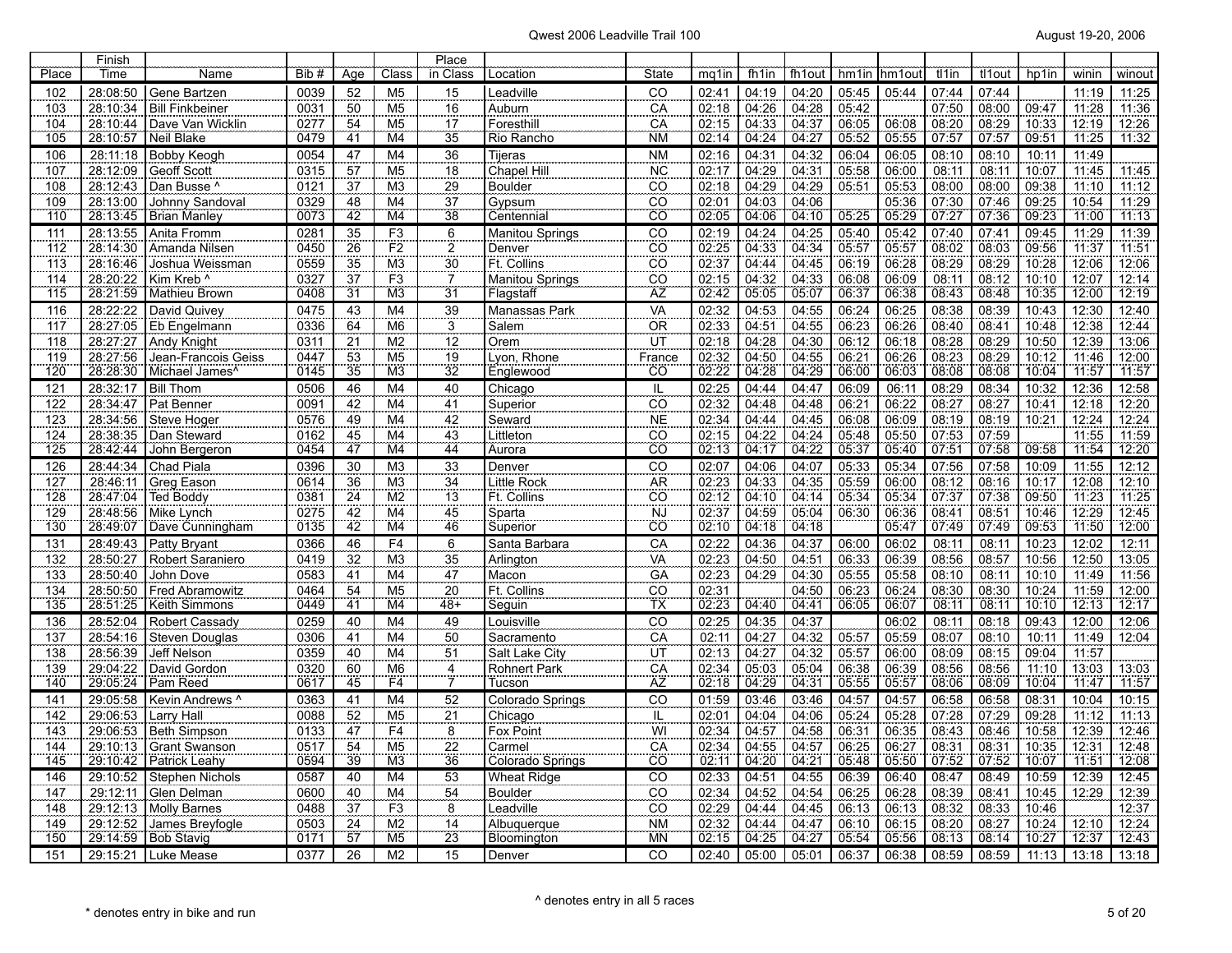| hp2in          | t <sub>12</sub> in | tl2out                | hm2in                 | hm2out         | fh <sub>2in</sub> | fh2out                | mq2in          | mg2out             |
|----------------|--------------------|-----------------------|-----------------------|----------------|-------------------|-----------------------|----------------|--------------------|
| 13:47          | 15:18              | 15:20                 | 18:15                 | 18:27          | 20:21             | 20:30                 | 23:54          | 24:09              |
| 13:48          | 15:07              |                       | 18:02                 | 18:12          | 20:06             | 20:11                 | 23:54          | 24:16              |
|                | 16:10              | 16:13                 | 19:04                 | 19:14          | 21:08             | 21:16                 | 24:30          | 24:37              |
|                | 14:54              | 14:55                 | 17:58                 | 18:06          | 19:52             | 20:04                 | 24:04          | 24:20              |
| 14:11          | 15:46              |                       | 18:26                 | 18:32          | 20:22             | 20:24                 | 24:08          | $\overline{2}4:41$ |
| 14:17          | 15:52              | 15:54                 | 19:06                 | 19:12          | 21:05             | 21:09                 | 24:30          | 24:39              |
| 13:09          | 14:30              | 14:31                 | 17:10                 | 17:21          | 19:04             | 19:17                 | 23:19          | 23:36              |
|                | 14:36              | 14:55                 | 17:21                 | 17:48          | 19:50             | 20:55                 | 24:12          | 24:46              |
| 13:30          | 14:44              | 15:05                 | 17:55                 | 18:15          | 20:00             | 20:27                 | 23:54          | 24:17              |
| 13:53          | 15:30              | 15:31                 | 18:31                 | 18:37          | 20:39             | 20:54                 |                | 24:29              |
| 13:51          | 15:20              | 15:22                 | 18:19                 | 18:31          | 20:24             | 20:30                 | 24:10          | 24:18              |
| 14:26          | 15:34              | 15:35                 | 18:32                 | 18:40          | 20:35             | 20:37                 | 24:26          | 24:39              |
| 14:12          | 15:44              | 15:45                 | 18:33                 | 18:35          | 20:22             | 20:24                 | 24:09          | 24:22              |
| 14:04          | 15:26              | 15:34                 | 18.08                 | 18:26          | 20:23             | 20:40                 | 24:07          | 24:27              |
| 14:51          | 16:16              | 16:41                 |                       | 19:42          | 21:19             | 21:22                 | 24:38          | 24:49              |
| 14:59          | 16:20              | 16:32                 | 19:23                 | 19:39          | 21:20             | 21:35                 | 24:48          | 24:55              |
| 15:09          | 16:47              | 16:46                 | 19:25                 | 19:38          | 21:19             | 21:40                 | 24:37          | 25:00              |
| 14:14          | 15:41              | 15:54                 | 18:55                 | 19:12          | 21:00             | 21:14                 | 24:50          | 24:55              |
| 14:20          | 15:29              | 15:31                 | 18:14                 | 18:27          | 20:08             | 20:09                 | 23:51          | 24:25              |
| 15:06          | 16:43              | 16:59                 | 20:02                 | 20:22          | 21:43             | 21:53                 | 24:57          | 25:12              |
| 14:28          | 15:46              | 15:47                 | 18:28                 | 18:31          | 20:35             | 20:40                 | 24:37          | 24:55              |
| 14:44          | 16:16              | 16:17                 | 19:09                 | 19:16          | 21:08             | 21:10                 | 24:44          | 24:51              |
| 14:41          | 16:19              | 16:20                 | 19:17                 | 19:23          | 21:19             | 21:26                 | 24:39          | 24:46              |
| 14:25          | 15:48              | 15:57                 | 18:47                 | 18:54          | 20:41             | 20:55                 | 24:19          | 24.39              |
| 14:24          | 15:46              | 16:04                 | 18:49                 | 18:57          | 20:48             | 21:07                 |                | 24:53              |
| 14:23          | 15:41              | 15:44                 | 18:15                 | 18:17          | 19:45             | 19:49                 | 24:46          | 24:54              |
| 13:50          | 15:28              | 15:33                 | 18:22                 | 18:39          | 20:21             | 20:30                 | 24:19          | 24:21              |
| 14:44          | 16:04              | $\frac{16:24}{16:20}$ | $\frac{19:24}{19:38}$ | 19:57          | 21:17             | $\frac{21:28}{21:37}$ | 24:47          | 25:00              |
| 14:18          | 16:19              |                       |                       | 19:46          | 21:25             |                       | 25:01          | 25:02              |
|                | 15:50              |                       | 19:19                 | 19:28          | 21:11             | 21:17                 | 24:42          | 24:45              |
| 15:16          | 16:39              | 16:52                 | 19:30                 | 19:38          | 21:30             | 21:40                 | 24:54          | 25:05              |
| 14:30          | 16:03              | 16:08                 | 19:02                 | 19:06          | 20:59             | 21:00                 | 24:52          | 24:54              |
| 14:21          | 15:44              | 15:49                 | 18:49                 | 19:00          | 20:49             | 20:56                 | 24:38          | 24:48              |
| 14:47          | 16:31              | 16:32                 | 19:35                 | 19:39          | 21:25             | 21:27                 | 25:04          | 25:06              |
| 14:31          | 15:59              | 16:01                 | 18:59                 | 19:04          | 20:51             | 20:55                 | 24:26          | 24:27              |
| 14:28          | 16:06              | 16:08                 | 19:07                 | 19:18          | 21:12             | 21:20                 | 24:55          | 25:02              |
| 14:16          | 15:37              | 15:57                 | 18:49                 | 19:02          | 20:55             | 21:06                 | 24:48          | 25:05              |
| 15:35          | 17:17              | 17:20                 | 20:16                 | 20:25          | 22:13             | 22:15                 | 25:47          | 25:53              |
| 14:15          | 15:56              | 15:56                 | <u>19:13</u>          | <u>19:16</u>   | 21:16             | 21:24                 | 24:59          | 25:04              |
| 12:30          | 15:00              | 15:00                 | 17:01                 | 17:07          | 18:39             | 18:42                 | 23:13          |                    |
| 13:32          | 15:02              | 15:04                 | 18:44                 | 19:01          | 21:11             | 21:26                 | 25:12          | 25:16              |
| 15:13          | 16:31              | 16:43                 | 19:48                 | 20:08          | 21:58             | 22:10                 | 25:32          | 25:39              |
| 15:04<br>14:30 | 16:47<br>16:15     | 16:47<br>16:16        | 19:52<br>19:20        | 19:57<br>19:30 | 21:49<br>21:16    | 21:54<br>21:19        | 25:28<br>25:02 | 25:29<br>25:15     |
|                |                    |                       |                       |                |                   |                       |                |                    |
| 15:20          | 16:33              | 16:38                 | 19:37                 | 19:43          | 21:43             | 21:55                 | 25:14          | 25:22              |
| 14:47          |                    | 16:13                 | 19:17                 | 19:31          | 21:26             | 21:36                 | 25:06          | 25:14              |
| 15:13          | 16:46              | 16:50                 | 20:08                 | 20:13          | 21:59             | 22:04                 | 25:26          | 25:27              |
| 14:41<br>15:18 | 16:05<br>16:52     | 17:07                 | 19:09<br>20:24        | 20:28          | 21:07<br>22:20    | 21:20<br>22:21        | 25:02<br>25:35 | 25:21<br>25:35     |
| 15:51          | 17:34              | 17:36                 | 20:45                 | 20:45          | 22:41             | 22:43                 | 25:44          | 25:45              |
|                |                    |                       |                       |                |                   |                       |                |                    |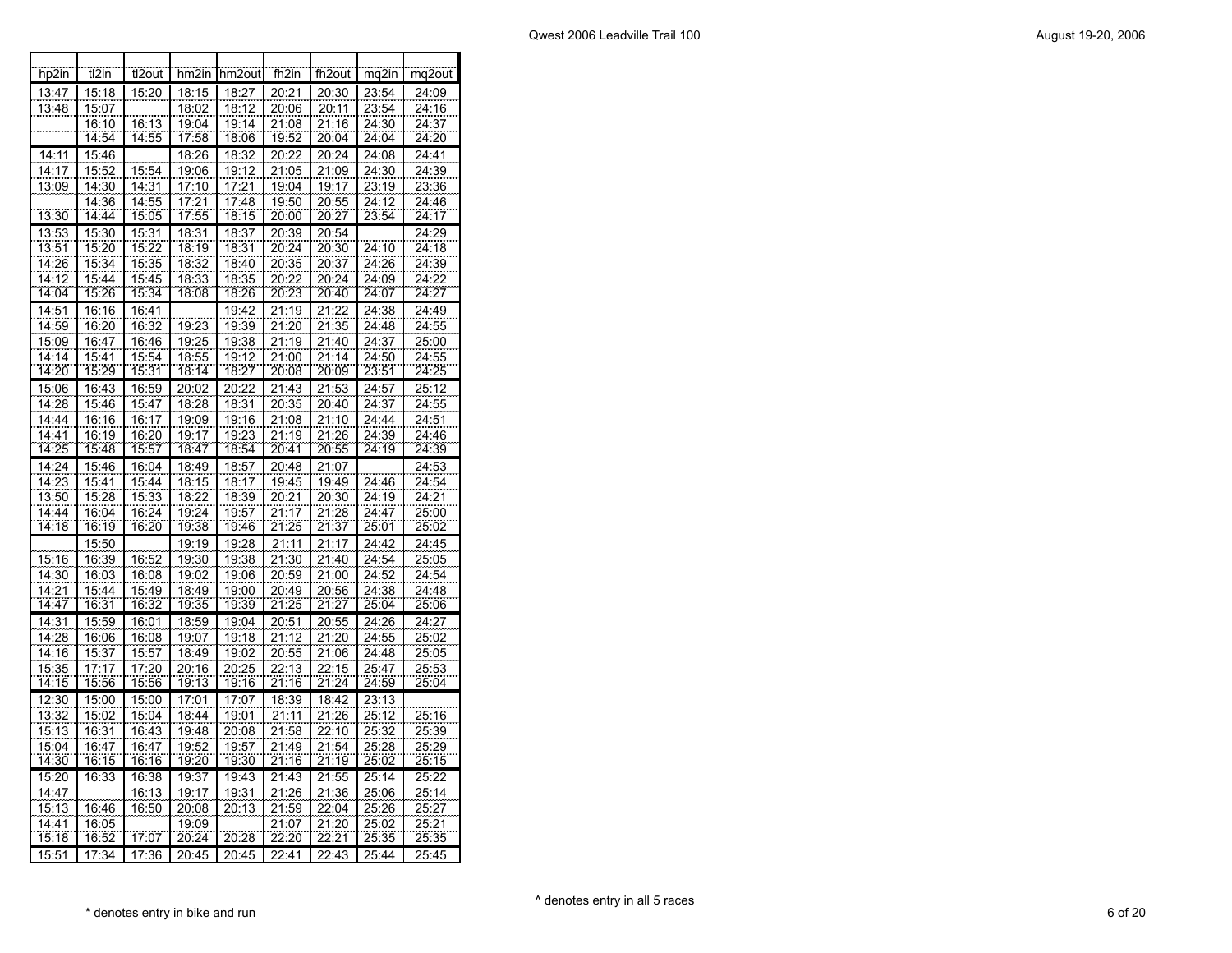| Place      | Finish<br>Time       | Name                                  | Bib #        | Age                   | Class                 | Place<br>in Class | Location                    | State                        | mg1in                 | fh1in          | fh1out         | hm1in          | hm1ou          | tl1in          | tl1out         | hp1in          | winin          | winout         |
|------------|----------------------|---------------------------------------|--------------|-----------------------|-----------------------|-------------------|-----------------------------|------------------------------|-----------------------|----------------|----------------|----------------|----------------|----------------|----------------|----------------|----------------|----------------|
| 152        | 29:15:35             | <b>Richard Stum</b>                   | 0432         | 52                    | M <sub>5</sub>        | 24                | Mt. Pleasant                | UT                           | 02:25                 | 04:27          | 04:31          | 05:52          | 05:53          | 07:58          | 08:04          | 09:53          | 11:34          | 11:38          |
| 153        | 29:18:59             | Gary Henry                            | 0387         | 50                    | M <sub>5</sub>        | 25                | Lawrence                    | <b>KS</b>                    | 02:22                 | 04:40          | 04:45          | 06:15          | 06:17          | 08:24          | 08:25          | 10:29          | 12:23          | 12:42          |
| 154        | 29:19:46             | Mike Samuelson                        | 0276         | 40                    | M4                    | 55                | Lakeland                    | <b>TN</b>                    | 02:35                 | 04:56          | 04:57          | 06:27          | 06:30          | 08:42          | 08:43          | 10:38          | 12:32          | 12:50          |
| 155        | 29:19:46             | Kevin Dorsey                          | 0279         | $\overline{35}$       | M <sub>3</sub>        | -<br>37           | Cordova                     | TN                           | 02:33                 | 04:47          | 04:48          | 06:17          | 06:21          | 08:30          | 08:37          | 10:32          | 12:20          | 12:39          |
| 156        | 29:20:32             | Gordon Barnett                        | 0380         | 51                    | M <sub>5</sub>        | 26                | Colorado Springs            | CO                           | 02:33                 | 04:55          | 04:57          | 06:30          | 06:30          | 08:40          | 08:41          | 10:46          | 12:38          |                |
| 157        | 29:20:50             | John Lloyd                            | 0554         | 31                    | M <sub>3</sub>        | 38                | Denver                      | $\overline{co}$              |                       | 04:29          |                | 05:42          | 05:43          |                |                | 09:54          | 11:57          | 12:18          |
| 158        | 29:21:00             | <b>Collins Cuyler</b>                 | 0452         | 21                    | M <sub>2</sub>        | 16                | <b>USAF Academy</b>         | $\rm CO$                     | $\frac{02:19}{02:27}$ | 04:38          | 04:39          | 06:09          | 06:11          | 08:18          | 08:26          | 10:14          | 11:54          | 11:57          |
| 159        | 29:21:06             | <b>Robert Kapke</b>                   | 0167         | 59                    | M <sub>5</sub>        | 27                | Wilber                      | <b>NE</b>                    | $\frac{02:21}{02:34}$ | 04:38          | 04:39          | 06:08          | 06:09          | 08:22          | 08:23          | 10:25          | 12:15          | 12:24          |
| 160        | 29:21:49             | Matt Kennedy <sup>^</sup>             | 0534         | 30                    | M <sub>3</sub>        | 39                | <b>Dillon</b>               | cö                           |                       | 04:58          | 05.01          | 06:38          | 06:43          | 09.06          | 09.07          | 71.06          | 12:46          | 12:56          |
| 161        | 29:21:56             | <b>Larry Miller</b>                   | 0085         | 33                    | M <sub>3</sub>        | 40                | Flagstaff                   | AZ                           | 02:30                 | 04:34          | 04:35          | 05:56          | 05:57          | 07:57          | 08:02          | 10:05          | 11:52          | 11:53          |
| 162        | 29:22:15             | Eric Houck, Sr.                       | 0473         | 48                    | M4                    | 56                | Loveland                    | $\overline{CO}$              | $\frac{02:33}{02:29}$ | 04:43          | 04:44          | 06:13          | 06:15          | 08:23          | 08:24          | 10:15          | 12:02          | 12:21          |
| 163        | 29:22:19             | George Ruiz                           | 0092         | 49                    | M <sub>4</sub>        | 57                | Carson City                 | <b>NV</b>                    |                       | 04:50          | 04:51          | 06:22          | 06:24          | 08:34          | 08:34          | 10:42          | 12:35          | 12:39          |
| 164        | 29:22:21             | Richard Schneider                     | 0491         | 50                    | M <sub>5</sub>        | 28                | Erie                        | CO                           | 02:33                 | 04:53          | 04:55          | 06:36          | 06:44          | 09:04          | 09:05          | 11:06          | 13:02          | 13:20          |
| 165        |                      | 29:23:28   Michael Fessick            | 0521         | 35                    | M <sub>3</sub>        | 41                | Ft. Collins                 | ĈÖ                           | 02:38                 | 04:59          | 05:04          | 06:40          | 06:45          | 09:00          | 09:10          | 11:06          | 13:05          | 13:10          |
| 166        | 29:23:51             | <b>Gary Knipling</b>                  | 0470         | 62                    | M <sub>6</sub>        | $\overline{5}$    | <b>Mason Neck</b>           | VA                           | 02:23                 | 04:43          | 04:49          | 06:19          | 06:21          | 08:36          | 08:47          | 10:54          | 12:59          | 13:18          |
| 167        | 29:26:40             | Greg Taylor                           | 0140         | 59                    | M <sub>5</sub>        | $\overline{29}$   | Minneapolis                 | <b>MN</b>                    | 02:28                 | 04:54          | 04:55          | 06:33          | 06:35          | 08:46          | 08:48          | 10:49          | 12:43          | 13:04          |
| 168        | 29:27:45<br>29:28:18 | Ray Gruenewald<br><b>Scott Seglie</b> | 0458<br>0268 | 46<br>28              | M4<br>$\overline{M2}$ | $\frac{58}{17}$   | Seattle<br>Denver           | <b>WA</b><br>$\overline{CO}$ | $\frac{02:36}{02:32}$ | 05:04          | 05:09<br>04:45 | 06:34<br>06:15 | 06:42<br>06:18 | 08:59<br>08:32 | 09:15          | 11:20<br>10:33 | 13:01          | 13:21          |
| 169<br>170 | 29:28:18             | Sean Carty                            | 0301         | $\overline{28}$       | M2                    | $\overline{18}$   | New York                    | <b>NY</b>                    | 02:33                 | 04:47          | 04:48          | 06:15          | 06:19          | 08:28          | 08:28          | 10:32          | 12:27<br>12:27 | 12:36<br>12:36 |
| 171        | 29:31:04             | Keith Thompson                        | 0255         | 41                    | M <sub>4</sub>        | 59                | Eastport                    | ID                           | 02:32                 | 04:53          | 04:56          | 06:23          | 06:25          | 08:45          | 08:52          | 11:05          | 13:07          | 13:14          |
| 172        | 29:32:25             | Robert Rikoon                         | 0466         | 51                    | M <sub>5</sub>        | 30                | Marshall                    | NC <sup>1</sup>              | 02:21                 | 04:35          | 04:36          | 06:09          | 06:11          | 08:27          | 08:27          | 10:32          | 12:35          | 12:51          |
| 173        | 29:32:58             | Daniel Benhammon                      | 0361         | $\overline{25}$       | M <sub>2</sub>        | 19                | Boulder                     | $\overline{c}\overline{o}$   |                       | 04:48          | 04:49          | 06:15          | 06:17          | 08:14          | 08:15          | 10:21          | 12:07          | 12:18          |
| 174        | 29:34:42             | Jeff Bostow                           | 0154         | 50                    | M <sub>5</sub>        | 31                | Apple Valley                | <b>MN</b>                    | $\frac{02:34}{02:22}$ | 04:40          | 04:42          | 06:11          | 06:12          | 08:32          | 08:34          | 10:45          | 12:39          | 12:41          |
| 175        | 29:36:20             | Norm Creel                            | 0310         | $\overline{57}$       | M <sub>5</sub>        | $\overline{32}$   | Rapid City                  | <b>SD</b>                    | 02:31                 | 04:51          | 05:01          | 06:32          | 06:34          | 08:52          | 08:54          | 11:14          | 13:10          | 13:24          |
| 176        | 29:36:40             | Gail Leedy                            | 0543         | 52                    | F <sub>5</sub>        | $\overline{2}$    | Laramie                     | WY                           | 02:29                 | 04:49          | 04:50          | 06:26          | 06:28          | 08:44          | 08:45          |                | 12:35          |                |
| 177        | 29:37:44             | <b>Bruce Swanson</b>                  | 0321         | 43                    | M <sub>4</sub>        | 60                | Warwick                     | <b>NY</b>                    | 02:23                 | 04:42          | 04:47          | 06:09          | 06:14          | 08:15          | 08:21          | 10:07          | 11:51          | 11:54          |
| 178        | 29:39:49             | Tom Schnitzius                        | 0173         | 53                    | M <sub>5</sub>        | $\overline{33}$   | Dillon                      | CO                           | $\frac{02:24}{02:28}$ | 04:56          | 05:00          | 06:31          | 06:32          | 08:57          | 09:00          | 11:06          | 13:03          | 13:08          |
| 179        | 29:40:45             | Augustin Guevara                      | 0620         | 45                    | M4                    | 61                | Madison                     | WI                           |                       | 04:39          | 04:40          | 06:03          | 06:05          | 08:14          | 08:16          | 10:16          | 11:58          | 12:10          |
| 180        | 29:40:51             | Jan Rastall                           | 0378         | 49                    | F4                    | $\overline{9}$    | Ft. Collins                 | ĈÖ                           | 02:32                 | 04:55          |                | 06:32          | 06:36          | 08:56          | 08:57          | 11:05          | 13:04          | 13:23          |
| 181        | 29:40:51             | Pat Rastall                           | 0379         | $\overline{54}$       | M <sub>5</sub>        | 34                | Ft. Collins                 | $\overline{c}$               | 02:30                 | 04:51          | 04:52          | 06:32          | 06:36          | 08:56          | 08:56          | 11:04          | 13:04          | 13:23          |
| 182        | 29:41:16             | Steven Shwer                          | 0141         | 49                    | M4                    | 62                | Tampa                       | F <sub>L</sub>               | 02:24                 | 04:39          | 04:41          | 06:06          | 06:08          | 08:20          | 08:22          | 10:34          | 12:39          | 12:47          |
| 183        | 29:41:41             | Angela Bogenrief                      | 0412         | 28                    | F2                    | $\frac{3}{63}$    | Avon                        | CO                           | 02:25                 | 04:33          | 04:34          | 06:05          | 06:08          | 08:15          | 08:16          | 10:27          | 12:18          | 12:27          |
| 184        | 29:45:36<br>29:46:30 | Marcus Mueller                        | 0572<br>0369 | 42<br>48              | M4                    | 64                | Avon                        | CO<br>ĈÖ                     | 02:23<br>02:32        | 04:40          | 04:44          | 06:08          | 06:11          | 08:22<br>08:47 | 08:23<br>08:47 | 10:39<br>10:51 | 72:38<br>12:52 | 12:53<br>12:54 |
| 185        |                      | <b>Timothy DePuy</b>                  |              |                       | M <sub>4</sub>        |                   | <b>Steamboat Springs</b>    |                              |                       | 04:50          | 04:50          | 06:28          | 06:29          |                |                |                |                |                |
| 186<br>187 | 29:46:51<br>29:46:54 | <b>Terry Gebhardt</b><br>Paul Grimm   | 0533<br>0261 | 33                    | M <sub>3</sub><br>M3  | 42<br>43          | <b>Boulder</b><br>Littleton | CO<br>$\overline{co}$        | 02:32<br>02:25        | 04:41<br>04:28 | 04:41<br>04:29 | 05:47          | 06:02<br>05:49 | 08:11<br>07:42 | 08:12<br>07:46 | 10:07<br>09:24 | 11:56<br>11:00 | 11:06          |
| 188        | 29:47:04             | <b>Kyle Stone</b>                     | 0291         | $\overline{37}$<br>38 | M <sub>3</sub>        | $\overline{44}$   | Mead                        | $\overline{CO}$              | 02:32                 | 04:55          | 04:56          | 06:39          | 06:40          | 09:02          | 09:02          | 11:03          | 12:55          | 12:55          |
| 189        | 29:47:15             | Daniel Welch                          | 0451         | 21                    | M <sub>2</sub>        | 20                | <b>USAF Academy</b>         | CO                           | 02:21                 | 04:27          | 04:29          | 05:55          | 05:58          | 08:07          | 08:09          | 10:13          | 12:02          | 12:05          |
| 190        | 29:47:57             | Ryan McDonald                         | 0368         | $\overline{32}$       | M <sub>3</sub>        | 45                | St. Louis                   | <b>MO</b>                    | 02:39                 | 04.56          | 04.57          | 06:30          | 06:30          | 08:38          | 08.38          | 10:43          | 12:36          | 12:53          |
| 191        | 29:48:20             | Kathy D'Onofrio                       | 0386         | 42                    | F4                    | $\overline{10}$   | Truckee                     | CA                           | 02:03                 | 04:06          | 04:04          | 05:26          | 05:26          | 07:56          | 07:57          | 09:48          |                | 11:55          |
| 192        | 29:48:51             | <b>John Mathis</b>                    | 0486         | 42                    | M4                    | 65                | Ft. Collins                 | CO                           | 02:20                 | 04:29          | 04:32          | 05:53          | 05:57          | 08:04          | 08:05          | 09:47          | 11:27          | 11:35          |
| 193        | 29:50:27             | Marie-Helene Faurie                   | 0289         | 38                    | F3                    | $\overline{9}$    | Ft. Collins                 | CÖ                           | 02:33                 | 05:02          | 05:05          | 06:32          | 06:34          | 08:55          | 09:06          | 11:01          | 12:58          | 13:07          |
| 194        | 29:50:40             | Joey Anderson                         | 0516         | 50                    | M <sub>5</sub>        | 35                | Zebulon                     | <b>NC</b>                    | $\frac{02:32}{02:36}$ | 04:59          | 05:04          | 06:39          | 06:46          | 08:57          | 09:05          | 11:02          | 12:43          | 13:02          |
| 195        | 29:52:10             | <b>Eric Lederer</b>                   | 0459         | 25                    | M2                    | $\overline{21}$   | Marana                      | ÄŻ                           |                       | 04:52          | 04:53          | 06:29          | 06:30          | 08:40          | 08.41          |                | 12:28          | 12:33          |
| 196        | 29:55:08             | Barbara Stoll                         | 0125         | 44                    | F <sub>4</sub>        | 11                | Houston                     | <b>TX</b>                    | 02:51                 | 05:32          | 05:36          | 07:14          | 07:24          | 09:44          | 09:48          | 11:48          | 13:44          | 13:58          |
| 197        | 29:55:08             | <b>Robert Alexander</b>               | 0431         | $\overline{52}$       | M <sub>5</sub>        | 36                | Houston                     | $\overline{\mathsf{TX}}$     | 02:51                 | 05:31          | 05:31          | 07:16          | 07:24          | 09:47          | 09:48          | 12:12          | 13:52          | 14:00          |
| 198        | 29:57:31             | Erick Bianciotto*                     | 0417         | 40                    | M <sub>4</sub>        | 66                | <b>Boulder</b>              | CO                           | 02:19                 | 04:31          | 04:33          | 05:51          | 05:54          | 07:51          | 08:03          | 09:39          | 11:11          | 11:15          |
| 199        | 29:58:44             | <b>Gregory Peters</b>                 | 0339         | 45                    | M <sub>4</sub>        | 67                | Colorado Springs            | $\overline{co}$              | 02:19                 | 04:42          | 04.47          | 06:18          | 06:19          | 08:43          | 08.44          | 10:55          | 12:58          | 13:13          |
|            |                      | Dan Vega                              | 0002         | 38                    | M <sub>3</sub>        |                   | Colorado Springs            | CO                           | 01:48                 | 03:19          | 03:19          | 04:22          | 04:23          | 06:04          | 06:04          | 07:34          | 08:48          | 08:49          |
|            |                      | <b>Brian Fisher</b>                   | 0006         | 40                    | M4                    |                   | Littleton                   | CO                           | 01:54                 | 03:35          | 03:35          | 04:41          | 04:41          | 06:27          | 06:27          | 08:02          | 09:16          | 09:19          |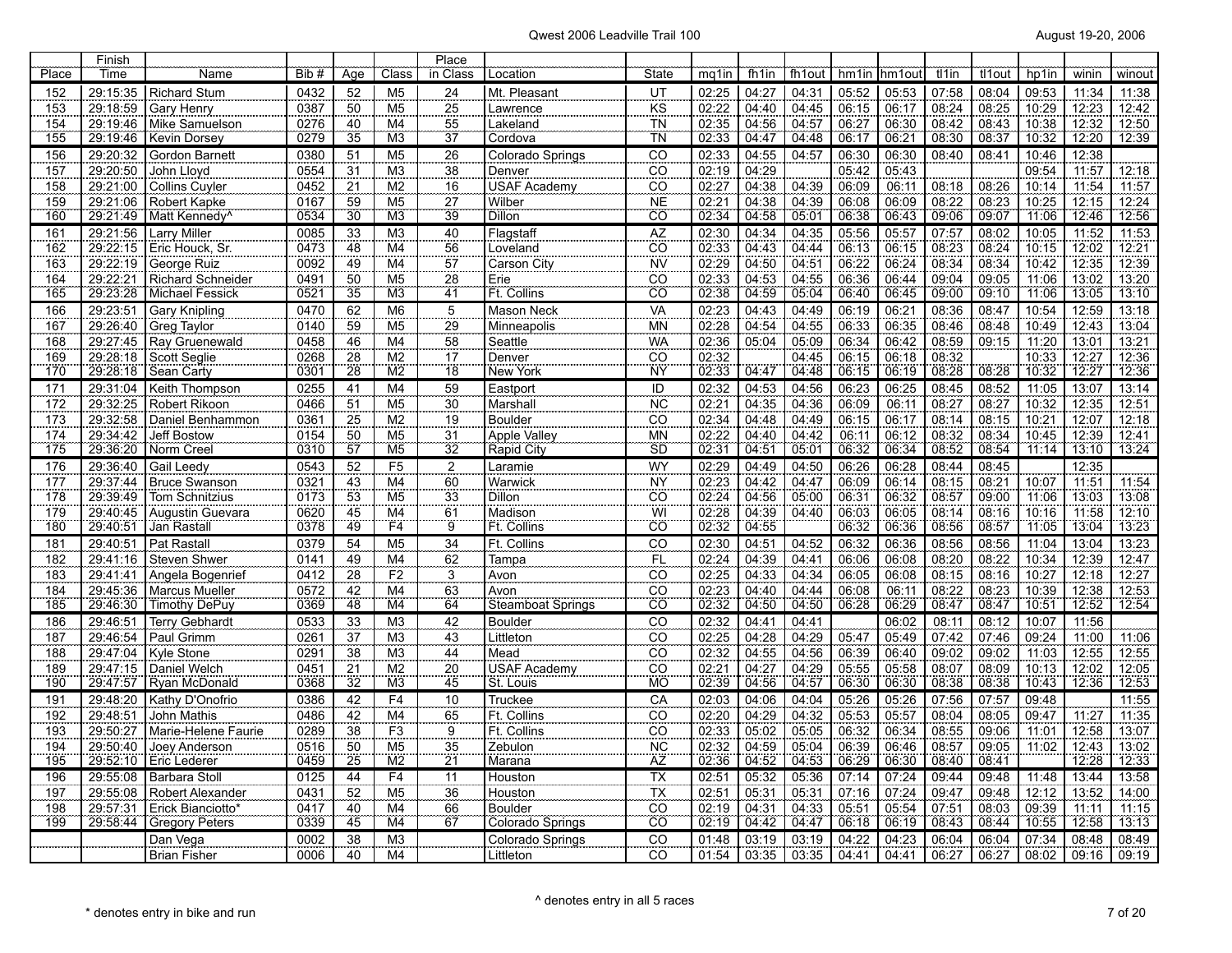| hp2in          | tl2in          | tl2out         | hm <sub>2</sub> in | hm2out         | fh2in          | fh <sub>2out</sub> | mq2in          | mq2out                 |
|----------------|----------------|----------------|--------------------|----------------|----------------|--------------------|----------------|------------------------|
| 14:11          | 15:52          | 15:57          | 19:19              |                | 21:22          | 21:39              | 25:26          | 25:39                  |
| 14:59          | 16:21          | 16:25          | 19:39              | 19:44          | 21:43          | 21:56              | 25:24          | 25:31                  |
| 15:07          | 16:46          | 16:49          | 19:53              | 19:58          | 21:49          | 21:54              | 25:13          | 25:19                  |
| 14:39          | 15:57          | 16:10          | 19:14              | 19:26          | 21:12          | 21:24              | 25:11          | 25:19                  |
| 15:08          | 16:47          | 16:48          | 19:54              | 19:59          | 21:43          | 21:45              | 25:18          | 25:24                  |
| 14:22          | 15:53          | 16:06          | 19:20              | 19:32          |                | 21:31              | 25:34          | 25:38                  |
| 14:17          | 15:33          | 15:36          | 18:30              | 18:41          | 20:42          | 20:47              | 24:43          | 24:49                  |
| 14:40          | 16:03          | 16:15          | 19:24              | 19:30          | 21:23          | 21:30              | 25:12          | 25:15                  |
| 15:00          | 16:39          | 16:41          | 19:24              | 19:26          | 21:07          | 21:16              | 25:03          | 25:15                  |
| 14:21          | 15:48          | 15:49          | 18:56              | 19:01          | 20:53          | 21:02              | 25:03          |                        |
| 14:30          | 16:15          | 16:19          | 19:14              | 19:23          | 21:10          | 21:12              | 25:27          | 25:33                  |
| 14:59          | 16:24          | 16:26          | 19:48              | <u>20:01</u>   | 21:59          | 22:10              | 25:31          | 25:32                  |
| 15:28          | 16:54          | 17:10          | 19:59              | 20:14          | 21:49          | 22:09              | 25:28          | 25:35                  |
| 15:19          | 16:47          | 16:52          | 19:54              | 20:05          | 22:04          | 22:<br>11          | 25:48          | 25:49                  |
| 15:35          | 17:03          | 17:28          | 20:19              | 20:28          | 22:04          | 22:32              | 25:45          | 25:50                  |
| 15:20          | 16:52          | 16:53          | 20:20              | 20:23          | 22:19          | 22:22              | 25:53          | 25:54                  |
| 15:40          | 17:07          | 17:22          | 20:13              | 20:26          | 22:07          | 22:19              | 25:39          | 25:50                  |
| 14:45          | 16:31          | 16:36          | 19:43              | 19:59          | 21:51          | 22:10              | 25:31          | 25:37                  |
| 14:47          | 16:29          | 16:35          |                    | 19:59          | 21:48          | 22:10              | 25:31          | 25:37                  |
| :29<br>15      | 16:52          | 17:<br>13      | 20:20              | 20:25          | 22:07          | 22:30              | 26:18          | 26:19                  |
| 15:15          | 16:49          | 17:20          | 20:14              | <u> 20:17</u>  | 22:06          | <u>22:11</u>       | 25:44          | 25:47                  |
| 14:34          | 15:58          | 15:58          | 19:12              | 19:39          | 21:33          | 21:48              | 25:20          | 25:42                  |
| 15:28          | 16:59          | 17:02          | 20:19              | <u> 20:27</u>  | 22:39          | 22:48              | <u> 26:27</u>  | 26:29                  |
| 15:48          | 17:22          | 17:25          | 20:26              | 20:31          | 22:27          | 22:40              | 26:04          | 26:18                  |
| 15:13          | 16:57          | 16:58          | 20:23              | 20:24          | 22<br>17       | 19<br>22:          | 25:51          | 25:52                  |
| 14:08          | 15:23          | 15:46          | 18:42              | 18:49          | 20:47          | 20:56              | 24:49          | 24:53                  |
| 15:39          | 17:25          | 17:31          | 20:25              | 20:27          | 22:23          | 22:30              | <u> 25:57</u>  | 26:00                  |
| 14:22          | 15:58          | 16:00          | 19:20              | 19:25          | 21:35          | 21:45              | 25:50          | 26:07                  |
| 15:53          | 17:34          | 17:36          | 20:35              | 20:40          | 22:26          | 22:38              | 26:09          | 26:11                  |
| 15:41          | 17:36          | 17:36          | 20:26              | 20:30          | 22:07          | 22:13              | 25:53          | 25:54                  |
| 15:28          | <u>17:12</u>   | 17:26          | 20:30              | 20:38          | 22:30          | 22:35              | 26:05          | 26:07                  |
| 14:46          | 16:17          | 16:20          | 19:36              | 19:46          | 21:43          | 21:46              | <u>25:51</u>   | <u>26:05</u>           |
| 15:16<br>15:25 | 16:45<br>16:57 | 17:07<br>17:17 | 20:16<br>20:23     | 20:32<br>20:38 | 22:15<br>22:45 | 22:30<br>22:50     | 26:07<br>26:18 | 26:20<br>26:19         |
| 14:20          |                |                |                    |                | 21:21          |                    |                |                        |
|                | 15:59          | 15:59          | 19:20<br>18:14     |                |                | 21:33              | 25:20          | 25:21                  |
|                | 15:13          | 15:29          |                    | 18:33          | 20:31          | 20:54              | 25:27          | 25:39                  |
| 15:24          | 17:08<br>16:03 | 17:09<br>16:08 | 20:13<br>19:17     | 20:16<br>19:42 | 22:12<br>21:47 | 22:14<br>22:02     | 25:47<br>25:56 | 25:47                  |
| 15:00          | <u> 16:33</u>  | <u> 16:35</u>  | 19:43              | 19:49          | 21:51          | 22:02              | 25:52          | 26:08<br><u> 25:59</u> |
| 14:13          | 16:05          | 16:06          | 19:47              | 19:55          | 21:41          | 21:48              | 25:39          | 25:40                  |
| 13:30          | 15:07          | 15:09          | 17:59              | 18:14          | 20:29          | <u> 20:40</u>      | <u> 25:14</u>  | 25:28                  |
| 15:29          | 17:14          | 17:23          | 20:25              | 20:30          | 22:24          | 22:28              | 25:57          | 26:09                  |
| 15:04          | 16:42          | 16:57          | 19:58              | 20:14          | 22:05          | 22:20              | 25:41          | 25:45                  |
| 14:57          | 16:35          | 16:39          | 19:44              | 19:47          | 21:49          | 21:52              | 25:40          | 25:40                  |
| 16:08          | 17:50          | 17:45          | 20:45              | 20:45          | 22:46          | 22:57              | 26:19          | 26:27                  |
| 16:10          | 17:44          | 17:45          | 20:45              | 20:45          | 22:46          | 23:00              | 26:20          | 26:27                  |
| 13:00          | 14:23          | 14:32          | 17:26              | 17:58          | 19:48          | 20:13              | 25:03          | 25:31                  |
| 15:32          | 17:08          | 17:10          | 20:33              | 20:43          | 22:40          | 22:50              | 26:27          | 26:30                  |
| 10:39          | 11:33          | 11:33          | 13:21              | 13:22          | 14:32          | 14:32              | 18:23          | 18:56                  |
| 11:07          | 12:13          | 12:16          | 14:39              | 14:43          | 22:07          | 19:40              |                |                        |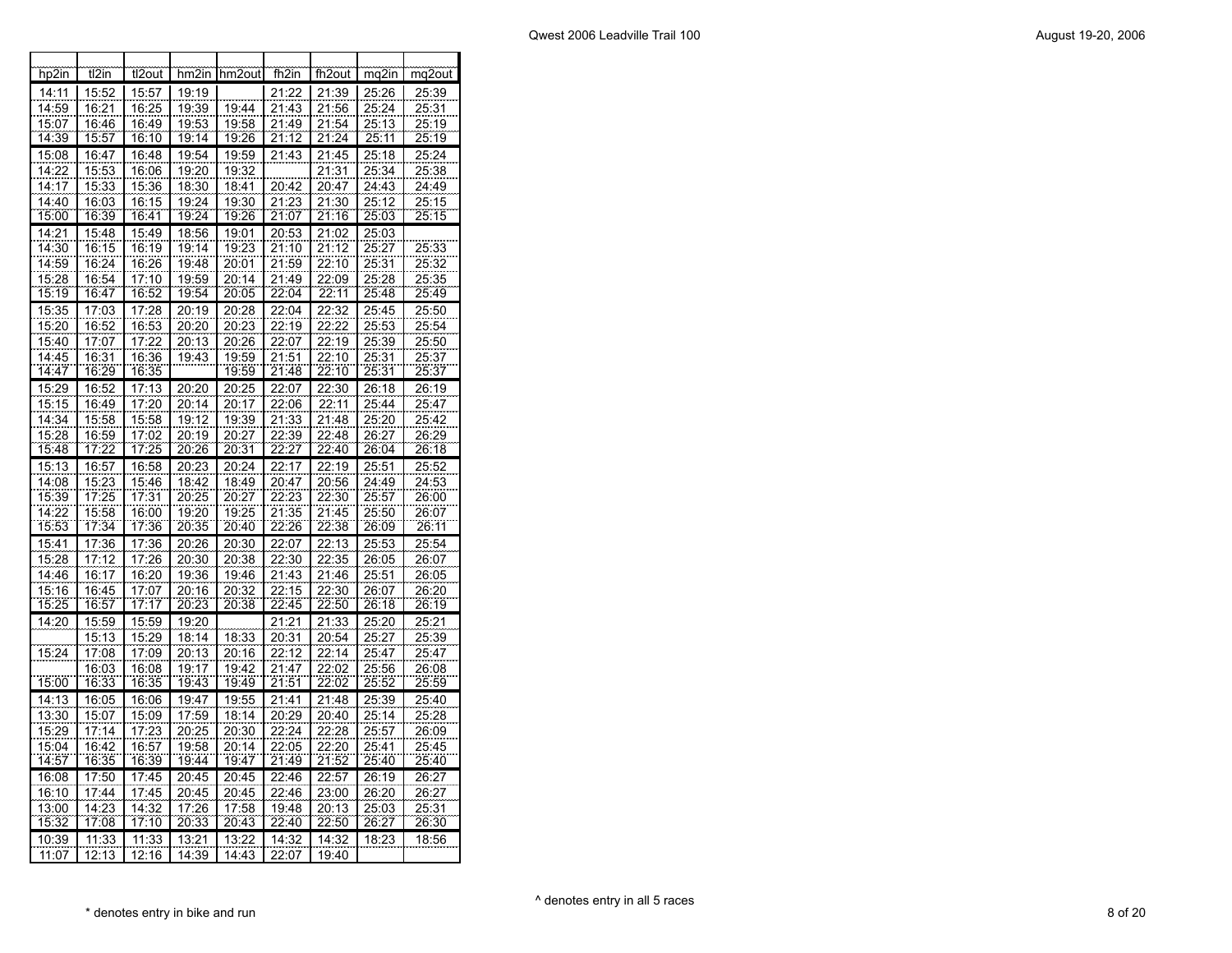| Place | Finish<br>Time | Name                        | Bib#         | Age             | Class                            | Place<br>in Class | Location                       | <b>State</b>    | mg1in | fh1in | fh1out |       | hm1in hm1out | tl1in | tl1out | hp <sub>1in</sub> | winin             | winout |
|-------|----------------|-----------------------------|--------------|-----------------|----------------------------------|-------------------|--------------------------------|-----------------|-------|-------|--------|-------|--------------|-------|--------|-------------------|-------------------|--------|
|       |                | David Wilcox                | 0027         | 44              | M <sub>4</sub>                   |                   | Dillon                         | CO              | 02:04 | 04:15 | 04:19  | 05:56 |              |       |        |                   |                   |        |
|       |                | John Greer                  | 0045         | 47              | M4                               |                   | Goodyear                       | AZ              |       |       |        |       |              |       |        |                   |                   |        |
|       |                | Justin Snow                 | 0046         | 32              | M <sub>3</sub>                   |                   | <b>Boulder</b>                 | CO              |       |       |        |       |              |       |        |                   |                   |        |
|       |                | Keith Grimes                | 0048         | 47              | M <sub>4</sub>                   |                   | Colorado Springs               | $\overline{CO}$ | 02:15 | 04:25 | 04:27  | 05:42 | 05:44        | 07:43 | 07:44  | 09:34             | 11:04             | 11:09  |
|       |                | <b>Brad Bennett</b>         | 0052         | 50              | M <sub>5</sub>                   |                   | Missoula                       | MT              |       |       |        |       |              |       |        |                   |                   |        |
|       |                | Miles Frye-Krier            | 0056         | 54              | M <sub>5</sub>                   |                   | Leadville                      | $\overline{CO}$ | 02:11 | 04:13 | 04:17  | 05:39 | 05:41        | 07:36 | 07:35  | 09:30             | 11:04             | 11:11  |
|       |                | <b>Hector Martinez</b>      | 0057         | 23              | M2                               |                   | Northglenn                     | $\overline{CO}$ |       |       |        |       |              |       |        |                   |                   |        |
|       |                | Amber DeBoer                | 0065         | 28              | F2                               |                   | <b>Bailey</b>                  | CO              |       |       |        |       |              |       |        |                   |                   |        |
|       |                | Jay Grobeson                | 0072         | 45              | M4                               |                   | Los Angeles                    | CA              | 02:12 | 04:18 | 04:19  | 05:42 | 05:43        | 07:50 | 07:50  | 09:49             | 11:28             | 11:28  |
|       |                | Michael Servilla            | 0076         | 44              | M4                               |                   | Sandia Park                    | <b>NM</b>       | 02:15 | 04:07 | 04:08  | 05:30 | 05:31        | 07:34 | 07:43  | 09:56             | 12:14             |        |
|       |                | Jon Hill                    | 0080         | 37              | M <sub>3</sub>                   |                   | Austin                         | TX              |       |       |        |       |              |       |        |                   |                   |        |
|       |                | <b>Tyler Curiel</b>         | 0095         | 50              | M <sub>5</sub>                   |                   | New Orleans                    | LÄ              |       |       |        |       |              |       |        |                   |                   |        |
|       |                | Phil Kahn                   | 0128         | 53              | M <sub>5</sub>                   |                   | Denver                         | CO              | 02:42 | 05:07 | 05:10  | 06:41 | 06:44        | 08:51 | 09:05  | 10:53             | 12:44             | 12:51  |
|       |                | John Hobbs                  | 0151         | 61              | M <sub>6</sub>                   |                   | Evergreen                      | CO              | 02:45 | 05:15 | 05:16  | 07:04 | 07:05        | 09:28 | 09:29  | 11:41             | 13:52             | 13:53  |
|       |                | Terry Murphy                | 0153         | 51              | $\overline{M5}$                  |                   | Atlanta                        | GÄ              | 02:52 | 05:25 | 05:29  | 07:00 | 07:01        | 09:14 | 09:19  | $\frac{1}{11:21}$ | $\frac{1}{13:12}$ | 13:21  |
|       |                | Ron Wright                  | 0155         | 59              | M <sub>5</sub>                   |                   | Bennett                        | CO              | 02:33 | 04:55 | 04:56  | 06:36 | 06:39        | 09:10 | 09:10  | 11:21             | 13:25             | 13:32  |
|       |                | Willie Lambert              | 0166         | 44              | M4                               |                   | Topeka                         | KS              | 02:29 | 04:45 | 04:47  | 06:18 | 06:19        | 08:54 | 09:00  | 11:13             | 13:33             | 13:38  |
|       |                | Sandy Powell                | 0182         | 47              | F4                               |                   | <b>Alcalde</b>                 | <b>NM</b>       | 02:35 | 04:47 | 04:48  | 06:19 | 06:21        | 08:40 | 08:43  | 10:52             |                   |        |
|       |                | Jeff Stevenson              | 0187         | 60              | M <sub>6</sub>                   |                   | Solvang                        | CA              | 02:58 | 05:37 | 05:41  | 07:10 | 07:13        | 09:41 | 09:55  |                   |                   |        |
|       |                | Gail Snyder                 | 0188         | 47              | F <sub>4</sub>                   |                   | Portland                       | <b>OR</b>       | 02:41 | 05:09 |        | 06:52 | 06:55        | 09:09 | 09:09  | 11:24             | 13:16             | 13:17  |
|       |                | Pete Stringer               | 0201         | 65              | M <sub>6</sub>                   |                   | Osterville                     | МA              | 02:41 | 04:58 | 05:01  | 06:31 | 06:32        | 08:51 | 08:54  | 10:50             | 12:42             | 12:48  |
|       |                | Jeff Foley                  | 0251         | 38              | M3                               |                   | Leadville                      | CO              | 02:57 | 05:50 | 05:56  | 07:51 | 07:53        | 11:11 |        |                   |                   |        |
|       |                | Michael Munding             | 0252         | 25              | M <sub>2</sub>                   |                   | North Las Vegas                | <b>NV</b>       | 02:14 | 04:22 | 04:28  | 06:02 | 06:04        | 08:11 | 08:12  | 10:50             | 13:06             |        |
|       |                | Craig Redfearn              | 0254         | 36              | M <sub>3</sub>                   |                   | Granger                        | $\frac{IN}{CT}$ | 01:57 | 03:56 | 03:57  | 05:15 | 05:16        | 07:25 | 07:28  |                   | 12:21             |        |
|       |                | Carl Hunt                   | 0256         | 55              | M <sub>5</sub>                   |                   | Roxbury                        |                 | 02:37 | 05:12 | 05:16  | 06:57 | 07:02        | 09:28 | 09:32  | 12:37             |                   | 14:00  |
|       |                | Kyle Brown                  | 0258         | 31              | M3                               |                   | Des Moines                     | <u>IA</u>       |       | 05:47 | 05:48  | 07:29 | 07:30        | 10:21 | 10:21  | 12:57             |                   |        |
|       |                | Colin Wilkinson             | 0260         | 35              | M <sub>3</sub>                   |                   | Park City                      | UT              | 02:23 | 04:29 | 04:30  | 05:58 | 06:02        | 08:18 | 08:19  | 10:36             | 12:32             | 13:06  |
|       |                | Michael Tschanz             | 0262         | $\overline{44}$ | $\overline{M4}$                  |                   | Lakewood                       | $\overline{CO}$ |       |       |        |       |              |       |        |                   |                   |        |
|       |                | Alan Johnson                | 0264         | 58              | M <sub>5</sub>                   |                   | Peyton                         | CO              | 02:30 | 04:52 | 04:55  | 06:37 | 06:48        | 09:23 | 09:27  | 12:11             | 14:00             |        |
|       |                | Michael Barton              | 0265         | $\overline{37}$ | M3                               |                   | $O$ lathe                      | CÖ              | 02:22 | 04:29 | 04:31  | 05:49 | 05:51        | 07:54 | 07:56  | 10:02             | 11:51             | 12:09  |
|       |                | <b>Michael Melton</b>       | 0266         | 48              | M <sub>4</sub>                   |                   | Jensen Beach                   | FL              |       |       |        |       |              |       |        |                   |                   |        |
|       |                | Jason Rita                  | 0267         | 40              | M4                               |                   | New York                       | NY              | 02:41 | 05:25 |        |       |              |       |        |                   |                   |        |
|       |                | Rob Runkle                  | 0269         | 37              | M <sub>3</sub><br>M <sub>4</sub> |                   | West Chester                   | OH              |       |       |        |       |              |       |        |                   |                   |        |
|       |                | Kurt Coonrod<br>Mark Kahler | 0273<br>0274 | 46<br>47        | M <sub>4</sub>                   |                   | Albuquerque<br>El Dorado Hills | <b>NM</b><br>CA | 02:17 | 04:20 | 04:21  | 05:40 | 05:43        | 07:44 | 07:53  | 09:41             | 11:11             |        |
|       |                | Jack Andrish                | 0278         | 62              | M <sub>6</sub>                   |                   | Orange Village                 | OH              | 02:41 | 05:18 | 05:23  | 07:06 | 07:07        | 09:36 | 09:41  | 12:09             |                   |        |
|       |                | Mark Falcone                | 0280         | 49              | M4                               |                   | Cool                           | CA              |       |       |        |       |              |       |        |                   |                   |        |
|       |                | Scott Giffin <sup>^</sup>   | 0282         | 44              | M4                               |                   | Leadville                      | $\overline{CO}$ |       |       |        |       |              |       |        |                   |                   |        |
|       |                | Michael Nation*             | 0284         | 39              | M <sub>3</sub>                   |                   | Cheney                         | <b>WA</b>       | 02:32 | 05:05 | 05:06  | 06:48 | 06:50        | 09:30 |        | 11:37             | 13:47             | 13:50  |
|       |                | Al Binder                   | 0285         | 61              | M <sub>6</sub>                   |                   | Evergreen                      | CO              | 02:37 | 05:28 | 05:37  | 07:31 | 07:39        | 10:50 |        |                   |                   |        |
|       |                | Pat Scott                   | 0286         | 53              | M <sub>5</sub>                   |                   | Albuquerque                    | <b>NM</b>       |       |       |        |       |              |       |        |                   |                   |        |
|       |                | Thomas Selke                | 0287         | 39              | M <sub>3</sub>                   |                   | Colorado Springs               | CO              | 02:15 | 04:17 | 04:18  | 05:41 | 05:44        | 08:17 | 08:22  |                   |                   |        |
|       |                | Karsten Solheim             | 0288         | 69              | M <sub>6</sub>                   |                   | Glendale                       | $\overline{AZ}$ | 02:52 | 05:28 | 05:30  | 07:01 | 07:05        | 09:37 | 09:40  | 12:00             |                   |        |
|       |                | Nancy Halpin                | 0290         | 45              | F4                               |                   | Albuquerque                    | <b>NM</b>       | 02:47 | 05:11 | 05:11  | 06:46 | 06:48        | 08:58 | 09:00  | 11:07             | 13:00             | 13:23  |
|       |                | Dana Taylor                 | 0292         | 45              | M4                               |                   | Long Beach                     | CÄ              |       |       |        |       |              |       |        |                   |                   |        |
|       |                | Steven Ruff                 | 0294         | 40              | M4                               |                   | Silverthorne                   | CO              | 02:36 | 04:54 | 04:58  | 06:26 | 06:32        | 08:47 | 08:51  | 11:11             | 13:12             | 13:20  |
|       |                | Richard Bainbridge          | 0295         | 43              | M4                               |                   | <b>Highlands Ranch</b>         | CO              | 02:22 | 04:27 | 04:29  | 05:57 | 06:02        | 08:20 | 08:22  | 10:25             | 13:04             | 13:20  |
|       |                | Scott Snyder                | 0296         | 51              | M <sub>5</sub>                   |                   | Littleton                      | ĈÖ              | 02:38 | 05:00 | 05:01  | 06:59 | 07:02        | 09:17 | 09:17  | 11:25             | 13:19             | 13.34  |
|       |                | David Hersey ^              | 0297         | 48              | M4                               |                   | Westminster                    | CO              | 02:35 | 04:48 | 04:49  | 06:16 | 06:17        | 08:23 | 08:24  | 10:26             | 12:18             | 12:37  |
|       |                | <b>Robert Hills</b>         | 0300         | 40              | M4                               |                   | Saint Charles                  | <b>MO</b>       |       |       |        |       |              |       |        |                   |                   |        |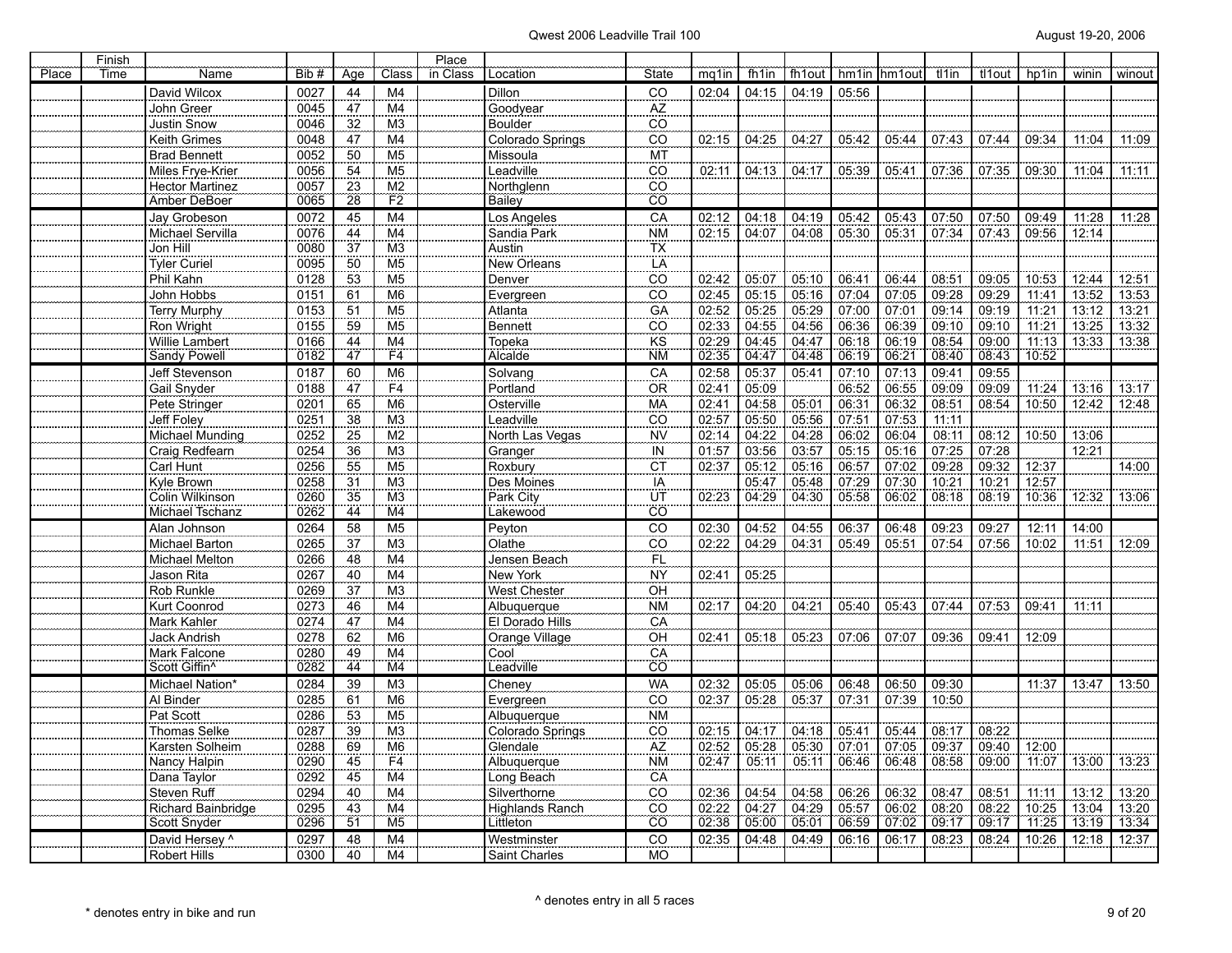┓

| hp2in                        | t2in                  | tl2out                |                       | hm2in hm2out      | $\frac{1}{\ln 2}$ | fh2out | mg2in | $mg2$ out |
|------------------------------|-----------------------|-----------------------|-----------------------|-------------------|-------------------|--------|-------|-----------|
|                              |                       |                       |                       |                   |                   |        |       |           |
|                              |                       |                       |                       |                   |                   |        |       |           |
| $\frac{111111111111}{13:05}$ | 14:20                 | 14:22                 | 17:06                 |                   |                   |        |       |           |
| 13:19                        | 14:40                 | 14.41                 | 77:27                 | $\frac{17.33}{ }$ | $\frac{1}{19.22}$ |        |       |           |
|                              |                       |                       |                       |                   |                   |        |       |           |
| 13:48                        | 15:20                 | 15:21                 | 19:14                 | 19:41             |                   |        |       |           |
|                              |                       |                       |                       |                   |                   |        |       |           |
|                              |                       |                       |                       |                   |                   |        |       |           |
| 15:11<br>16:36               | 16:47                 | 17:12                 | 20:03                 | 20:16             | 23:00             |        |       |           |
| 15:55                        | 17:48                 |                       |                       |                   |                   |        |       |           |
| 16:19<br>16:27               |                       |                       |                       |                   |                   |        |       |           |
|                              |                       |                       |                       |                   |                   |        |       |           |
| 16:13                        |                       |                       |                       |                   |                   |        |       |           |
| 15:06                        | $\frac{1}{16:41}$     | $\frac{1}{16:51}$     | $\frac{1}{21:15}$     |                   |                   |        |       |           |
|                              |                       |                       |                       |                   |                   |        |       |           |
|                              |                       |                       |                       |                   |                   |        |       |           |
|                              |                       |                       |                       |                   |                   |        |       |           |
| $\frac{1}{15:24}$            | 77:07                 | 17:20                 | 21:22                 |                   |                   |        |       |           |
|                              |                       |                       |                       |                   |                   |        |       |           |
| $\frac{1}{14:17}$            | 15:46                 | $\frac{15:50}{15:50}$ | $\frac{18.59}{18.59}$ | 19:05             |                   |        |       |           |
|                              |                       |                       |                       |                   |                   |        |       |           |
|                              |                       |                       |                       |                   |                   |        |       |           |
| 13:19                        | $\frac{15:00}{15:00}$ | 15:00                 |                       |                   |                   |        |       |           |
|                              |                       |                       |                       |                   |                   |        |       |           |
|                              |                       |                       |                       |                   |                   |        |       |           |
| 16:16                        |                       |                       |                       |                   |                   |        |       |           |
|                              |                       |                       |                       |                   |                   |        |       |           |
|                              |                       |                       |                       |                   |                   |        |       |           |
|                              |                       |                       |                       |                   |                   |        |       |           |
|                              |                       |                       |                       |                   |                   |        |       |           |
| 16:21                        | 19:50                 |                       |                       |                   |                   |        |       |           |
| 16:25                        |                       |                       |                       |                   |                   |        |       |           |
| 14:50                        | 16:26                 | 17:10                 |                       |                   |                   |        |       |           |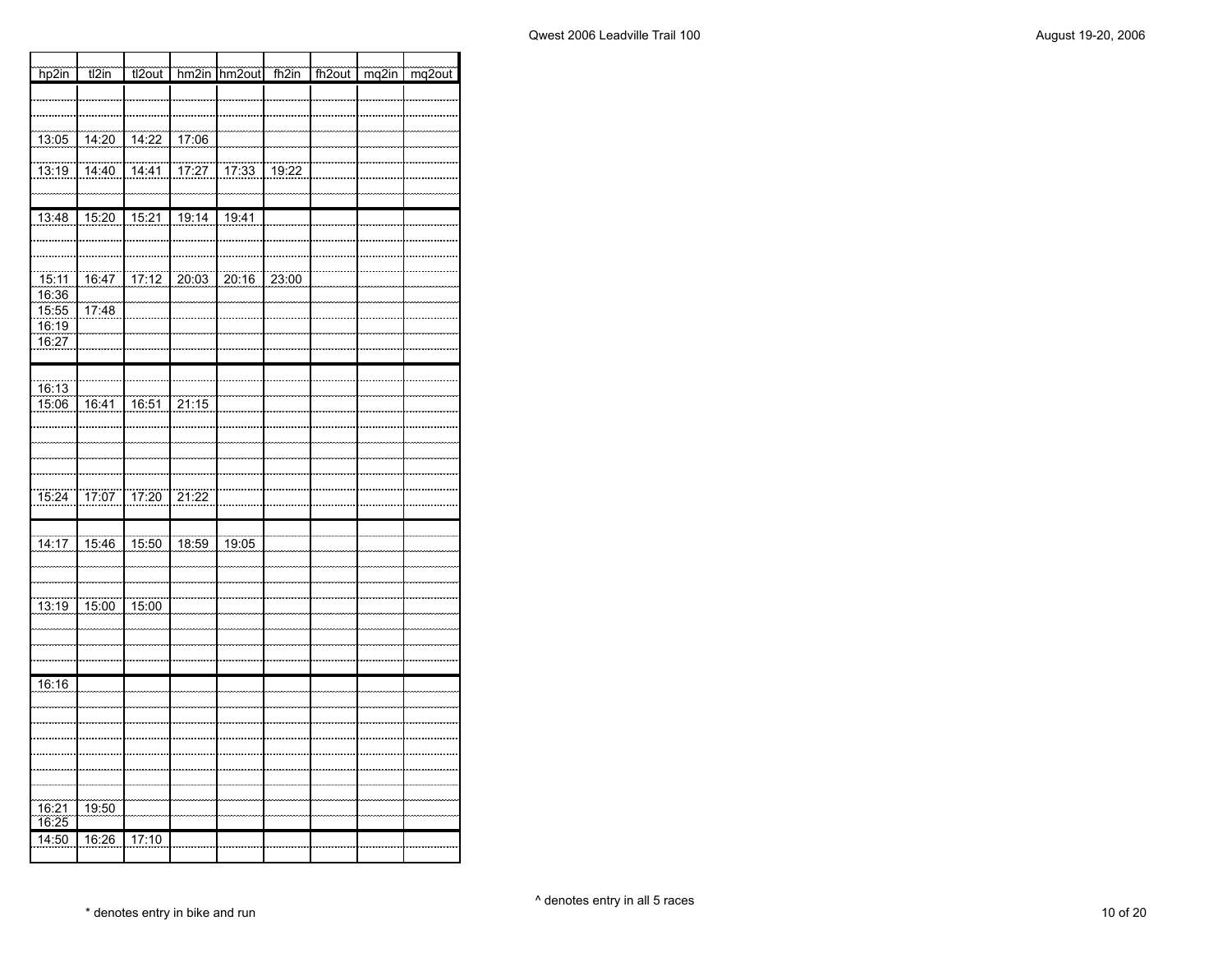|       | Finish |                                  |              |                 |                                  | Place    |                                   |                            |                |                |                |       |                |                |                |                       |       |        |
|-------|--------|----------------------------------|--------------|-----------------|----------------------------------|----------|-----------------------------------|----------------------------|----------------|----------------|----------------|-------|----------------|----------------|----------------|-----------------------|-------|--------|
| Place | Time   | Name                             | Bib#         | Aae             | Class                            | in Class | Location                          | State                      | mq1in          | fh1in          | fh1out         | hm1in | hm1out         | tl1in          | tl1out         | hp1in                 | winin | winout |
|       |        | David Kimler                     | 0302         | 38              | M <sub>3</sub>                   |          | Orono                             | ME                         | 02:17          | 04:34          | 04:37          | 06:05 | 06:09          | 08:38          |                |                       |       |        |
|       |        | Peter Thorne                     | 0304         | 43              | M4                               |          | Cambridge                         | MA                         | 02:19          | 04:32          | 04:40          | 06:08 | 06:18          | 08:28          | 08:35          | 11:15                 | 13:25 | 13:40  |
|       |        | Raymond Blum                     | 0305         | 50              | M <sub>5</sub>                   |          | Denver                            | <u>co</u>                  | 02:38          | 05:01          | 05:04          | 06:42 | 06:46          | 09:00          | 09:04          |                       |       |        |
|       |        | Patricia Spencer                 | 0308         | 47              | F <sub>4</sub>                   |          | Ft. Collins                       | CO                         |                |                |                |       |                |                |                |                       |       |        |
|       |        | Ed Payne                         | 0312         | 58              | M <sub>5</sub>                   |          | Lawrence                          | $rac{KS}{CO}$              |                |                |                |       |                |                |                |                       |       |        |
|       |        | Shane Holonitch                  | 0313         | 55              | F5                               |          | Littleton                         |                            | 02:45          | 05:15          | 05:17          | 07:06 | 07:07          | 09:37          | 09:38          | 11:48                 | 13:45 | 13:47  |
|       |        | Jennifer Ferretter               | 0314         | 33              | F3                               |          | Kingfield                         | <b>ME</b>                  |                |                |                |       |                |                |                |                       |       |        |
|       |        | Ron Zadroga                      | 0316         | 66              | M <sub>6</sub>                   |          | <b>Blue Ridge</b>                 | <b>GA</b>                  | 03:02          | 05:55          |                |       |                |                |                |                       |       |        |
|       |        | Daniel Edwards                   | 0317         | 62              | M <sub>6</sub>                   |          | Ridgeland                         | <b>MS</b>                  |                |                |                |       |                |                |                |                       |       |        |
|       |        | Donn Zea                         | 0318         | 48              | M <sub>4</sub>                   |          | Grass Valley                      | CA                         | 02:20          | 04:38          | 04:39          | 06:14 | 06:15          | 08:30          | 08:30          | 11:01                 | 12:58 |        |
|       |        | <b>Brian Block</b>               | 0319         | 32              | M <sub>3</sub>                   |          | Johnston                          | IA                         | 02:22          | 04:45          | 04:46          | 06:31 | 06:32          | 09:17          | 09:20          | 12:44                 |       |        |
|       |        | Jeffrey Heischman                | 0322         | 58              | M <sub>5</sub>                   |          | Livermore                         | CA                         |                |                |                |       |                |                |                |                       |       |        |
|       |        | Sheila Huss                      | 0323         | 30              | F3                               |          | Washington                        | PA                         |                |                |                |       |                |                |                |                       |       |        |
|       |        | Andy Velazco                     | 0325         | 58              | M5                               |          | Jonesboro                         | GA                         |                | 05:12          | 05:16          | 06:58 | 07:00          | 09:43          | 09:44          | 12:13                 |       | 14:00  |
|       |        | Doug Allen                       | 0326         | 42              | M4                               |          | Plover                            | WI                         | 02:50          | 05:23          | 05:25          | 07:07 | 07:11          | 09:36          | 09:42          | 12:09                 | 14:00 |        |
|       |        | Casey Lopez                      | 0328         | 30              | M <sub>3</sub>                   |          | Warwatosa                         | WI                         | 02:37          | 04:52          | 04:53          | 06:19 | 06:20          | 08:33          | 08:35          | 10:52                 | 12:46 | 12:53  |
|       |        | Dan Coats                        | 0330         | 50              | $\overline{M5}$                  |          | Longmont                          | CO                         | 02:20          | 04:47          | 04:50          | 06:14 | 06:17          | 08:51          | 08:54          | 11:03                 | 12:55 | 13:07  |
|       |        | Tom Morin                        | 0331         | 51              | M <sub>5</sub>                   |          | <u>Alamosa</u>                    | ĈÕ                         | 02:56          | 05:24          | 05:30          | 07.09 | 07:15          | 09:38          | 09.48          | 71:51                 | 13:30 | 13:39  |
|       |        | <b>Wally Hesseltine</b>          | 0332         | 63              | M <sub>6</sub>                   |          | Lafayette                         | CA                         | 02:35          | 05:15          | 05:16          | 07:06 | 07:07          | 09:47          | 09:47          | 12:03                 | 14:00 | 14:00  |
|       |        | John Martin                      | 0334         | 43              | M <sub>4</sub>                   |          | San Jose                          | $\frac{CA}{NJ}$            |                |                |                |       |                |                |                |                       |       |        |
|       |        | Vincent Swendsen                 | 0338         | 43              | M <sub>4</sub>                   |          | Mays Landing                      |                            | 02.37          | 05:05          | 05:10          | 06:52 | 06:55          | 10:09          | 10:13          | 12:31                 |       | 14.00  |
|       |        | Mike Smith                       | 0340         | 48              | $\overline{M4}$                  |          | Fishers                           | $\overline{IN}$            | 02:38          | 05:12          | 05:16          | 06:57 | 07:01          | 10:05          | 10:05          | $\frac{12:17}{12:17}$ |       |        |
|       |        | Carolyn Schelling                | 0341         | 53              | F <sub>5</sub>                   |          | Third Lake                        | IL                         |                |                |                |       |                |                |                |                       |       |        |
|       |        | Shannon Griefer                  | 0343         | 45              | F4                               |          | Hidden Hills                      | CA<br>AZ                   |                |                |                |       |                |                |                |                       |       |        |
|       |        | Tom Ford                         | 0344         | 66              | M <sub>6</sub>                   |          | Mesa                              |                            | 02:49          | 05:29          | 05:32          | 07:19 | 07:29          | 10:30          |                |                       |       |        |
|       |        | Marla Stuart                     | 0345         | 40              | F4                               |          | <b>Highlands Ranch</b>            | $\overline{co}$            | 02:48          | 05:30          | 05:34          | 07:20 | 07:29          | 10:30          | 10:37          | 12:47                 |       | 14:00  |
|       |        | Nathan Newell                    | 0347         | 36              | M <sub>3</sub>                   |          | Manitou Springs                   | $\overline{co}$            |                |                |                |       |                |                |                |                       |       |        |
|       |        | Nathan Hamilton                  | 0348         | 29              | $\overline{\text{M2}}$           |          | Rochester                         | ΪMΪ                        | 02:34          | 05:07          | 05.09          | 06:57 | 07.00          | 09:44          | 09:46          | 12:36                 |       | 14:00  |
|       |        | Kathie Lang                      | 0349         | 57              | F <sub>5</sub>                   |          | Klamath Falls                     | <b>OR</b>                  | 03:00          | 05:33          | 05:34          | 07:19 | 07:21          | 09:46          | 09:46          | 12:08                 | 14:00 | 14:00  |
|       |        | Jim Ballard                      | 0350         | 56              | M <sub>5</sub>                   |          | Klamath Falls                     | ÖR                         | 03:00          | 05:38          | 05:39          | 07:20 | 07:24          | 09:54          | 09:55          | 12:19                 | 14:00 |        |
|       |        | Alan Abbs                        | 0351         | 36              | M <sub>3</sub>                   |          | Red Bluff                         | CA                         | 02:08          | 04:16          | 04:17          | 05:50 | 05:52          | 08:22          | 08:25          | 10:55                 | 13:20 |        |
|       |        | <b>Beverly Abbs</b>              | 0352         | 42              | F <sub>4</sub>                   |          | Red Bluff                         | CA                         | 01:52          | 03:40          | 03:40          | 04:54 | 04:54          | 06:50          | 06:50          | 08:46                 | 10:20 | 10:21  |
|       |        | Gregory Sharp                    | 0353         | 54              | M <sub>5</sub>                   |          | Greensboro                        | VT                         |                |                |                |       |                |                |                |                       |       |        |
|       |        | Alex Bennett                     | 0354         | 34              | M <sub>3</sub>                   |          | Salt Lake City                    | UT                         | 02:38          | 05:04          | 05:05          | 06:42 | 06:45          | 09:16          | 09:17          | 11:39                 | 13:46 | 13:46  |
|       |        | Chris Lloyd <sup>^</sup>         | 0355         | 44              | M <sub>4</sub>                   |          | Denver                            | $\overline{CO}$            |                |                |                |       |                |                |                |                       |       |        |
|       |        | <b>Jan Faller*</b>               | 0356         | 40              | M <sub>4</sub>                   |          | Weston                            | CT                         |                |                |                |       |                |                |                |                       |       |        |
|       |        | Hiroko Suzuki                    | 0357         | 29<br>43        | F2                               |          | Kanagawa                          | Japan                      | 02:15          | 04:21          | 04:22          | 05:52 | 05:53          | 07:59          | 08:00          | 10:09                 | 12:00 | 12:06  |
|       |        | Martin Fagan                     | 0358         |                 | M <sub>4</sub>                   |          | North Bend                        | <b>WA</b>                  |                |                |                |       |                |                |                |                       |       |        |
|       |        | Peggy Davidson                   | 0360         | 50              | F5<br>$\overline{M5}$            |          | <b>Grass Valley</b><br>West Olive | CA                         | 02:38<br>02:48 | 05:11<br>05:22 | 05:14<br>05:28 | 06:55 | 06:58<br>07:13 | 09:25<br>09:47 | 09:27<br>09:54 | 11:53                 | 14:00 |        |
|       |        | Fred Walters                     | 0362         | 54              |                                  |          |                                   | MI                         |                |                |                | 07:08 |                |                |                | 12:08                 |       |        |
|       |        | Chris Garcia<br>Ernest Stolen    | 0364<br>0367 | 43<br>57        | M <sub>4</sub><br>M <sub>5</sub> |          | Menlo Park<br>Anchorage           | CA<br>AK                   | 02:37          | 05:08          | 05:13          | 06:55 | 07:07          | 09:51          | 10:01          |                       |       |        |
|       |        |                                  |              |                 |                                  |          |                                   |                            |                |                |                |       |                |                |                | 12:34                 |       |        |
|       |        | Carlene San Filippo<br>Don Adolf | 0370<br>0371 | 48              | F4<br>M <sub>6</sub>             |          | Las Vegas<br>Leadville            | <b>NV</b>                  |                |                |                |       |                |                |                |                       |       |        |
|       |        | William Ramsey                   | 0372         | 69<br>53        | M <sub>5</sub>                   |          | Aliso Viejo                       | CO.<br>CA                  |                |                |                |       |                |                |                |                       |       |        |
|       |        | Scott Fitzgerald                 | 0373         | 36              | M <sub>3</sub>                   |          | Fort Dix                          | <b>NJ</b>                  |                |                |                |       |                |                |                |                       |       |        |
|       |        | Jeff Kunkle                      | 0374         | 32              | M <sub>3</sub>                   |          | Castle Rock                       | CO                         | 02:33          | 04:54          | 04:58          | 06:39 | 06:43          | 08:52          | 08:54          |                       |       | 13:18  |
|       |        | Paul Garnet                      | 0375         | $\overline{31}$ | M <sub>3</sub>                   |          | Idaho Springs                     | $\overline{c}\overline{o}$ | 02:42          | 05:18          | 05:22          | 07:16 | 07.19          | 10:30          | 10:39          | 10:58                 | 12:50 |        |
|       |        | Steve Conrad                     | 0376         | 46              | M4                               |          | Boulder                           | CO                         |                |                |                |       |                |                |                |                       |       |        |
|       |        | Javier Cendejas                  | 0382         | 63              | M <sub>6</sub>                   |          | Louisville                        | KY.                        | 02:41          | 05:19          | 05:20          | 07:02 | 07:04          | 10:06          | 10:07          | 12:35                 |       | 14:00  |
|       |        |                                  |              |                 |                                  |          |                                   |                            |                |                |                |       |                |                |                |                       |       |        |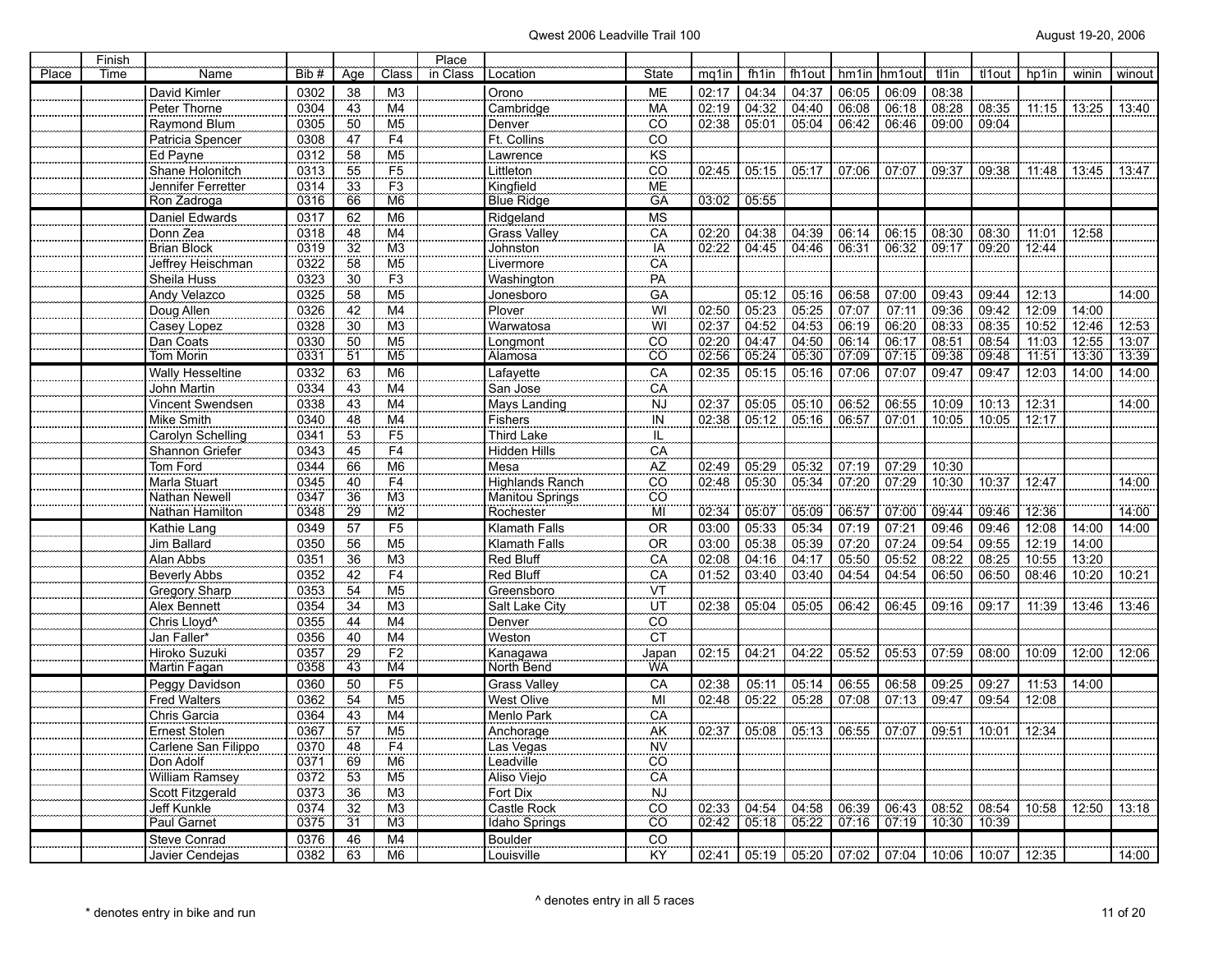| hp2in                 | t2in                  | tl2out                |                | hm2in hm2out | $\frac{1}{\sqrt{2}}$ | fh2out   mq2in    | $mg2$ out |
|-----------------------|-----------------------|-----------------------|----------------|--------------|----------------------|-------------------|-----------|
|                       |                       |                       |                |              |                      |                   |           |
|                       |                       |                       |                |              |                      |                   |           |
|                       |                       |                       |                |              |                      |                   |           |
| 16:37                 |                       |                       |                |              |                      |                   |           |
|                       |                       |                       |                |              |                      |                   |           |
|                       |                       |                       |                |              |                      |                   |           |
|                       |                       |                       |                |              |                      |                   |           |
|                       |                       |                       |                |              |                      |                   |           |
|                       |                       |                       |                |              |                      |                   |           |
|                       |                       |                       |                |              |                      |                   |           |
| $\frac{15:59}{15:19}$ | 17:28                 |                       | 20:19          |              |                      |                   |           |
|                       | $\frac{16:45}{17:20}$ | $\frac{17:30}{17:01}$ | 19:59<br>19:57 | 20:05        |                      | 22:03 22:13 26:30 | 26:30     |
| 17:37                 | 21:07                 |                       |                |              |                      |                   |           |
|                       |                       |                       |                |              |                      |                   |           |
|                       |                       |                       |                |              |                      |                   |           |
|                       |                       |                       |                |              |                      |                   |           |
|                       |                       |                       |                |              |                      |                   |           |
|                       |                       |                       |                |              |                      |                   |           |
|                       |                       |                       |                |              |                      |                   |           |
| 17:15                 |                       |                       |                |              |                      |                   |           |
|                       |                       |                       |                |              |                      |                   |           |
| $\frac{12:58}{12:58}$ |                       | 14:50 14:51 21:05     |                |              |                      |                   |           |
| $\frac{1}{16:17}$     | 17:54                 | 17:45                 | 21:32          |              |                      |                   |           |
|                       |                       |                       |                |              |                      |                   |           |
| $\frac{14:38}{ }$     | 16:10                 | $-16:10$              |                |              |                      |                   |           |
| 17:29                 |                       |                       |                |              |                      |                   |           |
|                       |                       |                       |                |              |                      |                   |           |
|                       |                       |                       |                |              |                      |                   |           |
|                       |                       |                       |                |              |                      |                   |           |
|                       |                       |                       |                |              |                      |                   |           |
|                       |                       |                       |                |              |                      |                   |           |
| $\frac{15:35}{ }$     | $17:41$ $17:42$       |                       |                |              |                      |                   |           |
|                       |                       |                       |                |              |                      |                   |           |
|                       |                       |                       |                |              |                      |                   |           |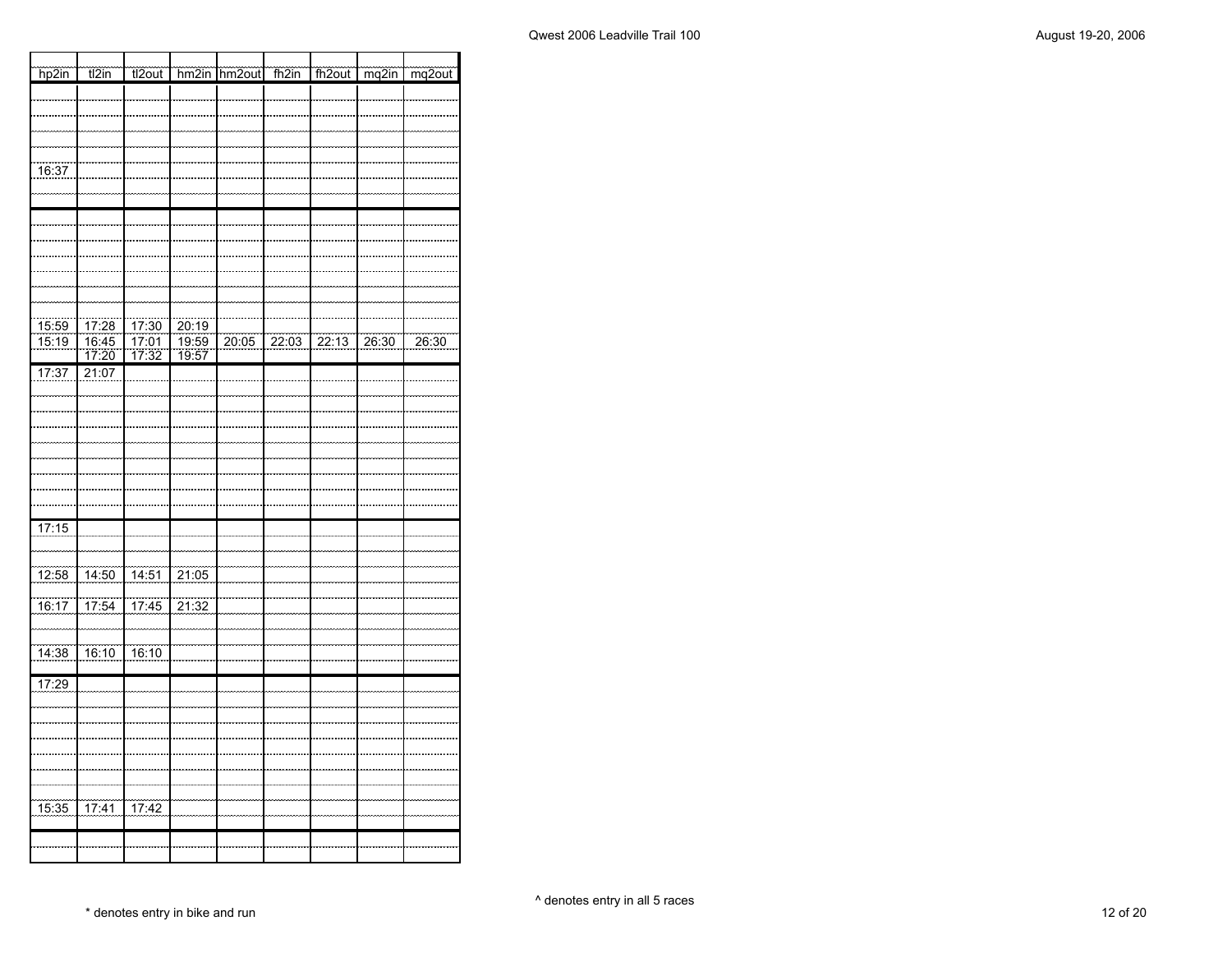|       | Finish |                             |       |                 |                 | Place    |                        |                            |       |       |       |       |                         |       |        |       |                          |        |
|-------|--------|-----------------------------|-------|-----------------|-----------------|----------|------------------------|----------------------------|-------|-------|-------|-------|-------------------------|-------|--------|-------|--------------------------|--------|
| Place | Time   | Name                        | Bib # | Age             | Class           | in Class | Location               | <b>State</b>               | mg1in | fh1in |       |       | fh1out   hm1in   hm1out | tl1in | tl1out | hp1in | winin                    | winout |
|       |        | Larry Rigsby                | 0383  | 55              | M <sub>5</sub>  |          | Signal Mountain        | <b>TN</b>                  |       |       |       |       |                         |       |        |       |                          |        |
|       |        | Tim Enboden                 | 0385  | 46              | M <sub>4</sub>  |          | <b>Highlands Ranch</b> | $\overline{CO}$            | 02:34 | 04:45 | 04:47 | 06:34 | 06:36                   | 08:46 | 08:47  | 10:53 | 12:41                    | 12:51  |
|       |        | <b>Bob Mercil</b>           | 0388  | 66              | M <sub>6</sub>  |          | Broomfield             | $\overline{C}\overline{O}$ |       |       |       |       |                         |       |        |       |                          |        |
|       |        | Craig Rasmussen             | 0389  | 53              | M <sub>5</sub>  |          | Los Alamos             | <b>NM</b>                  |       |       |       |       |                         |       |        |       |                          |        |
|       |        | David Spivey                | 0390  | 38              | M <sub>3</sub>  |          | Greenwood              | IN                         |       |       |       |       |                         |       |        |       |                          |        |
|       |        | Rona VanWilligen            | 0391  | 38              | F3              |          | Carrboro               | $\overline{\text{NC}}$     | 02:15 | 04:24 | 04:27 | 05:46 | 05:49                   | 07:49 | 07:51  | 09:47 | 11:38                    | 11:55  |
|       |        | <b>Bobby Biles</b>          | 0392  | 40              | M <sub>4</sub>  |          | Carrboro               | <b>NC</b>                  | 01:59 | 04:02 | 04:02 | 05:17 | 05:16                   | 07:16 | 07:19  | 09:09 | 11:11                    |        |
|       |        | Joseph VanLancker           | 0393  | 41              | M <sub>4</sub>  |          | Colorado Springs       | ĈÔ                         |       |       |       |       |                         |       |        |       |                          |        |
|       |        | <b>Bruce Pulford</b>        | 0395  | 51              | M <sub>5</sub>  |          | Ft. Collins            | CO                         | 02:25 | 04:32 | 04:35 | 05:57 | 06:00                   | 08:14 | 08:16  | 10:22 | 12:19                    |        |
|       |        | <b>Bill Maat</b>            | 0397  | 51              | M <sub>5</sub>  |          | Spring Lake            | MI                         | 02:52 | 05:20 | 05:21 | 06:59 | 07:00                   | 09:18 |        | 11:38 | 13:47                    |        |
|       |        | Margrit Trenker             | 0398  | 62              | F <sub>6</sub>  |          | Manitou Springs        | CO.                        |       |       |       |       |                         |       |        |       |                          |        |
|       |        | Steve Kreiling              | 0399  | 54              | M <sub>5</sub>  |          | Montara                | CA                         |       |       |       |       |                         |       |        |       |                          |        |
|       |        | Phillip Berghauser          | 0401  | 41              | M <sub>4</sub>  |          | Eckert                 | $\overline{c}\overline{o}$ | 03:23 |       |       |       |                         |       |        |       |                          |        |
|       |        | Robert Eggett               | 0402  | 42              | M <sub>4</sub>  |          | Highlands Ranch        | $\overline{co}$            | 02:45 | 05:27 | 05:33 | 07:16 | 07:23                   | 10:27 |        |       |                          |        |
|       |        | David Phillips <sup>^</sup> | 0403  | 55              | M <sub>5</sub>  |          | Denver                 | CÖ                         | 03:00 | 05:59 | 06:00 | 07:50 | 07:54                   | 11:33 |        |       |                          |        |
|       |        | <b>Bob Redwanc</b>          | 0404  | 50              | M <sub>5</sub>  |          | Tucson                 | AZ                         | 02:25 | 04:36 | 04:42 | 06:13 | 06:17                   | 08:53 | 09:35  |       |                          |        |
|       |        | Ron Dunlap                  | 0405  | 67              | M <sub>6</sub>  |          | Redding                | CA                         | 02:59 | 05:57 | 05:58 | 08:00 | 08:00                   | 11:43 | 11:46  |       |                          |        |
|       |        | Al Miller Jr.               | 0406  | 52              | $\overline{M5}$ |          | Deer Island            | ÖR                         |       |       |       |       |                         |       |        |       |                          |        |
|       |        | <b>Wayne Coates</b>         | 0409  | 58              | M <sub>5</sub>  |          | Tucson                 | AZ                         | 02:30 | 04:49 | 04:50 | 06:33 | 06:35                   | 08:52 | 08:53  | 11:08 | 13:05                    | 13:14  |
|       |        | Dee Anna Farnell            | 0410  | 52              | F5              |          | <b>Belleair</b>        | <b>FL</b>                  |       |       |       |       |                         |       |        |       |                          |        |
|       |        | David Bliss                 | 0411  | 43              | M4              |          | <br>Spokane            | <b>WA</b>                  |       |       |       |       |                         |       |        |       |                          |        |
|       |        | <b>Brett Titus</b>          | 0414  | 36              | M <sub>3</sub>  |          | Parker                 | CO                         |       | 04:33 | 04:40 | 06:08 | 06:16                   | 08:28 | 08:29  |       | 13:48                    |        |
|       |        | Lonnie McCarron             | 0415  | 35              | M <sub>3</sub>  |          | Colorado Springs       | CO                         | 02:25 | 04:49 | 04:50 | 06:24 | 06:28                   | 08:34 | 08:34  | 10:47 | 12:37                    | 12:45  |
|       |        | Jim O'Neil                  | 0418  | 58              | M <sub>5</sub>  |          | Goodview               | VÄ                         | 02:35 | 04:59 | 05:00 | 06:35 | 06:37                   | 08:55 | 08:55  | 11:00 | 12:58                    | 13:15  |
|       |        | Teresa Rensch               | 0420  | 38              | F <sub>3</sub>  |          | Truckee                | CA                         | 02:35 | 04:59 | 05:03 | 06:38 | 06:43                   | 09:04 |        | 11:30 | 13:32                    | 13:41  |
|       |        | Barbara Frye-Krier          | 0421  | 51              | F <sub>5</sub>  |          | Leadville              | CO                         |       |       |       |       |                         |       |        |       |                          |        |
|       |        | Kristi Bloodworth           | 0422  | 37              | F <sub>3</sub>  |          | Minturn                | $\overline{CO}$            | 02:56 | 05:48 | 05:50 | 07:40 | 07:42                   | 10:30 | 10:35  | 13:25 |                          |        |
|       |        | Karen Pate                  | 0423  | 41              | F4              |          | Littleton              | CÖ                         | 02:35 | 05:21 | 05:22 | 07:10 | 07:12                   | 09:39 | 09:40  | 12:22 |                          | 14:00  |
|       |        | John Perhamus               | 0425  | 59              | M <sub>5</sub>  |          | Canadaigua             | <b>NY</b>                  | 02:24 | 04:48 | 04:51 | 06:38 | 06:45                   | 09:24 | 09:29  |       |                          |        |
|       |        | Gary Parcher                | 0426  | 60              | M <sub>6</sub>  |          | Tigard                 | 0R                         | 02:57 | 06:00 | 06:00 |       |                         |       |        |       |                          |        |
|       |        | Greg Allen                  | 0428  | 41              | M <sub>4</sub>  |          | Bloomington            | <b>MN</b>                  | 02:52 | 05:23 | 05:25 | 07:06 | 07:10                   | 09:38 | 09:45  | 11:52 | 14:00                    | 14:00  |
|       |        | <b>Bill Dickey</b>          | 0429  | 66              | M <sub>6</sub>  |          | Arcadia                | CA                         | 03:11 | 05:56 | 05:58 | 07:45 | 07:50                   | 10:22 | 10:23  | 12:56 |                          | 14:00  |
|       |        | Joe Dana                    | 0430  | 70              | M <sub>7</sub>  |          | Tucson                 | AZ                         | 03:03 | 05:56 | 05:57 | 07:46 | 07:51                   | 10:50 |        |       |                          |        |
|       |        | Jimmy Gallier               | 0434  | 54              | M <sub>5</sub>  |          | Lumberton              | TΧ                         |       |       |       |       |                         |       |        |       |                          |        |
|       |        | John Szymanski              | 0435  | 23              | M <sub>2</sub>  |          | Berlin                 | CT                         | 02:12 | 04:14 | 04:17 | 05:46 | 05:49                   | 07:55 | 08:01  | 10:06 |                          | 12:04  |
|       |        | Bonnelle Murphy             | 0436  | 58              | F5              |          | Solvang                | CA                         | 03:10 | 06:05 |       |       |                         |       |        |       |                          |        |
|       |        | Joseph Marchand             | 0437  | 65              | M <sub>6</sub>  |          | Westbank, BC           | Canada                     | 02:56 | 05:50 | 05:50 |       |                         |       |        |       |                          |        |
|       |        | <b>Richard Valentine</b>    | 0438  | 59              | M <sub>5</sub>  |          | Stuart                 | FL                         |       |       |       |       |                         |       |        |       |                          |        |
|       |        | Paul McMillan               | 0439  | 48              | M <sub>4</sub>  |          | Prairie Village        | KS                         |       |       |       |       |                         |       |        |       |                          |        |
|       |        | Dean Luttrell               | 0440  | 35              | M <sub>3</sub>  |          | Ankeny                 | IA                         |       |       |       |       |                         |       |        |       |                          |        |
|       |        | Michele Jensen              | 0441  | 35              | F <sub>3</sub>  |          | Littleton              | CO                         | 02:19 | 04:29 | 04:30 | 05:57 | 05:59                   | 08:16 | 08:16  | 10:18 | 12:55                    |        |
|       |        | Jeffrey Young               | 0442  | 50              | M <sub>5</sub>  |          | Denver                 | CÖ                         | 02:27 | 04:33 | 04:34 | 06:11 | 06:22                   | 08:37 | 08:38  | 11:32 | 14:00                    |        |
|       |        | Wendell Robison             | 0443  | 54              | M5              |          | Sheridan               | WY                         | 02:41 | 05:06 | 05:14 | 06:44 | 06:48                   | 09:04 | 09:13  | 11:24 | $\frac{11111111}{13:11}$ |        |
|       |        | Donald Appleman             | 0444  | 35              | M <sub>3</sub>  |          | Evergreen              | $\overline{co}$            | 02:35 | 04:54 | 05:03 | 06:35 | 06:48                   | 09:00 | 09:11  | 11:08 | 13:21                    | 13:38  |
|       |        | William Watson              | 0445  | 60              | M <sub>6</sub>  |          | Weston                 | CO                         |       |       |       |       |                         |       |        |       |                          |        |
|       |        | Neil Kelly                  | 0446  | 24              | M <sub>2</sub>  |          | New York               | <b>NY</b>                  |       |       |       |       |                         |       |        |       |                          |        |
|       |        | Andrew Pele                 | 0448  | 39              | M <sub>3</sub>  |          | Columbia               | <b>MO</b>                  |       |       |       |       |                         |       |        |       |                          |        |
|       |        | <b>Eric Grimes</b>          | 0453  | $\overline{32}$ | M3              |          | Portland               | ÖR                         |       |       |       |       |                         |       |        |       |                          |        |
|       |        | Michael Moser               | 0455  | 39              | M <sub>3</sub>  |          | Fallston               | <b>MD</b>                  | 02:14 | 04:23 | 04:24 | 05:46 | 05:48                   | 07:53 | 07:54  | 09:59 | 12:02                    | 12:03  |
|       |        | John Frederick              | 0456  | 24              | M <sub>2</sub>  |          | <b>Tucson</b>          | AZ                         | 02:33 | 04:48 | 04:50 | 06:34 | 06:35                   | 09:10 | 09:13  |       |                          |        |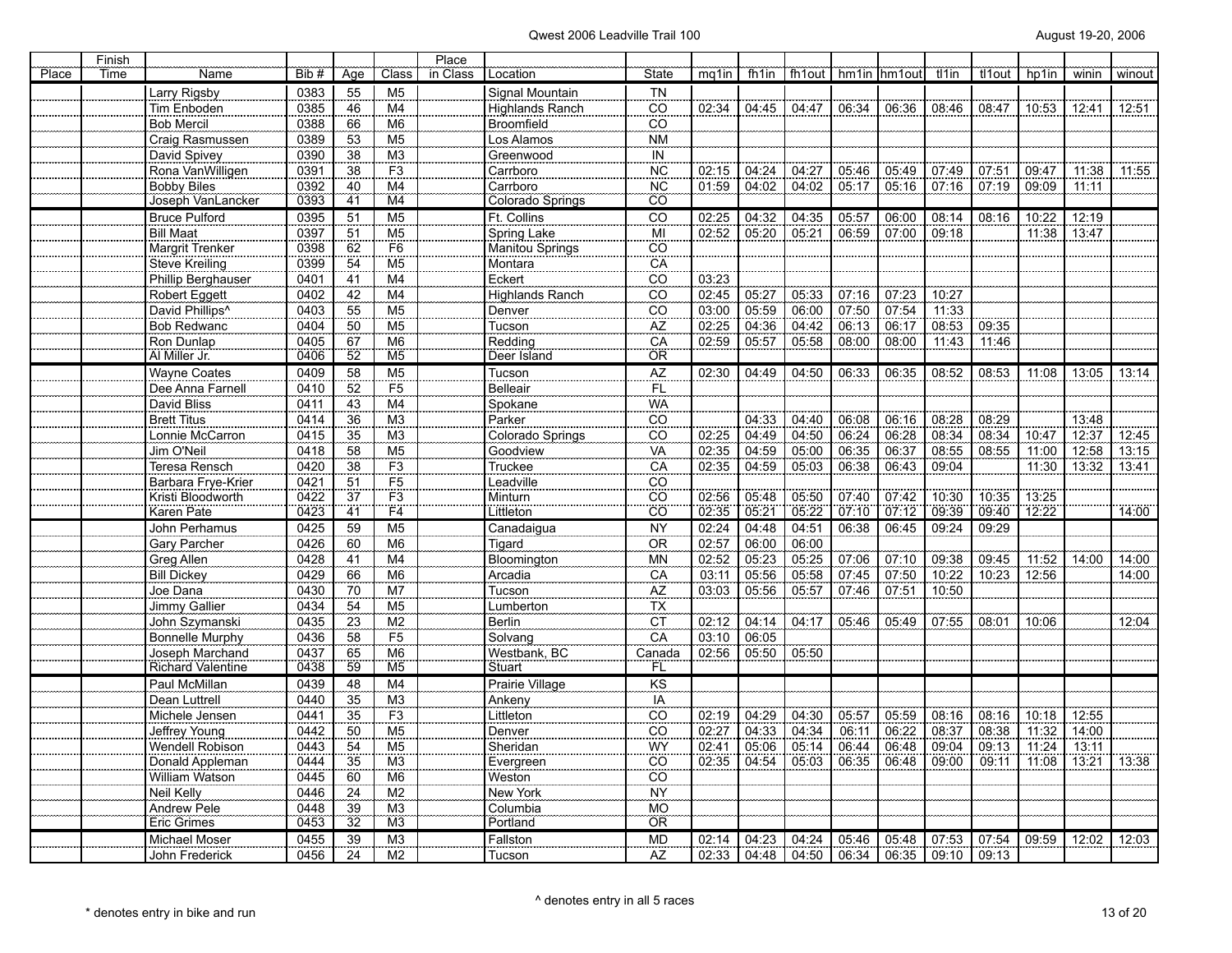| hp2in                   | t2in                  | tl2out            |                   | hm2in hm2out fh2in |       | fh2out mq2in          | $mg2$ out |
|-------------------------|-----------------------|-------------------|-------------------|--------------------|-------|-----------------------|-----------|
|                         |                       |                   |                   |                    |       |                       |           |
| $\frac{15:10}{ }$       | 17:20                 | 17:21             | $\frac{1}{21:25}$ |                    |       |                       |           |
|                         |                       |                   |                   |                    |       |                       |           |
| $\frac{1}{14:22}$       | $\frac{15:58}{15:58}$ | $\frac{15.59}{5}$ | 19:14             | 19:41              | 22:52 |                       |           |
|                         |                       |                   |                   |                    |       |                       |           |
|                         |                       |                   |                   |                    |       |                       |           |
|                         |                       |                   |                   |                    |       |                       |           |
|                         |                       |                   |                   |                    |       |                       |           |
|                         |                       |                   |                   |                    |       |                       |           |
|                         |                       |                   |                   |                    |       |                       |           |
|                         |                       |                   |                   |                    |       |                       |           |
|                         |                       |                   |                   |                    |       |                       |           |
| 15:42                   | 17:23                 | 17:38             | 21:13             |                    |       |                       |           |
|                         |                       |                   |                   |                    |       |                       |           |
|                         |                       |                   |                   |                    |       |                       |           |
|                         |                       |                   | 21:32             |                    |       |                       |           |
| 15:30<br>16:05<br>16:26 | $\frac{17:05}{19:40}$ |                   |                   |                    |       |                       |           |
|                         |                       |                   |                   |                    |       |                       |           |
|                         |                       |                   |                   |                    |       |                       |           |
|                         |                       |                   |                   |                    |       |                       | 17:51     |
|                         |                       |                   |                   |                    |       |                       |           |
| $\frac{16:22}{16:22}$   |                       |                   |                   |                    |       |                       |           |
|                         |                       |                   |                   |                    |       |                       |           |
| 15:06                   | 16:50                 |                   |                   |                    |       |                       |           |
|                         |                       |                   |                   |                    |       |                       |           |
|                         |                       |                   |                   |                    | 22:07 | $\frac{19:40}{19:40}$ |           |
|                         |                       |                   |                   |                    |       |                       |           |
|                         |                       |                   |                   |                    |       |                       |           |
|                         |                       |                   |                   |                    |       |                       |           |
|                         |                       |                   |                   |                    |       |                       |           |
| $\frac{15:48}{15:48}$   |                       | 17:25 17:28 20:45 |                   | 20:45              |       |                       |           |
|                         |                       |                   |                   |                    |       |                       |           |
|                         |                       |                   |                   |                    |       |                       |           |
| 14:33                   | 16:37                 | 16:48             |                   |                    |       |                       |           |
|                         |                       |                   |                   |                    |       |                       |           |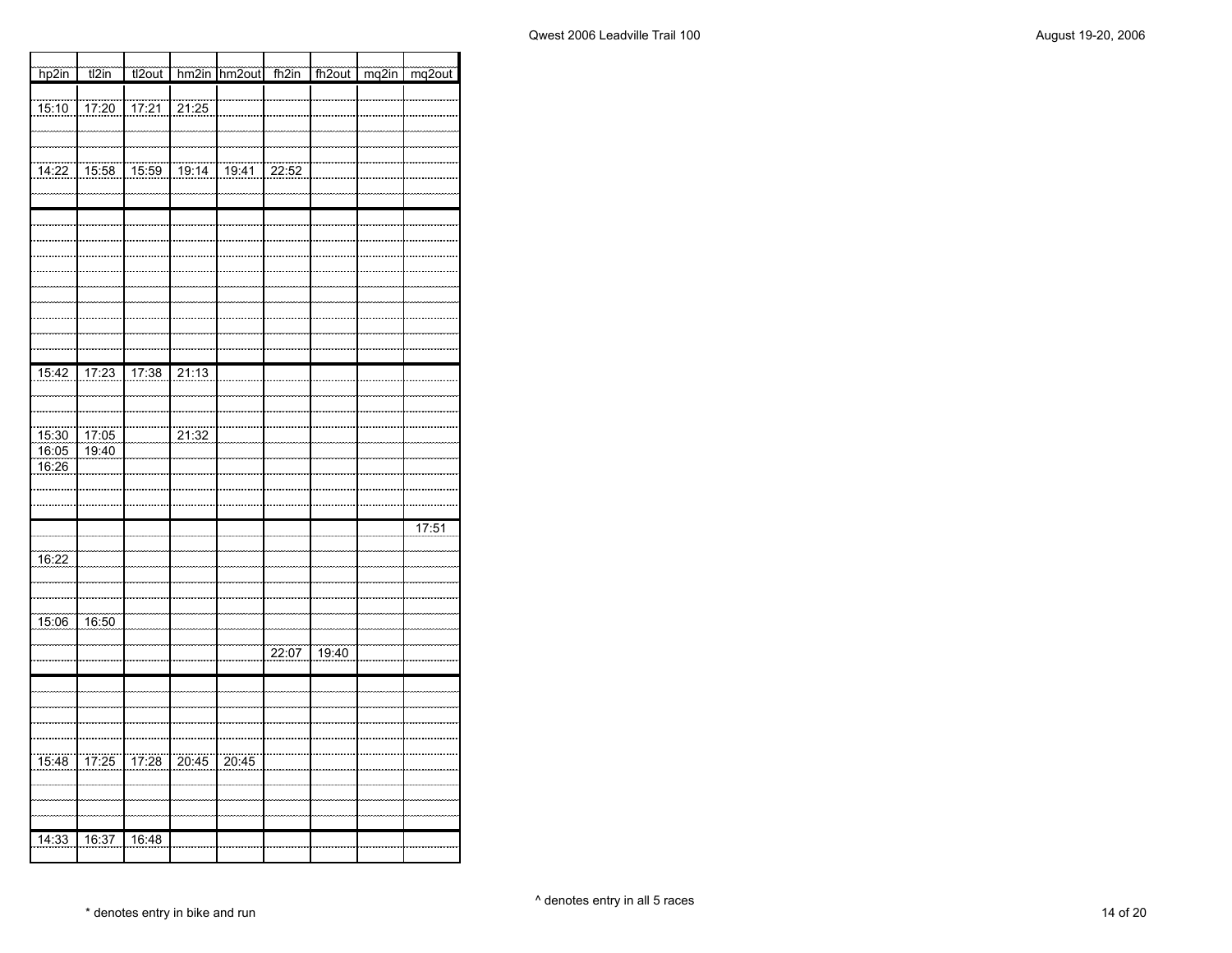| in Class<br>Place<br>Bib#<br>Class<br>Location<br>mg1in<br>fh1in<br>fh1out<br>Time<br>Name<br>Age<br>State<br>hm1in  <br>hm1outl<br>tl1in<br>tl1out<br>55<br><b>NJ</b><br><b>Bertrand Dor</b><br>0461<br>M <sub>5</sub><br>Mahwah<br>Centennial<br><b>Tyler Amidon</b><br>0462<br>CO<br>36<br>M <sub>3</sub> | hp1in<br>winin<br>12:04<br>14:00 | winout |
|--------------------------------------------------------------------------------------------------------------------------------------------------------------------------------------------------------------------------------------------------------------------------------------------------------------|----------------------------------|--------|
|                                                                                                                                                                                                                                                                                                              |                                  |        |
|                                                                                                                                                                                                                                                                                                              |                                  |        |
| <b>Robert Stellick</b><br>M <sub>3</sub><br>Colorado Springs<br>02:21<br>04:37<br>08:54<br>08:55<br>0467<br>33<br>CO<br>04:38<br>06:18<br>06:18                                                                                                                                                              |                                  |        |
| UK<br>02:24<br>05:06<br>06:45<br>06:46<br>09:14<br>DS Smale<br>0469<br>M <sub>4</sub><br>Wiltshire<br>05:08<br>46                                                                                                                                                                                            | 11:39<br>13:57                   |        |
| Hermosa Beach<br>Dennis Ladnier<br>0471<br>42<br>M <sub>4</sub><br>CA                                                                                                                                                                                                                                        |                                  |        |
| Silver Springs<br>Bob Coyne<br>0474<br>59<br>M <sub>5</sub><br><b>MD</b>                                                                                                                                                                                                                                     |                                  |        |
| M3<br>$\overline{W}$<br>Paul Braun<br>0476<br><b>Stevens Point</b><br>02:38<br>05:08<br>06:55<br>09:25<br>09:44<br>35<br>05:14<br>06:50                                                                                                                                                                      | 11:33<br>13:25                   | 13:42  |
| 02:34<br>09:23<br>09:23<br>TX<br>05:14<br>05:14<br>06:55<br>06:59<br>M <sub>6</sub><br>Wichita Falls<br>Jim Ingalls<br>0477<br>61                                                                                                                                                                            | 11:39<br>13:47                   | 13:49  |
| <b>Edward Godoy</b><br>0478<br>59<br>M <sub>5</sub><br>Nederland<br>CO<br>02:16<br>04:36<br>04:38                                                                                                                                                                                                            |                                  |        |
| 05:25<br>Lawrence Meredith<br>0480<br>48<br>M4<br>Loveland<br>CO<br>02:50<br>05:28<br>07:13<br>09:51<br>07:12<br>09:44                                                                                                                                                                                       | 12:22                            | 14:00  |
| Michelle Schamberger<br>0481<br>F <sub>3</sub><br>Leadville<br>38<br>CO                                                                                                                                                                                                                                      |                                  |        |
| 02:49<br>0482<br>M <sub>4</sub><br>Westlake Village<br>05:37<br>05:40<br>07:27<br>10:23<br>10:34<br><b>Bradley Youngblood</b><br>42<br>CA                                                                                                                                                                    |                                  | 14:00  |
| 05:16<br>07:03<br>09:35<br>James L. Smith<br>0484<br>Superior<br>02:41<br>05:17<br>07:02<br>09:35<br>41<br>M4<br>CO                                                                                                                                                                                          | 11:46                            |        |
| 02:34<br>Alan Smith<br>08:52<br>M <sub>3</sub><br><b>Estes Park</b><br>CO<br>04:52<br>04:56<br>06:31<br>06:32<br>08:46<br>0485<br>37                                                                                                                                                                         | 10:50<br>12:51                   | 13:03  |
| William Squier III<br>M6<br><b>NC</b><br>05:20<br>09:36<br>0489<br>64<br>Raleigh<br>02:46<br>05:21<br>07:00<br>07:00<br>09:35                                                                                                                                                                                | 12:09                            |        |
| M <sub>3</sub><br>Falls Church<br>VA<br>Frank Fumich<br>0490<br>38                                                                                                                                                                                                                                           |                                  |        |
| Golden<br>Craig Remner<br>0492<br>M <sub>5</sub><br>CO<br>05:2'<br>05:26<br>55<br>02:36                                                                                                                                                                                                                      |                                  |        |
| 02:59<br>ÏÄ<br>05.44<br>05:47<br>07.35<br>Dennis Johnson<br>0493<br>57<br>M <sub>5</sub><br>Des Moines<br>07:33<br>11:13                                                                                                                                                                                     |                                  |        |
| Darrin Miller<br>CO<br>0495<br>37<br>M3<br>Denver<br>02:27<br>04:48<br>04:51<br>06:33<br>06:41<br>09:02<br>09:06                                                                                                                                                                                             | 11:48                            | 14:00  |
| Boulder<br>Jeff Staron<br><b>CO</b><br>0496<br>37<br>M <sub>3</sub>                                                                                                                                                                                                                                          |                                  |        |
| Susan Gardner<br>F4<br><b>NV</b><br>0497<br>42<br>Las Vegas                                                                                                                                                                                                                                                  |                                  |        |
| 29<br>$\overline{M2}$<br>MI<br>Mitch Holstege<br>0498<br>Grawn                                                                                                                                                                                                                                               |                                  |        |
| F2<br>Lydia Gould<br>0499<br>26<br>Telluride<br>CO                                                                                                                                                                                                                                                           |                                  |        |
| Dale Roberts<br>0500<br>45<br>M4<br>Silverthorne<br>CO<br>02:21<br>04:47<br>06:35<br>06:44<br>09:19<br>09:28<br>04:53                                                                                                                                                                                        | 11:49<br>13:54                   | 14:00  |
| 02:23<br>09:29<br>VA<br>04:49<br>09:36<br>Shannon Johnson<br>M <sub>3</sub><br>Manassas<br>04:53<br>06:37<br>06:41<br>0501<br>38                                                                                                                                                                             | 11:45<br>13:44                   | 13:48  |
| 02:53<br>F3<br>Tempe<br>05:20<br>05:32<br>07:31<br>10:33<br>Joanne Hughes<br>07:20<br>10:22<br>0502<br>38<br>AZ                                                                                                                                                                                              | 12:19<br>13:57                   | 14:00  |
| cö<br>Leadville<br>07:58<br>Ken Chlouber<br>M <sub>6</sub><br>03:09<br>05:58<br>05:58<br>07:58<br>10:22<br>0505<br>67                                                                                                                                                                                        | 13:40                            | 14:00  |
| 09:34<br>Mark Bright<br>06:55<br>0507<br>42<br>M <sub>4</sub><br>Oklahoma City<br>ÖK<br>02:49<br>05:24<br>07:00<br>09:25<br>05:27                                                                                                                                                                            | 14:00<br>12:13                   |        |
| <b>TN</b><br>Feb Boswell<br>0508<br>30<br>M <sub>3</sub><br><b>Memphis</b>                                                                                                                                                                                                                                   |                                  |        |
| $\overline{c}\overline{o}$<br>M <sub>5</sub><br>Denver<br>Mark Campbell<br>0509<br>56                                                                                                                                                                                                                        |                                  |        |
| F <sub>3</sub><br>Melissa Dawson<br>0510<br>36<br><b>Highlands Ranch</b><br>CO<br>02:30<br>04:51<br>04:53<br>06:24<br>06:29<br>08:47<br>08:49                                                                                                                                                                | 11:11<br>13:12                   | 13:27  |
| 02:33<br>06:48<br>09:14<br>Jim Butera<br>0511<br>M <sub>5</sub><br>Tabernash<br>CO<br>05:00<br>05:04<br>06:43<br>09:17<br>58                                                                                                                                                                                 | 11:41                            |        |
| $\overline{F}3$<br>Denver<br>Jean DeMoss<br>0512<br>CO<br>34                                                                                                                                                                                                                                                 |                                  |        |
| Eden<br>02:21<br>Shane Martin<br>0513<br>39<br>M <sub>3</sub><br>UT<br>04:27<br>04:27<br>05:40<br>05:41<br>07:36<br>07:37                                                                                                                                                                                    | 09:32<br>11:05                   | 11:22  |
| <b>Brad Drake</b><br>M <sub>5</sub><br>0514<br>52<br>Sun Prairie<br>WI                                                                                                                                                                                                                                       |                                  |        |
| TX<br>02:28<br>Ricci Newland<br>M <sub>3</sub><br>06:46<br>09:23<br>09:25<br>0515<br>35<br>Austin<br>04:57<br>05:00<br>06:41                                                                                                                                                                                 | 13:42<br>11:41                   | 13:44  |
| Pittsboro<br>02:12<br>07:49<br>07:50<br>Will Laughlin<br>0518<br>M <sub>4</sub><br>$\overline{\text{NC}}$<br>04:13<br>04:17<br>05:43<br>05:44<br>41<br>04:00<br>M3<br><b>NE</b><br>02:03<br>04:01<br>05:29<br>07.44<br>07:46<br>0520<br>30<br>05:27<br>Jamie Trenkle<br>Kearney                              | 09:40<br>11:29<br>09:56<br>13:02 | 11:33  |
|                                                                                                                                                                                                                                                                                                              |                                  |        |
| Leander<br>Yancy Culp<br>0522<br>34<br>M <sub>3</sub><br>ТX<br>02:28<br>04:57<br>05:00<br>06:41<br>06:46<br>09:23<br>09:25<br>02:18<br>04:27<br>05:54<br>08:10<br>08:12                                                                                                                                      | 11:31                            |        |
| Tim Sowecke<br>M <sub>2</sub><br>CO<br>04:28<br>05:53<br>Georgetown<br>0523<br>23                                                                                                                                                                                                                            | 10:26                            |        |
| Dan South<br>0524<br>40<br>M <sub>4</sub><br>Cincinnati<br>OH<br>Ft. Collins<br>Phil Purdy<br>0525<br>M <sub>3</sub><br>02:36<br>05:00<br>05:02<br>06:41<br>06:42<br>09:14<br>38<br>CO                                                                                                                       |                                  |        |
| 02:37<br>05:47<br>08:20                                                                                                                                                                                                                                                                                      |                                  |        |
| Camilo DenBrok<br>0526<br>M <sub>3</sub><br>Norcross<br>GA<br>05:42<br>08:00<br>38<br>02:54<br>07:57<br>M <sub>4</sub><br>05:55<br>05:59<br>07:55<br><b>Jeff Matthews</b><br>0527<br>Lewiston                                                                                                                | 14:00                            | 09:24  |
| 41<br>ID<br>11:33<br><b>MO</b><br>37<br>M3<br>Rea<br>02:03<br>04:27<br>05:58<br>08:24<br>08:29<br>Kevin Guest<br>0528<br>04:30<br>05:55                                                                                                                                                                      | 11:02                            |        |
| Dennis Thompson<br>Tyler<br>04:26<br>08:30<br>08:30<br>0529<br>M <sub>5</sub><br>TX<br>02:07<br>04:27<br>06:03<br>06:04<br>59                                                                                                                                                                                | 10:48<br>13:17                   |        |
| <b>Matthew Gillis</b><br>06:30<br>08:59<br>0530<br>M <sub>3</sub><br><b>Crested Butte</b><br>CO<br>02:33<br>04:47<br>04:49<br>06:25<br>08:55<br>31                                                                                                                                                           | 11:21<br>13:20                   | 13:35  |
| 07:57<br><b>AP</b><br>04:23<br>FPÖ<br>02:21<br>04:25<br>Aaron Scrimager<br>0532<br>$\overline{31}$<br>05:44<br>07:56<br>M <sub>3</sub>                                                                                                                                                                       | 10.07<br>12:12                   | 12:32  |
| F <sub>3</sub><br>Loveland<br>05:24<br>05:25<br>07:11<br>07:12<br>09:44<br>09:44<br>Ann St. Louis<br>0535<br>37<br>CO<br>02:47                                                                                                                                                                               | 13:44<br>11:56                   | 13:47  |
| 0536<br>Ft. Collins<br>CO<br>04:14<br>05:36<br>07:44<br>07:54<br>Lyle Eaton<br>42<br>M4<br>02:18<br>04:17<br>05:31                                                                                                                                                                                           | 09:49<br>11:32                   | 11:50  |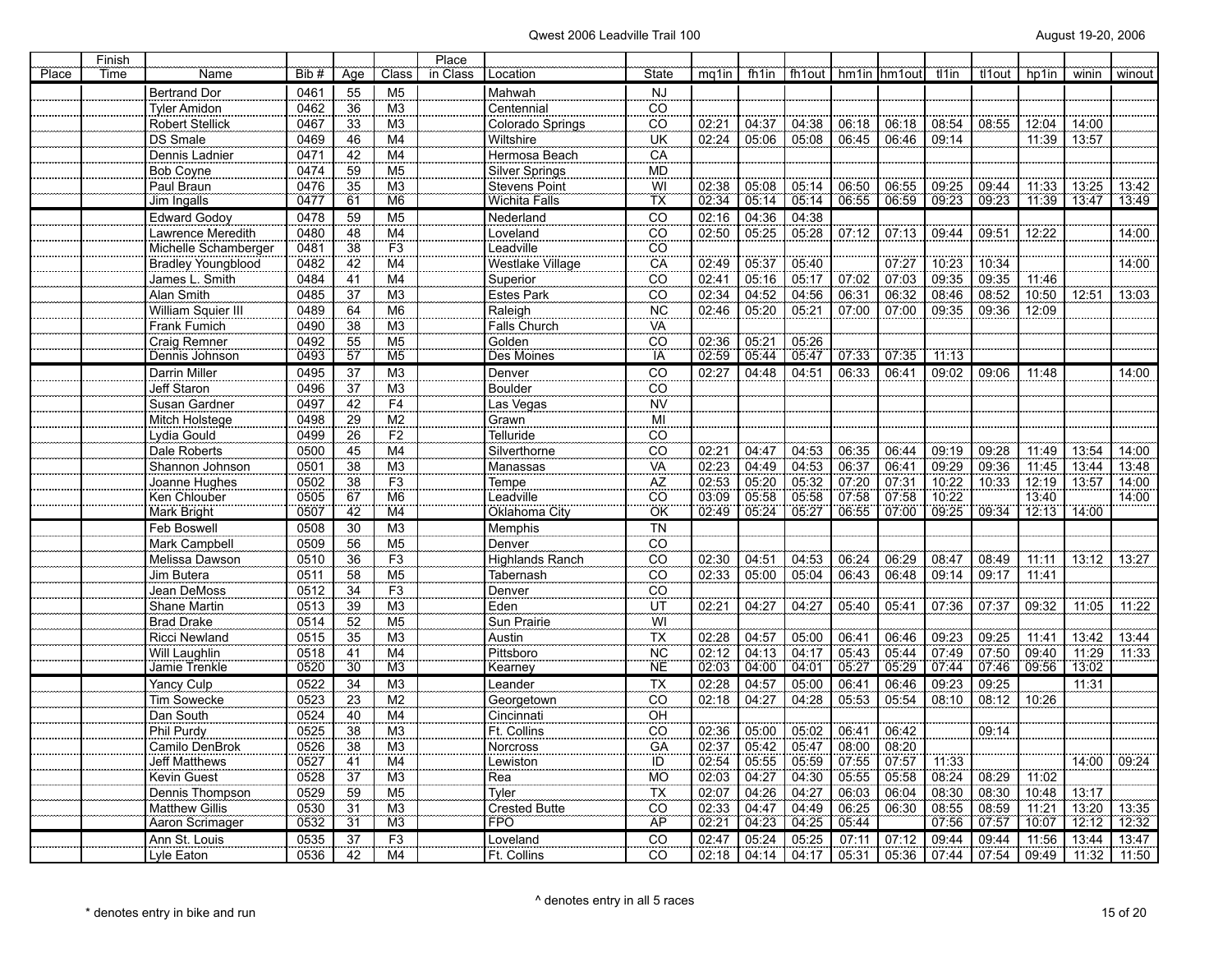┓

| hp2in                 | t2in                  | tl2out                |                | hm2in hm2out fh2in |       | fh2out mq2in |       | mq2out |
|-----------------------|-----------------------|-----------------------|----------------|--------------------|-------|--------------|-------|--------|
|                       |                       |                       |                |                    |       |              |       |        |
|                       |                       |                       |                |                    |       |              |       |        |
|                       |                       |                       |                |                    |       |              |       |        |
|                       |                       |                       |                |                    |       |              |       |        |
|                       |                       |                       |                |                    |       |              |       |        |
| 16:00                 |                       | 17:34 17:39 21:22     |                |                    |       |              |       |        |
|                       |                       |                       |                |                    |       |              |       |        |
|                       |                       |                       |                |                    |       |              |       |        |
|                       |                       |                       |                |                    |       |              |       |        |
|                       |                       |                       |                |                    |       |              |       |        |
|                       |                       |                       |                |                    |       |              |       |        |
| 15:38                 | $\frac{16:59}{16:59}$ |                       |                |                    |       |              |       |        |
|                       |                       |                       |                |                    |       |              |       |        |
|                       |                       |                       |                |                    |       |              |       |        |
|                       |                       |                       |                |                    |       |              |       |        |
|                       |                       |                       |                |                    |       |              |       |        |
|                       |                       |                       |                |                    |       |              |       |        |
|                       |                       |                       |                |                    |       |              |       |        |
|                       |                       |                       |                |                    |       |              |       |        |
|                       |                       |                       |                |                    |       |              |       |        |
| $\frac{16:55}{16:55}$ |                       |                       |                |                    |       |              |       |        |
| 16:18                 |                       | 17:45                 |                |                    |       |              |       |        |
| 16:44                 |                       |                       |                |                    |       |              |       |        |
|                       |                       |                       |                |                    |       |              |       |        |
|                       |                       |                       |                |                    |       |              |       |        |
|                       |                       |                       |                |                    |       |              |       |        |
|                       |                       |                       |                |                    |       |              |       |        |
| 16:31<br>11:52        | $\frac{14:08}{14:08}$ | $\frac{14:08}{14:08}$ |                |                    |       |              |       |        |
|                       |                       |                       |                |                    |       |              |       |        |
| 12:28                 | 17:01                 | 17:03                 | 21:32          |                    |       |              |       |        |
|                       |                       |                       |                |                    |       |              |       |        |
| 77:12                 | 19:50                 |                       |                |                    |       |              |       |        |
| 13:51                 | 15:11                 | $\frac{1}{15:13}$     | 18:36          | 18:42              | 20:49 | 21:00        | 26:30 |        |
|                       |                       |                       |                |                    |       |              |       |        |
|                       |                       |                       |                |                    |       |              |       |        |
|                       |                       |                       |                |                    |       |              |       |        |
|                       |                       |                       |                |                    |       |              |       |        |
|                       |                       |                       |                |                    |       |              |       |        |
|                       |                       |                       |                |                    |       |              |       |        |
|                       |                       |                       |                |                    |       |              |       |        |
|                       |                       |                       |                |                    |       |              |       |        |
| $\frac{16:12}{15:10}$ |                       |                       |                |                    |       |              |       |        |
| 16:01                 | 16:58<br>17:40        | 17:19<br>17:40        | 20:26<br>21:32 | 20:32              |       |              |       |        |
| 14:17                 | 15:51                 | 16:10                 | 19:20          | 19:39              | 21:32 | 22:10        | 26:30 |        |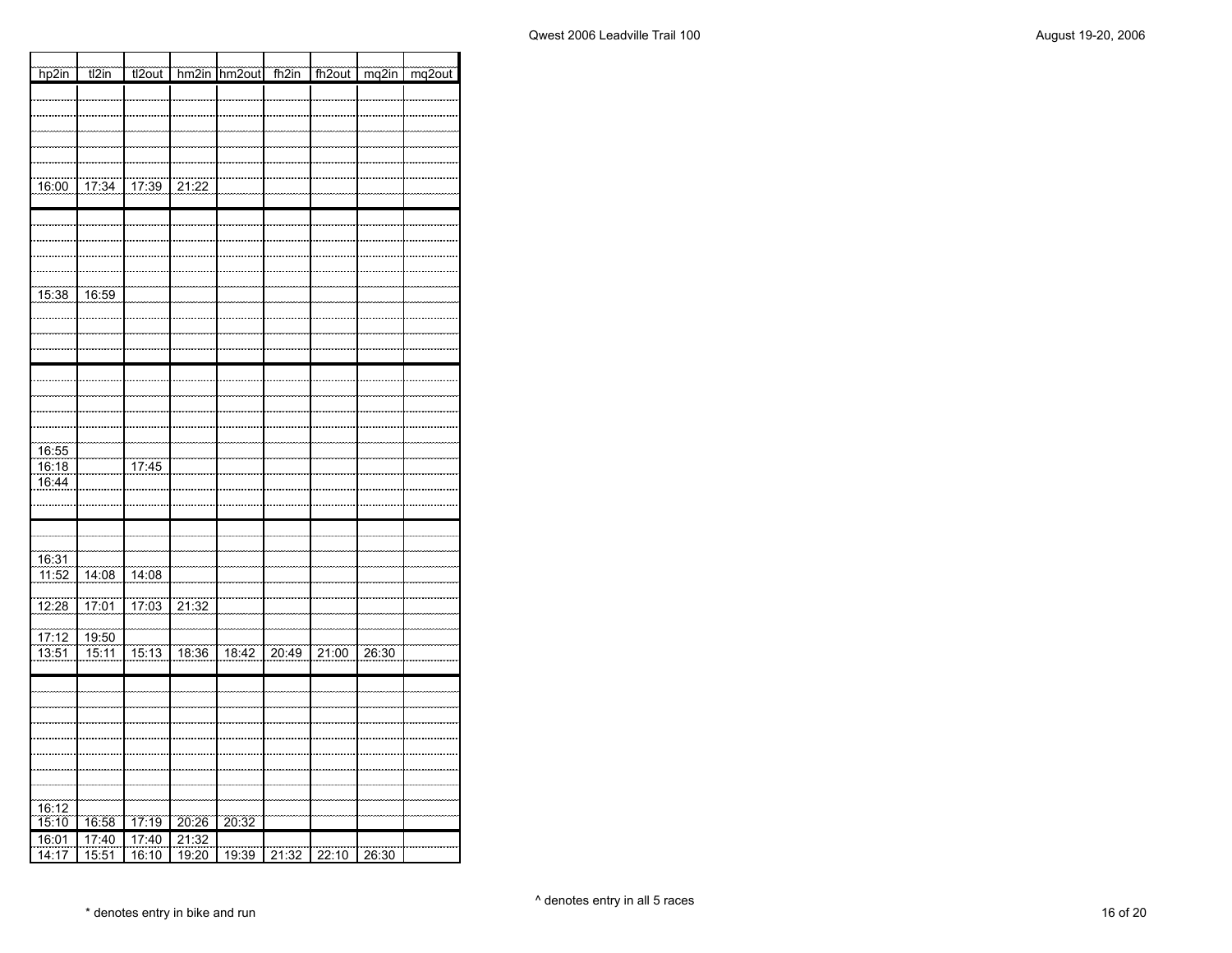|       | Finish |                          |              |                 |                        | Place    |                        |                            |                |                |                |       |                |                |                |       |       |        |
|-------|--------|--------------------------|--------------|-----------------|------------------------|----------|------------------------|----------------------------|----------------|----------------|----------------|-------|----------------|----------------|----------------|-------|-------|--------|
| Place | Time   | Name                     | Bib #        | Aae             | Class                  | in Class | Location               | <b>State</b>               | mq1in          | fh1in          | fh1out         | hm1in | hm1out         | tl1in          | tl1out         | hp1in | winin | winout |
|       |        | Lisa Vaupel              | 0537         | 33              | F <sub>3</sub>         |          | Navajo                 | <b>NM</b>                  | 02:42          | 05:29          | 05:32          | 07:39 | 07:44          | 10:26          | 10:26          | 13:25 |       |        |
|       |        | Jim Bieg                 | 0538         | 58              | M <sub>5</sub>         |          | Santa Fe               | <b>NM</b>                  |                |                |                |       |                |                |                |       |       |        |
|       |        | James Salasovich         | 0539         | 30              | M <sub>3</sub>         |          | <b>Boulder</b>         | <b>CO</b>                  | 02:14          | 04:29          | 04:33          | 05:56 | 06:02          | 08:15          | 08:20          | 10:17 | 12:13 | 12:21  |
|       |        | Walter Zediker, III      | 0540         | 39              | M <sub>3</sub>         |          | Westminster            | CO                         |                |                |                |       |                |                |                |       |       |        |
|       |        | Calvin Hill              | 0541         | 35              | M <sub>3</sub>         |          | Memphis                | TN                         | 02:16          | 04:36          | 04:39          | 06:06 | 06:07          | 07:50          | 08:22          | 10:27 | 12:43 | 12:48  |
|       |        | Lee "El Burro" Schmidt   | 0542         | 66              | $\overline{\text{M6}}$ |          | American Canyon        | CA                         | 02:56          | 05:35          | 05:38          | 07:14 | 07:17          | 09:39          | 09:40          | 11:50 |       |        |
|       |        | Roger Boak               | 0544         | 57              | M <sub>5</sub>         |          | Houston                | $\overline{\mathsf{TX}}$   | 03:00          | 05:43          | 05:47          |       | 07:31          | 10:08          | 10:09          | 12:06 | 13:52 | 13:55  |
|       |        | John Powers              | 0545         | 43              | M <sub>4</sub>         |          | Magnolia               | TX                         | 02:56          | 05:36          | 05:39          | 07:28 | 07:31          | 10:23          | 10:25          | 12:54 |       |        |
|       |        | Philip Wiley             | 0549         | 44              | M <sub>4</sub>         |          | Durango                | CO                         | 02:37          | 05:01          | 05:02          | 06:41 | 06:43          | 09:02          | 09:06          | 11:18 | 13:21 | 13:34  |
|       |        | Robert Thurston          | 0551         | $\overline{57}$ | M <sub>5</sub>         |          | Laramie                | <b>WY</b>                  | 02:54          | 05:34          | 05:44          | 07:23 | 07:26          | 10:00          | 10:09          | 12:11 | 13:59 | 14:00  |
|       |        | Joe Lugiano              | 0552         | 63              | M <sub>6</sub>         |          | Cary                   | <b>NC</b>                  | 02:44          | 05:20          | 05:22          | 07:01 | 07:02          | 09:35          | 09:36          | 12:24 |       | 14:00  |
|       |        | Eric Johnson             | 0553         | 40              | M4                     |          | Ogden                  | UT                         | 02:50          | 05:13          | 05:20          | 06:51 | 07:03          | 09:22          | 09:22          | 11:15 | 13:07 | 13:12  |
|       |        | Reuben Lewis             | 0556         | 25              | M <sub>2</sub>         |          | Buena Vista            | CO                         | 02:42          | 05:02          | 05:08          | 06:53 | 06:55          |                | 09:15          | 11:21 | 12:49 | 13:06  |
|       |        | Drew Ludwig              | 0558         | 27              | M2                     |          | Ophir                  | CO                         | 01:53          | 03:45          | 03:48          | 05:05 | 05:07          | 07:03          | 07:10          | 10:08 | 13:07 |        |
|       |        | <b>Todd Labo</b>         | 0560         | 36              | M <sub>3</sub>         |          | Littleton              | CO                         | 02:34          | 04:58          | 04:59          | 06:34 | 06:41          | 09:07          | 09:08          | 11:36 | 14:00 | 14:00  |
|       |        | Matthew Shaeffer         | 0561         | 33              | M <sub>3</sub>         |          | South Lyon             | MI                         | 02:31          | 04:51          | 04:54          | 06:41 | 06:46          | 09:59          | 10:11          |       |       |        |
|       |        | James Goodman            | 0562         | 34              | M <sub>3</sub>         |          | Bloomington            | IN                         | 02:11          | 04:05          | 04:06          | 05:17 | 05:20          | 07:25          | 07:25          | 09:43 | 11:57 |        |
|       |        | Gunnar Fehn              | 0563         | 56              | M <sub>5</sub>         |          | Algarheim, Ullensak    | Norway                     | 02:36          | 05:13          | 05:20          | 06:55 | 06:59          | 09:38          | 09:46          | 11:58 | 14:00 |        |
|       |        | Josito Espinoza          | 0564         | 62              | M <sub>6</sub>         |          | San Luis               | CO                         | 02:44          | 06:02          |                |       |                |                |                |       |       |        |
|       |        | James Bales              | 0565         | 26              | M <sub>2</sub>         |          | San Antonio            | ТX                         | 02:06          | 04:10          | 04:13          | 05:53 | 06:02          | 09:02          |                |       |       |        |
|       |        | David Wick               | 0566         | 45              | $\overline{M4}$        |          | Colorado Springs       | $\overline{CO}$            | 02:34          | 04:58          | 05:01          | 06:34 | 06:43          | 09:00          | 09:03          | 11:01 | 13:04 | 13:56  |
|       |        | Diana Seager             | 0568         | 49              | F <sub>4</sub>         |          | <b>Little Rock</b>     | AR                         | 02:48          | 05:27          | 05:30          | 07:09 | 07:10          | 09:36          | 09:37          | 11:45 | 13:41 | 13:45  |
|       |        | Michael Hurley           | 0570         | 50              | M <sub>5</sub>         |          | Waverly                | <b>NY</b>                  | 02:42          | 05:27          | 05:29          | 07:16 | 07:31          | 10:11          | 10:17          | 12:47 |       |        |
|       |        | <b>Brian Franklin</b>    | 0573         | 33              | M <sub>3</sub>         |          | Tulsa                  | OK<br>MT                   | 02:35<br>02:48 | 04:59          | 05:03          | 06:33 | 06:41          | 09:10          | 09:28          | 11:27 | 13:32 | 13:47  |
|       |        | Tim Marchant             | 0575         | 48              | M <sub>4</sub>         |          | St. Ignatius           |                            |                | 05:46          | 05:49          | 07:41 | 07:45          | 10:23          | 10:30          | 12:54 |       | 14:00  |
|       |        | Mark Morris              | 0577         | 48              | M <sub>4</sub>         |          | Tvler                  | ТX                         | 02:05<br>02:32 | 04:09          | 04:10          | 05:27 | 05:27          | 07:29          | 07:30<br>09:04 | 10:35 |       |        |
|       |        | David Lygre<br>David Cox | 0578<br>0580 | 64<br>47        | M <sub>6</sub><br>M4   |          | Ellensburg<br>Fairplay | <b>WA</b><br>CÖ            | 02:36          | 05:01<br>05:13 | 05:04<br>05:19 | 07:12 | 06:39<br>07:24 | 08:57<br>70:18 | 10:19          | 11:21 | 13:48 |        |
|       |        | Jane Moser Cox           | 0581         | 47              | F <sub>4</sub>         |          |                        | CO                         | 02:36          | 05:13          | 05:19          | 07:12 | 07:24          | 10:18          | 10:19          | 12:10 | 13:53 |        |
|       |        | Keith Bershader          | 0582         | 40              | M <sub>4</sub>         |          | Fairplay<br>Parker     | $\overline{CO}$            | 02:34          | 04:54          | 05:01          | 06:39 | 06:43          | 08:52          | 08:58          | 10:58 | 12:50 | 13:19  |
|       |        | Roger Ackerman           | 0584         | 59              | M <sub>5</sub>         |          | Duluth                 | GA                         | 02:33          | 05:01          | 05:06          | 06:38 | 06:44          | 09:05          | 09:06          | 11:26 | 13:37 |        |
|       |        | Terri Handy              | 0585         | 42              | F <sub>4</sub>         |          | Niwot                  | CO                         | 02:31          | 05:00          | 05:02          | 06:41 | 06:45          | 08:58          | 08:59          | 11:13 | 13:09 | 13:19  |
|       |        | Dennis Crosby            | 0586         | 59              | M <sub>5</sub>         |          | <br>Tulsa              | OK                         | 03:00          | 05:56          | 06:00          | 07:50 | 07:56          | 10:50          |                |       |       |        |
|       |        | Pamela Oliver            | 0589         | 47              | F <sub>4</sub>         |          | Denver                 | CO                         | 02:52          | 05:30          | 05:34          | 07:19 | 07:29          | 10:23          | 10:30          | 12:46 |       | 14:00  |
|       |        | Pat Homelvig             | 0590         | 47              | M <sub>4</sub>         |          | Littleton              | CO                         | 02:38          | 05:10          | 05:13          | 06:53 | 06:57          | 09:18          | 09:21          | 11:38 |       | 13:53  |
|       |        | Gary Schancer            | 0591         | 53              | $\overline{M5}$        |          | Albuquerque            | <b>NM</b>                  | 02:31          | 04:49          | 04:51          | 06:23 | 06:24          | 08:37          | 08:38          | 10:48 | 12:35 | 12:47  |
|       |        | Lonnie Vogan             | 0592         | 50              | M <sub>5</sub>         |          | Huntsville             | <b>AL</b>                  | 02:27          | 04:45          | 04:46          | 06:18 | 06:20          | 08:40          | 08:41          |       |       |        |
|       |        | Cheri Bashor             | 0593         | 52              | F <sub>5</sub>         |          | <b>Pueblo West</b>     | CÖ                         | 02:32          | 04:53          | 04:55          | 06:26 | 06:29          | 08:50          | 08:56          | 10:57 | 13:12 | 13:36  |
|       |        | Mike Stabler             | 0595         | 47              | M <sub>4</sub>         |          | Boulder                | $\overline{c}$             | 02:36          | 04:50          | 04:49          | 06:24 | 06:25          | 08:38          | 08:38          |       | 12:36 | 12:46  |
|       |        | Mark Dorian              | 0597         | 47              | M4                     |          | El Paso                | $\overline{\mathsf{TX}}$   |                |                |                |       |                |                |                |       |       |        |
|       |        | Doug Dawkins             | 0598         | 54              | M <sub>5</sub>         |          | Rockingham             | <b>NC</b>                  | 02:38          | 05:07          | 05:08          | 06:52 | 06:53          | 09:32          | 09:32          | 11:56 |       | 14:00  |
|       |        | <b>Hugh Miller</b>       | 0599         | $\overline{22}$ | M2                     |          | Colorado Springs       | CO                         | 02:23          | 05:19          |                |       |                |                |                |       |       |        |
|       |        | Rebecca Johnson          | 0601         | 37              | F3                     |          | Lafayette              | $\overline{c}\overline{o}$ | 02:07          | 04:05          | 04:05          | 05:21 | 05:21          | 07:11          | 07:11          | 08:57 | 10:27 |        |
|       |        | Jorge Arias              | 0602         | 50              | M <sub>5</sub>         |          | Boulder                | CO                         | 02:27          | 04:39          | 04:47          | 06:19 | 06:25          | 08:27          | 08:45          | 10:55 | 12:42 | 12:56  |
|       |        | Steve Shelafo            | 0604         | 44              | M <sub>4</sub>         |          | Gunnison               | CO                         | 01:51          | 03:42          | 03:43          | 05:00 | 05:03          | 07:06          | 07:10          | 08:57 | 10:20 | 10:34  |
|       |        | Pete Mehok               | 0605         | 27              | M <sub>2</sub>         |          | Austin                 | $\overline{TX}$            | 02:21          | 04:22          | 04:26          | 05:40 | 05:48          | 07:58          | 08:02          | 10:09 | 11:59 |        |
|       |        | Scott Jacaway            | 0606         | 48              | M <sub>4</sub>         |          | Downers Grove          | IL                         | 02:32          | 04:57          | 04:59          | 06:45 | 06:48          | 09:26          | 09:28          | 12:14 | 14:00 |        |
|       |        | Seth Burris              | 0609         | 25              | $\overline{\text{M2}}$ |          | Vail                   | CO                         | 02:23          | 04:46          | 04:50          | 06:20 | 06:30          | 08:50          | 09.02          | 10:58 | 12:50 | 13:04  |
|       |        | Richard Neslund          | 0612         | 58              | M <sub>5</sub>         |          | Louisville             | <b>CO</b>                  | 02:39          | 05:07          | 05:12          | 06:50 | 06:56          | 09:30          | 09:30          | 11:46 |       |        |
|       |        | <b>Brian Fuller</b>      | 0613         | 26              | M <sub>2</sub>         |          | Denver                 | <b>CO</b>                  | 02:21          | 04:27          | 04:29          | 05:50 | 05:52          | 07:49          | 07:50          | 09:27 | 10:57 | 11:03  |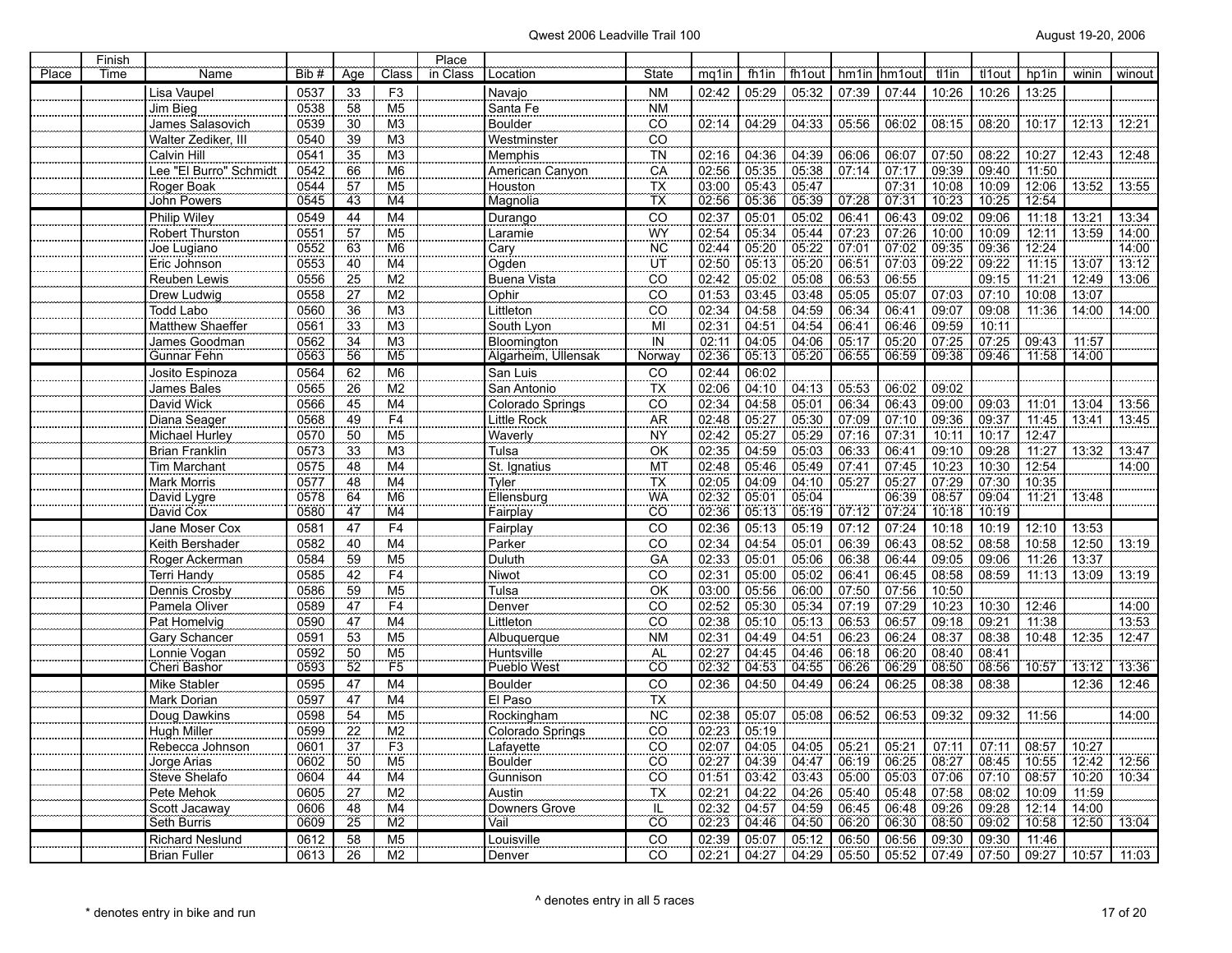┓

| hp2in             | $t\overline{l2in}$    | tl2out                |       | hm2in hm2out | fh2in | fh <sub>2out</sub> | mq2in | mg2out |
|-------------------|-----------------------|-----------------------|-------|--------------|-------|--------------------|-------|--------|
|                   |                       |                       |       |              |       |                    |       |        |
|                   |                       |                       |       |              |       |                    |       |        |
| 14:28             | 16:05                 | 76:21                 | 19:59 |              |       |                    |       |        |
| 15:31             | 17:27                 | 17:40                 | 21:32 |              |       |                    |       |        |
| 16:31             |                       |                       |       |              |       |                    |       |        |
| 16:03             | $\frac{17:44}{15:58}$ | 17:45                 | 21:13 |              |       |                    |       |        |
|                   |                       | 16:12                 | 19:37 | 19:57        | 22:03 | 22:10              | 26:30 | 27:34  |
| 15:58             | 17:46                 | 17:45                 | 21:27 |              |       |                    |       |        |
| 16:51             |                       |                       |       |              |       |                    |       |        |
| 75:21             | 16:59                 | 17:31                 | 20:45 | 20:45        |       |                    | 26:30 |        |
|                   | 16:47                 |                       |       |              |       |                    |       |        |
|                   |                       |                       |       |              |       |                    |       |        |
|                   |                       |                       |       |              |       |                    |       |        |
|                   |                       |                       |       |              |       |                    |       |        |
|                   |                       |                       |       |              |       |                    |       |        |
|                   |                       |                       |       |              |       |                    |       |        |
|                   |                       |                       |       |              |       |                    |       |        |
| $\frac{1}{16:13}$ |                       |                       |       |              |       |                    |       |        |
| 16:21             |                       | 17:45                 |       |              |       |                    |       |        |
|                   |                       |                       |       |              |       |                    |       |        |
| 15:41             | 17:22                 | 17:41                 | 21:22 |              |       |                    |       |        |
|                   |                       |                       |       |              |       |                    |       |        |
|                   |                       |                       |       |              |       |                    |       |        |
|                   |                       |                       |       |              |       |                    |       |        |
|                   |                       |                       |       |              |       |                    |       |        |
| 15:35             | 77:41                 | 17:42                 |       |              |       |                    |       |        |
| 15:39             | 17:17                 | 17:19                 | 20:45 |              |       |                    |       |        |
|                   |                       |                       |       |              |       |                    |       |        |
|                   |                       |                       |       |              |       |                    |       |        |
|                   |                       |                       |       |              |       |                    |       |        |
| 14:59             | 16:37                 | 16:41                 | 20:05 |              |       |                    |       |        |
| 16:11             |                       |                       |       |              |       |                    |       |        |
| 15:10             | 16:49                 | 16:50                 | 20:15 | 20:21        | 22:24 | 22:26              | 26:25 | 26:25  |
|                   |                       |                       |       |              |       |                    |       |        |
|                   |                       |                       |       |              |       |                    |       |        |
|                   |                       |                       |       |              |       |                    |       |        |
|                   |                       |                       |       |              |       |                    |       |        |
| 15:12             | 16:47                 | $\frac{17.17}{17.17}$ | 20:28 |              |       |                    |       |        |
|                   | 12:35                 |                       |       |              |       |                    |       |        |
|                   |                       |                       |       |              |       |                    |       |        |
| 15:28             | 17:19                 | 17:35                 |       |              |       |                    |       |        |
|                   | 14:08                 | 14:09                 |       |              |       |                    |       |        |
| 13:01             | 14:18                 | 14:31                 | 17:04 | 17:10        |       |                    |       |        |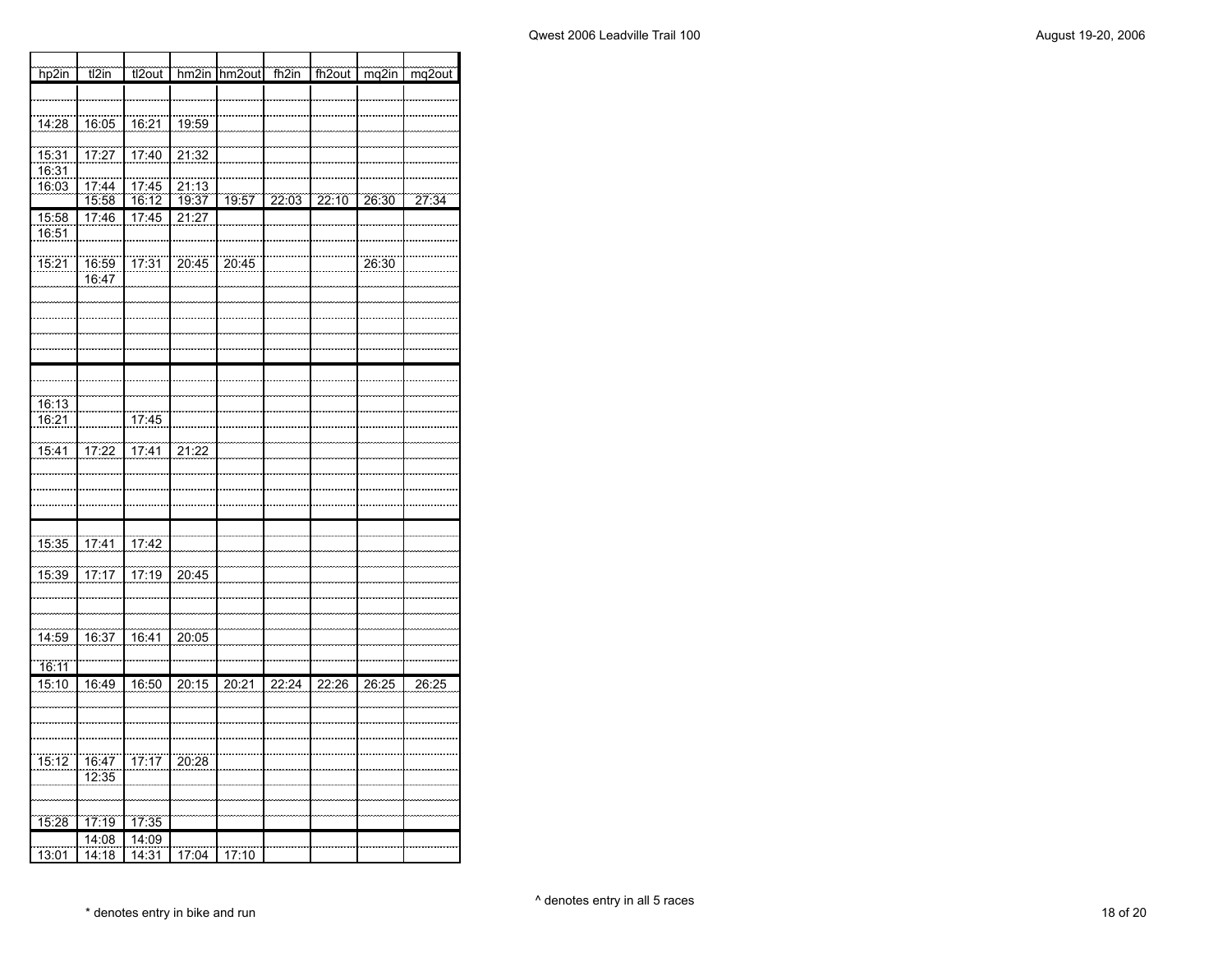|       | Finish |                       |       |     |                | Place |              |       |       |                   |       |       |                     |       |        |       |       |          |
|-------|--------|-----------------------|-------|-----|----------------|-------|--------------|-------|-------|-------------------|-------|-------|---------------------|-------|--------|-------|-------|----------|
| Place | Time   | Name                  | Bib # | Age | Class          | Class | Location     | State | ma1in | fh <sub>1in</sub> |       |       | fh1out hm1in hm1out | tl1in | tl1out | hp1in | winin | l winout |
|       |        | Julie Hagen           | 0615  | 38  | F <sub>3</sub> |       | l Red Cliff  | CС    | 02:48 | 05:23             |       | 06:58 | 07:00               | 09:15 | 09:18  |       |       | 13:24    |
|       |        | Marge Hickman         | 0616  | 56  | F <sub>5</sub> |       | Leadville    | CO    | 02:40 | 05:08             | 05:10 | 06:53 | 06:55               | 09:23 | 09:23  |       |       |          |
|       |        | Christopher McDougall | 0621  |     | M4             |       | Peach Bottom | РA    | 02:27 | 04:56             | 04:58 | 06:55 | 06:59               | 09:44 | 09:44  | 12:44 | 14:00 |          |
|       |        | Matthew DeNeen        | 0623  | 29  | M <sub>2</sub> |       | l Boulder    | CC    | 02:3  | 04:40             | 04:50 | 06:06 | 06:20               | 08:12 | 08:12  | 10:26 | 12:05 |          |
|       |        | Zeus Estrada          | 0624  | 46  | M4             |       | Roxboro      | МA    | 02:34 | 04:55             | 05:0  | 06:43 |                     | 09:07 | 09:22  | 11.47 | 13:53 | 13:53    |
|       |        |                       |       |     |                |       |              |       |       |                   |       |       |                     |       |        |       |       |          |